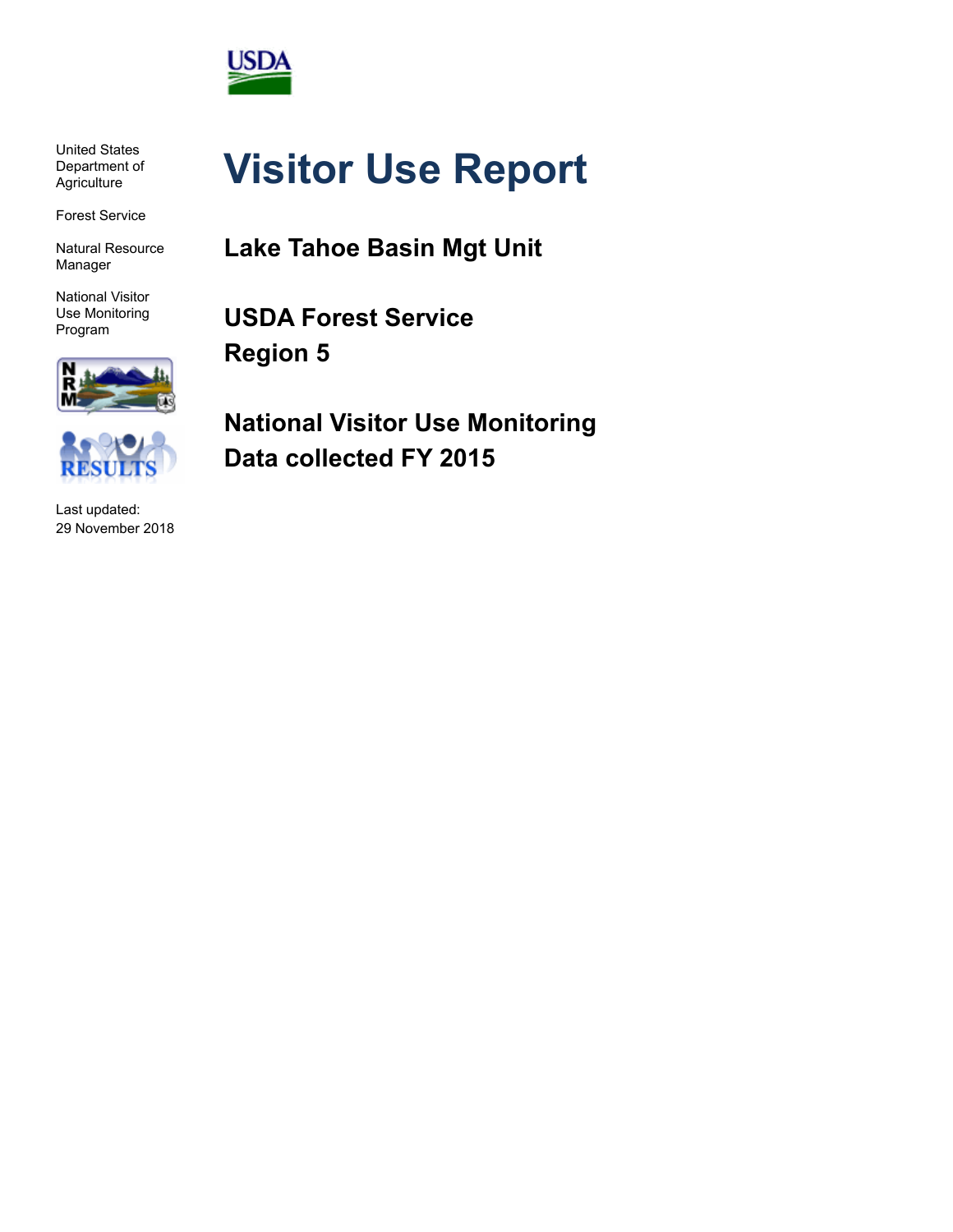## **CONTENTS**

#### **1. Introduction**

- 1.1. Scope and purpose of the National Visitor Use Monitoring program
- 1.2. Methods
- 1.3. Definition of Terms
- 1.4. Limitations of the Results

#### **2. Visitation Estimates**

- 2.1 Forest Definition of Site Days
- 2.2. Visitation Estimates

#### **3. Description of the Recreation Visit**

- 3.1. Demographics
- 3.2. Visit Descriptions
- 3.3. Activities

#### **4. Economic Information**

- 4.1. Spending Segments
- 4.2. Spending Profiles
- 4.3. Total Direct Spending
- 4.4. Other Visit Information
- 4.5. Household Income
- 4.6. Substitute Behavior

#### **5. Satisfaction Information**

- 5.1. Crowding
- 5.2. Disabilities

#### **6. Wilderness Visit Demographics**

#### **7. Appendix Tables**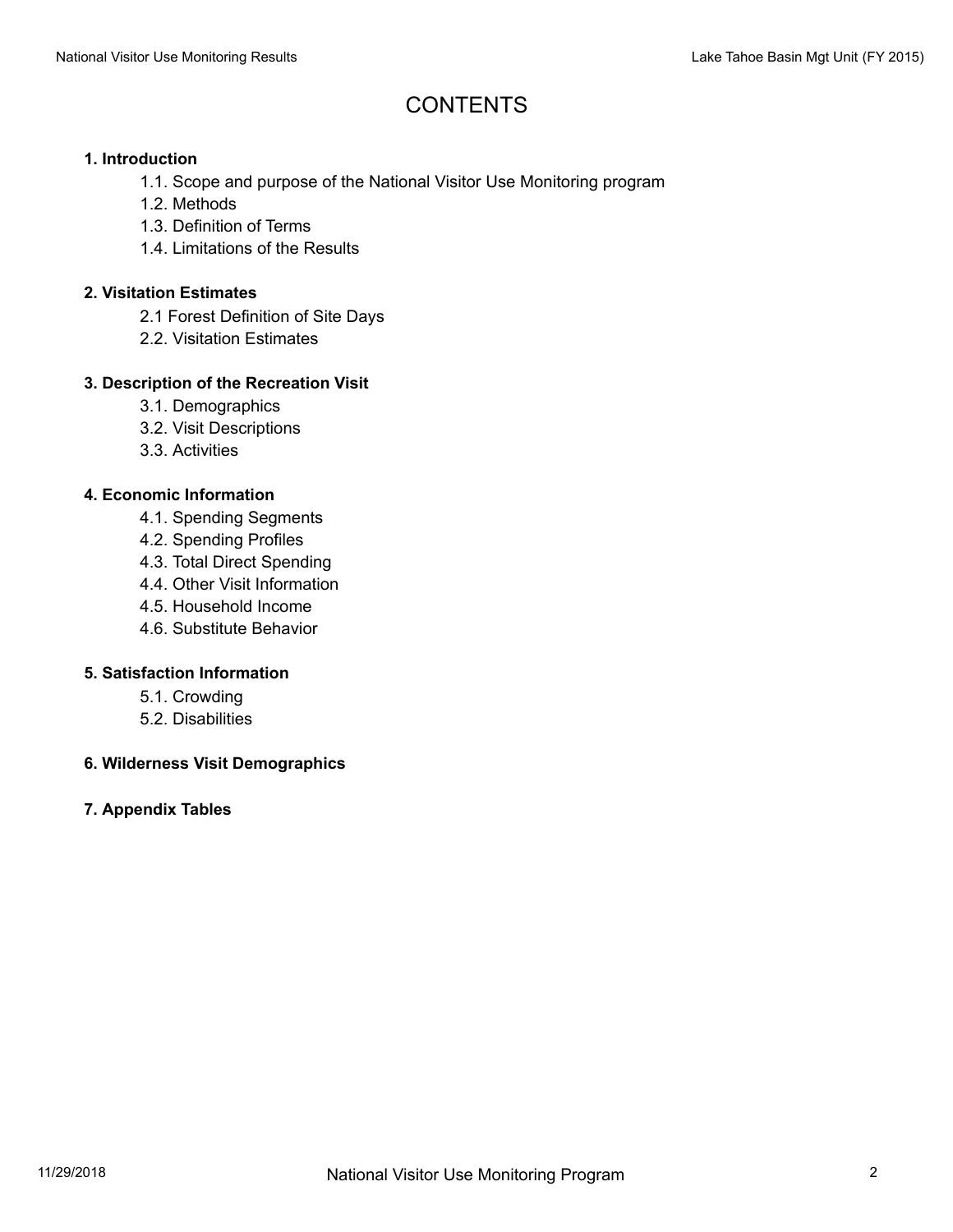## 1. INTRODUCTION

## 1.1. Scope and purpose of the National Visitor Use Monitoring program

The National Visitor Use Monitoring (NVUM) program provides reliable information about recreation visitors to national forest system managed lands at the national, regional, and forest level. Information about the quantity and quality of recreation visits is required for national forest plans, Executive Order 12862 (Setting Customer Service Standards), and implementation of the National Recreation Agenda. To improve public service, the agency's Strategic and Annual Performance Plans require measuring trends in user satisfaction and use levels. NVUM information assists Congress, Forest Service leaders, and program managers in making sound decisions that best serve the public and protect valuable natural resources by providing science based, reliable information about the type, quantity, quality and location of recreation use on public lands. The information collected is also important to external customers including state agencies and private industry. NVUM methodology and analysis is explained in detail in the research paper entitled: Forest Service National Visitor Use Monitoring Process: Research Method Documentation; English, Kocis, Zarnoch, and Arnold; Southern Research Station; May 2002 (http://www.fs.fed.us/recreation/programs/nvum).

In 1998 a team of research scientists and forest staff developed a recreation sampling system (NVUM) that provides statistical recreation use information at the forest, regional, and national level. Several Forest Service staff areas including Recreation, Wilderness, Ecosystem Management, Research and Strategic Planning and Resource Assessment were involved in developing the program. From January 2000 through September 2003 every national forest implemented this methodology and collected visitor use information. This application served to test the method over the full range of forest conditions, and to provide a rough national estimate of visitation. Implementation of the improved method began in October 2004. Once every five years, each National Forest and Grassland has a year of field data collection.

This NVUM data is useful for forest planning and decision making. The description of visitor characteristics (age, race, zip code, activity participation) can help forest staff identify their recreation niche. Satisfaction information can help management decide where best to place limited resources that would result in improved visitor satisfaction. Economic expenditure information can help forests show local communities the employment and income effects of tourism from forest visitors. In addition, the visitation estimates can be helpful in considering visitor capacity issues.

#### 1.2. Methods

To define the sampling frame, staff on each forest classify all recreation sites and areas into five basic categories called "site types": Day Use Developed Sites (DUDS), Overnight Use Developed Sites (OUDS), Designated Wilderness Areas (Wilderness), General Forest Areas (GFA), and View Corridors (VC). Only the first four categories are counted as national forest recreation visits and are included in the visit estimates. The last category is used to track the volume of people who view national forests from nearby roads; since they do not get onto agency lands, they cannot be counted as visits. For the entire sampling year, each day on each site was given a rating of very high, high, medium, low, or no use according to the expected level of recreational visitors who would be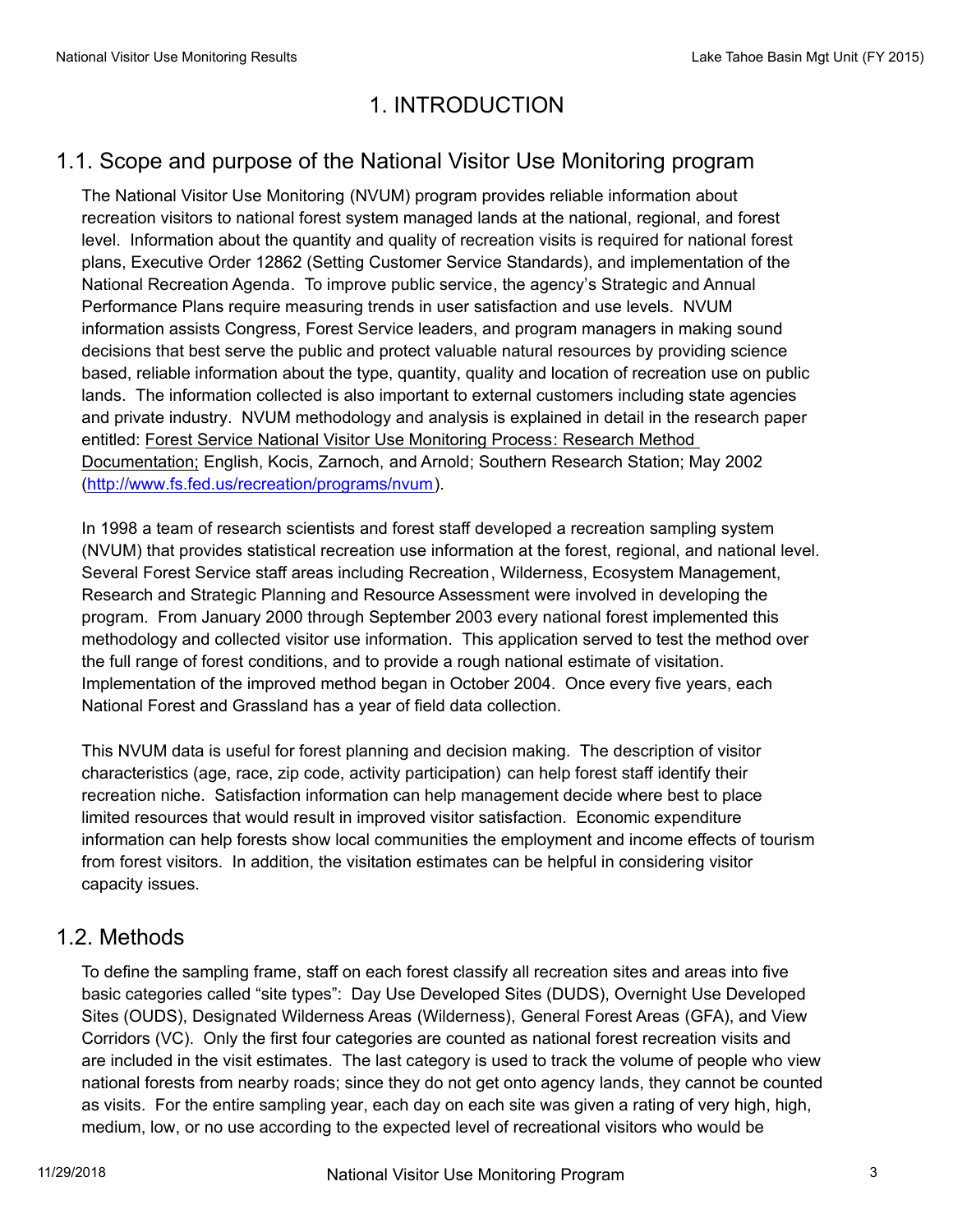observed leaving that location for the last time (last exiting recreation use) on that day. The combination of a calendar day and a site or area is called a site day. Site days are the basic sampling unit for the NVUM protocol. Results of this forest categorization are shown in Table 1.

In essence, visitation is estimated through a combination of traffic counts and surveys of exiting visitors. Both are obtained on a random sample of locations and days distributed over an entire forest for a year. All of the surveyed recreation visitors are asked about their visit duration, activities, demographics, travel distance, and annual usage. About one-third were also asked a series of questions about satisfaction. Another one-third were asked to provide information about their income, spending while on their trip, and the next best substitute for the visit.

#### 1.3. Definition of Terms

NVUM has standardized measures of visitor use to ensure that all national forest visitor measures are comparable. These definitions are basically the same as established by the Forest Service in the 1970's. Visitors must pursue a recreation activity physically located "on" Forest Service managed land in order to be counted. They cannot be passing through; viewing from non-Forest Service managed roads, or just using restroom facilities. The visitation metrics are *national forest visits* and *site visits.* NVUM provides estimates of both and confidence interval statistics measuring the precision of the estimates. The NVUM methodology categorizes recreation facilities and areas into specific site types and use levels in order to develop the sampling frame. Understanding the definitions of the variables used in the sample design and statistical analysis is important in order to interpret the results.

*National forest visit* is the entry of one person upon a national forest to participate in recreation activities for an unspecified period of time. A national forest visit can be composed of multiple site visits. The visit ends when the person leaves the national forest to spend the night somewhere else.

**Site visit** is the entry of one person onto a national forest site or area to participate in recreation activities for an unspecified period of time. The site visit ends when the person leaves the site or area for the last time on that day.

A *confidence interval* is a range of values that is likely to include an unknown population value, where the range is calculated from a given set of sample data. Confidence intervals are always accompanied by a *confidence level*, which tells the degree of certainty that the value lies in the interval. Used together these two terms define the reliability of the estimate, by defining the range of values that are needed to reach the given confidence level. For example, the 2008 national visitation estimate is 175.6 million visits, with a 90% confidence interval of 3.2%. In other words, given the NVUM data, our best estimate is 175.6 million visits, and given the underlying data, we are 90% certain that the true number is between 170.0 million and 181.2 million.

*Recreation trip* is the duration of time beginning when the visitor left their home and ending when they return to their home.

*Site day* **-** a day that a recreation site or area is open to the public for recreation purposes.

**Proxy** - information collected at a recreation site or area that is directly related to the amount of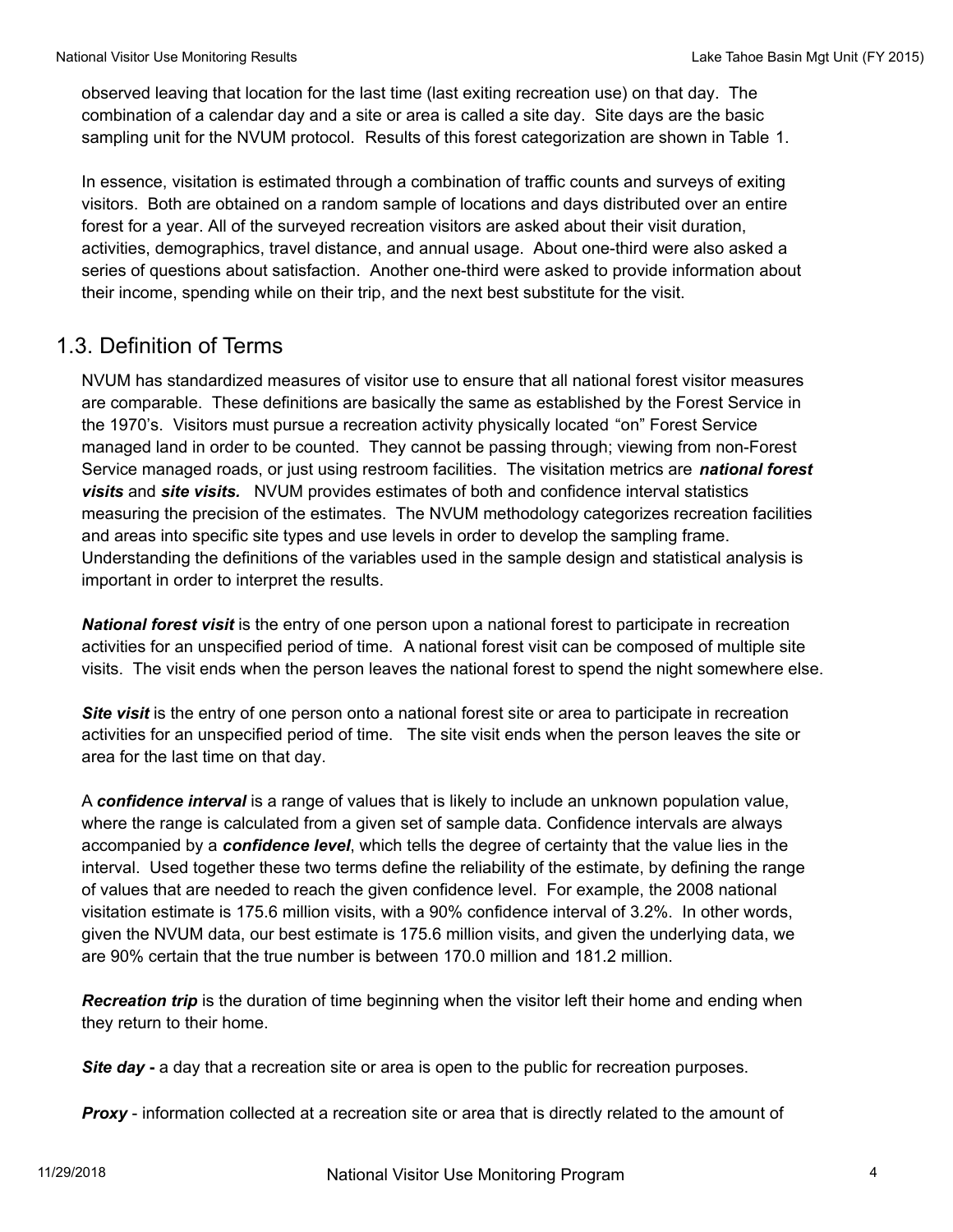recreation visitation received. The proxy information must pertain to all users of the site and it must be one of the proxy types allowed in the NVUM pre-work directions (fee receipts, fee envelopes, mandatory permits, permanent traffic counters, group reservations, ticket sales, and daily use records).

*Nonproxy* - a recreation site or area that does not have proxy information. At these sites a 24-hour traffic count is taken to measure total use for one site day at the sample site.

*Use level* - for each day of the year for each recreation site or area, the site day was categorized as very high, high, medium or low last exiting recreation traffic, or no exiting use. No Use could means either that the location was administratively closed, or it was open but was expected to have zero last exiting visitors. For example a picnic area may listed as having no use during winter months (120 days), high last exiting recreation volume on all other weekends (70 days) and medium last exiting recreation use on the remaining midweek days (175 days). This accounts for all 365 days of the year. This process was repeated for every site and area on the forest.

## 1.4. Limitations of the Results

The information presented here is valid and applicable at the forest, regional, and national level. It is not designed to be accurate at the district or site level. The quality of the visitation estimate is dependent on the sample design development, sampling unit selection, sample size and variability, and survey implementation. First, preliminary work conducted by forests to identify and consistently classify sites and access points according to the type and amount of expected exiting visitation is the key determinant of the validity and magnitude of the visitation estimate. Second, the success of the forest staff in accomplishing its assigned set of sample days, correctly filling out the interview forms, and following the field protocols influence the reliability of the results, variability of the visitation estimate, and validity of the visitation descriptions. Third, the variability of traffic counts within a sampling stratum affects the reliability of the visitation estimates. Fourth, the range of visitors sampled must be representative of the population of all visitors. Finally, the number of visitors sampled must be large enough to adequately control variability. The results and confidence intervals will reflect all these factors.

Confidence intervals indicate the reliability of the visitation estimate, given the underlying data. Large confidence intervals indicate high variability in the national forest visit (NFV), site visit (SV) and Wilderness visit estimates. Variance is caused primarily by a small sample size in number of days or having a few sampled days where the observed exiting visitation volume was very different from the normal range. For example, on a particular National Forest in the General Forest Area low stratum, there were 14 sample days. Of these 14 sample days, 13 days had visitation estimates between zero and twenty. The remaining day had a visitation estimate of 440. So the stratum mean was about 37 per day, standard error was about 116, and the 90% confidence interval width is 400% of the mean. Causes for such outlier observations are not known, but could include a misclassification of the day (a high use day incorrectly categorized as a low use day), unusual weather, malfunctioning traffic counter, or reporting errors. Eliminating the unusual observation from data analysis would reduce the variability. However, unless the NVUM team had reason to suspect the observation was incorrect they did not eliminate these unusual cases.

The descriptive information about national forest visitors is based upon only those visitors that were interviewed. Every effort was made to incorporate distinct seasonal use patterns and activities that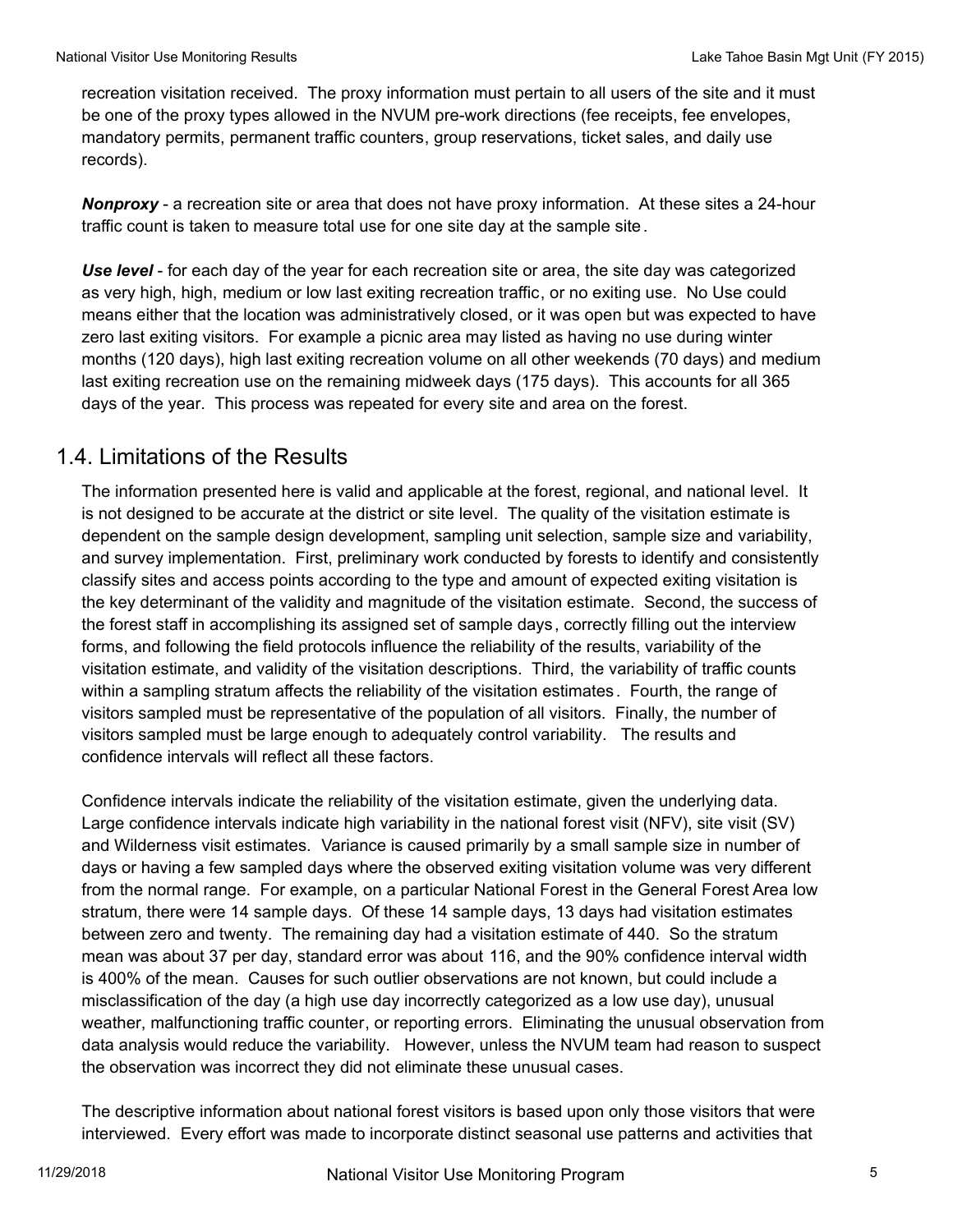vary greatly by season into the sampling frame. The sampling plan took into account both the spatial and seasonal spread of visitation patterns across the forest. Even so, because of the small sample size of site-days, or because some user groups decline to participate in the survey, it is possible to under-represent certain user groups, particularly for activities that are quite limited in where or when they occur.

Note that the results of the NVUM activity analysis DO NOT identify the types of activities visitors would like to have offered on the national forests. It also does not tell us about displaced forest visitors, those who no longer visit the forest because the activities they desire are not offered .

Some forest visitors were counted and included in the total forest use estimate but were not surveyed. This included visitors to recreation special events and organization camps. Their characteristics are not included in the visit descriptions.

Caution should be used in interpreting any comparisons of these results with those obtained during the 2000 - 2003 period. Differences cannot be interpreted as a trend. Several method changes account for the differences, for both visitation estimates and visit characteristics. One key factor is that the first application of the NVUM process was largely a national beta-test of the method, and significant improvements occurred following it. The NVUM process entailed a completely new method and approach to measuring visitation on National Forest lands. Simply going through the NVUM process for the first time enabled forest staff to do a much better job thereafter in identifying sites, accurately classifying days into use level strata, and ensuring consistency across all locations on the forest. These improvements enhanced the validity of all aspects of the NVUM results. Sampling plans and quality control procedures were also improved.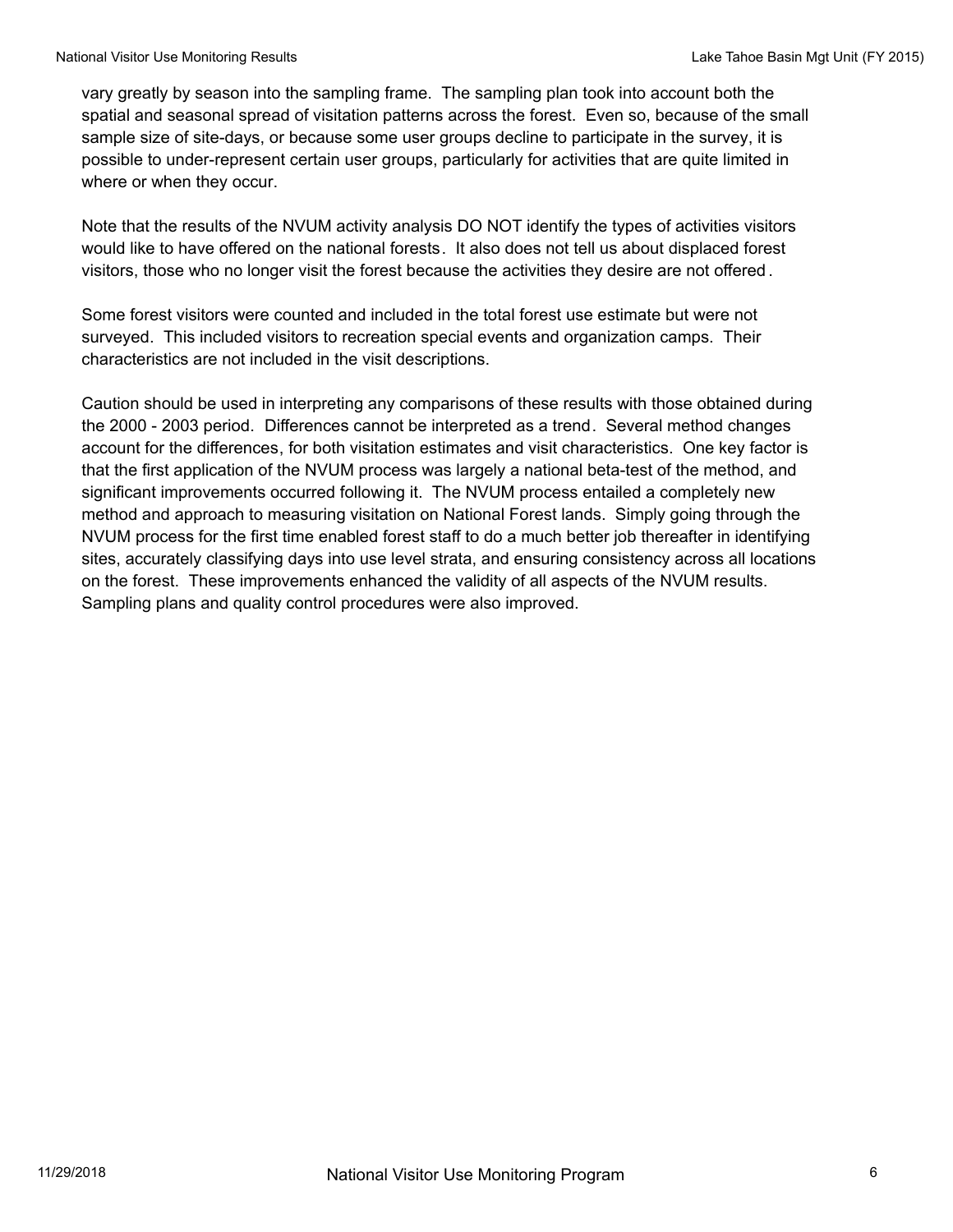## 2. VISITATION ESTIMATES

## 2.1. Forest Definition of Site Days

The population of site days for sampling was constructed from information provided by forest staff . For each site, each day of the year was given a rating of very high, high, medium, low, or none according to the expected volume of recreation visitors who would be leaving the site or area for the last time (last exiting recreation use). The stratum, a combination of site type and use level, was then used to construct the sampling frame. The results of the recreation site/area stratification and days sampled are displayed in Table 1.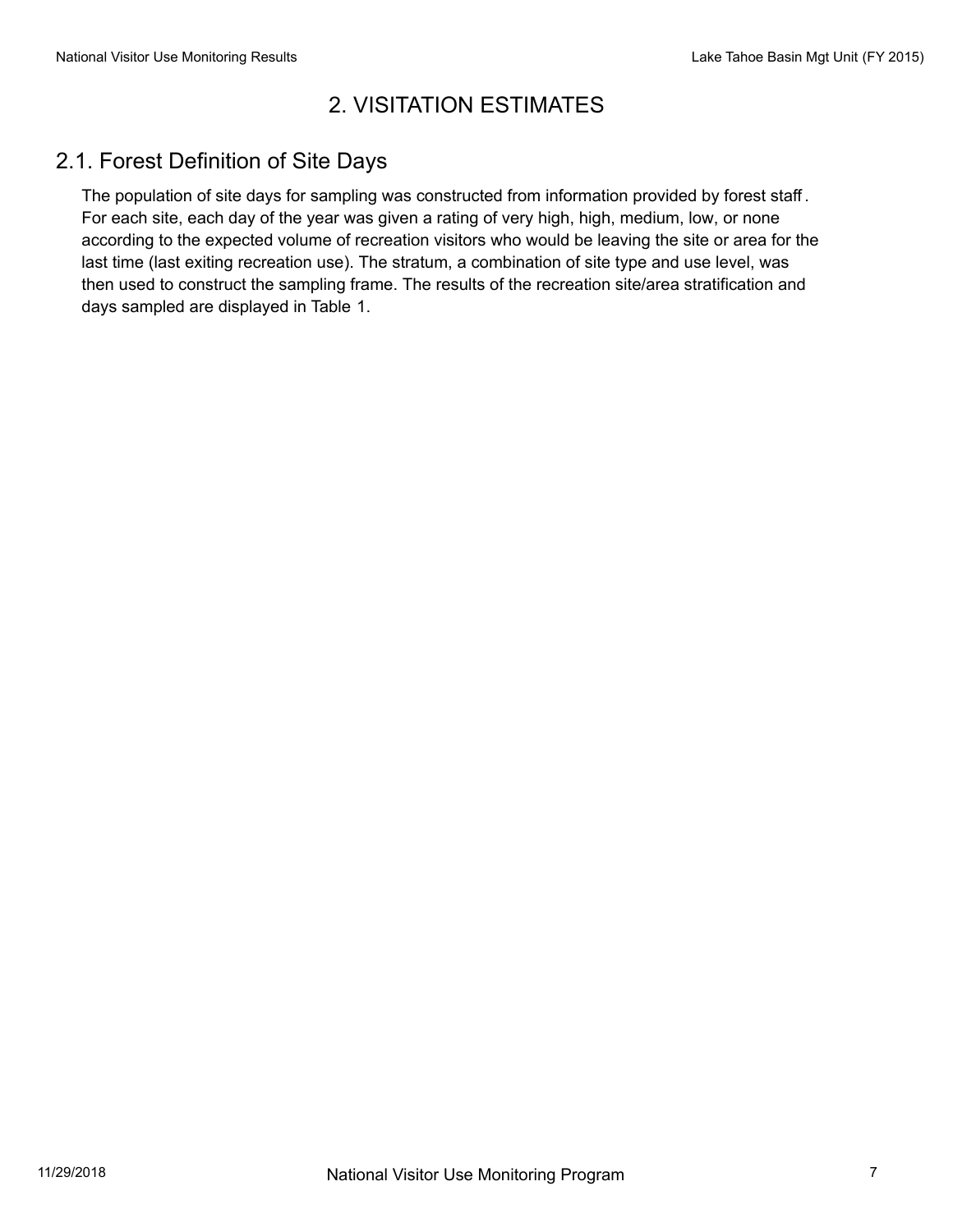# Table 1. Site Days and Percentage of Days Sampled by Stratum

| Stratum*                                                             |                                          | Days               | Site Days# in                 | Sampling                  |  |
|----------------------------------------------------------------------|------------------------------------------|--------------------|-------------------------------|---------------------------|--|
| Site Typet                                                           | Use Level‡ or<br>Proxy Code <sup>§</sup> | Sampled            | Use Level/Proxy<br>Population | Rate (%)&                 |  |
| <b>DUDS</b>                                                          | <b>VERY HIGH</b>                         | 9                  | 25                            | 36.0                      |  |
| <b>DUDS</b>                                                          | <b>HIGH</b>                              | 9                  | 553                           | 1.6                       |  |
| <b>DUDS</b>                                                          | <b>MEDIUM</b>                            | 16                 | 1,566                         | 1.0                       |  |
| <b>DUDS</b>                                                          | <b>LOW</b>                               | 9                  | 660                           | 1.4                       |  |
| <b>DUDS</b>                                                          | DUR <sub>5</sub>                         | 6                  | 365                           | 1.6                       |  |
| <b>DUDS</b>                                                          | FR <sub>1</sub>                          | 6                  | 309                           | 1.9                       |  |
| <b>DUDS</b>                                                          | FR <sub>3</sub>                          | $\overline{2}$     | 138                           | 1.4                       |  |
| <b>DUDS</b>                                                          | SV <sub>1</sub>                          | 6                  | 137                           | 4.4                       |  |
| <b>OUDS</b>                                                          | DUR <sub>4</sub>                         | 8                  | 1,681                         | 0.5                       |  |
| <b>OUDS</b>                                                          | RE4                                      | 8                  | 1,058                         | 0.8                       |  |
| <b>GFA</b>                                                           | <b>HIGH</b>                              | 14                 | 956                           | 1.5                       |  |
| <b>GFA</b>                                                           | <b>MEDIUM</b>                            | 15                 | 2,361                         | 0.6                       |  |
| <b>GFA</b>                                                           | LOW                                      | 39                 | 9,713                         | 0.4                       |  |
| <b>GFA</b>                                                           | FR <sub>1</sub>                          | 6                  | 714                           | 0.8                       |  |
| <b>WILDERNESS</b><br><b>WILDERNESS</b><br><b>WILDERNESS</b><br>Total | <b>HIGH</b><br><b>MEDIUM</b><br>LOW      | 9<br>9<br>9<br>180 | 60<br>478<br>680<br>21,454    | 15.0<br>1.9<br>1.3<br>0.8 |  |

\* Stratum is the combination of the site type and use level or proxy code. Sample days were independently drawn within each stratum.

† DUDS = Day Use Developed Site, OUDS = Overnight Use Developed Site, GFA = General Forest Area ("Undeveloped Areas"), WILDERNESS = Designated Wilderness

‡ Use level was defined independently by each forest by defining the expected number of recreation visitors that would be last-exiting a site or area on a given day. The forest developed the range for very high, high, medium, and low and then assigned each day of the year to one of the use levels.

§ Proxy Code - If the site or area already had counts of use (such as fee envelopes or ski lift tickets) the site was called a proxy site and sampled independent of nonproxy sites.

# Site Days are days that a recreation site or area is open to the public for recreation purposes.

& 0.0 - This value is less than five one-hundredths.

#### 2.2. Visitation Estimates

Visitation estimates are available at the national, regional, and forest level. This document provides only National Forest level data. Other documents may be obtained through the National Visitor Use Monitoring web page: www.fs.fed.us/recreation/programs/nvum.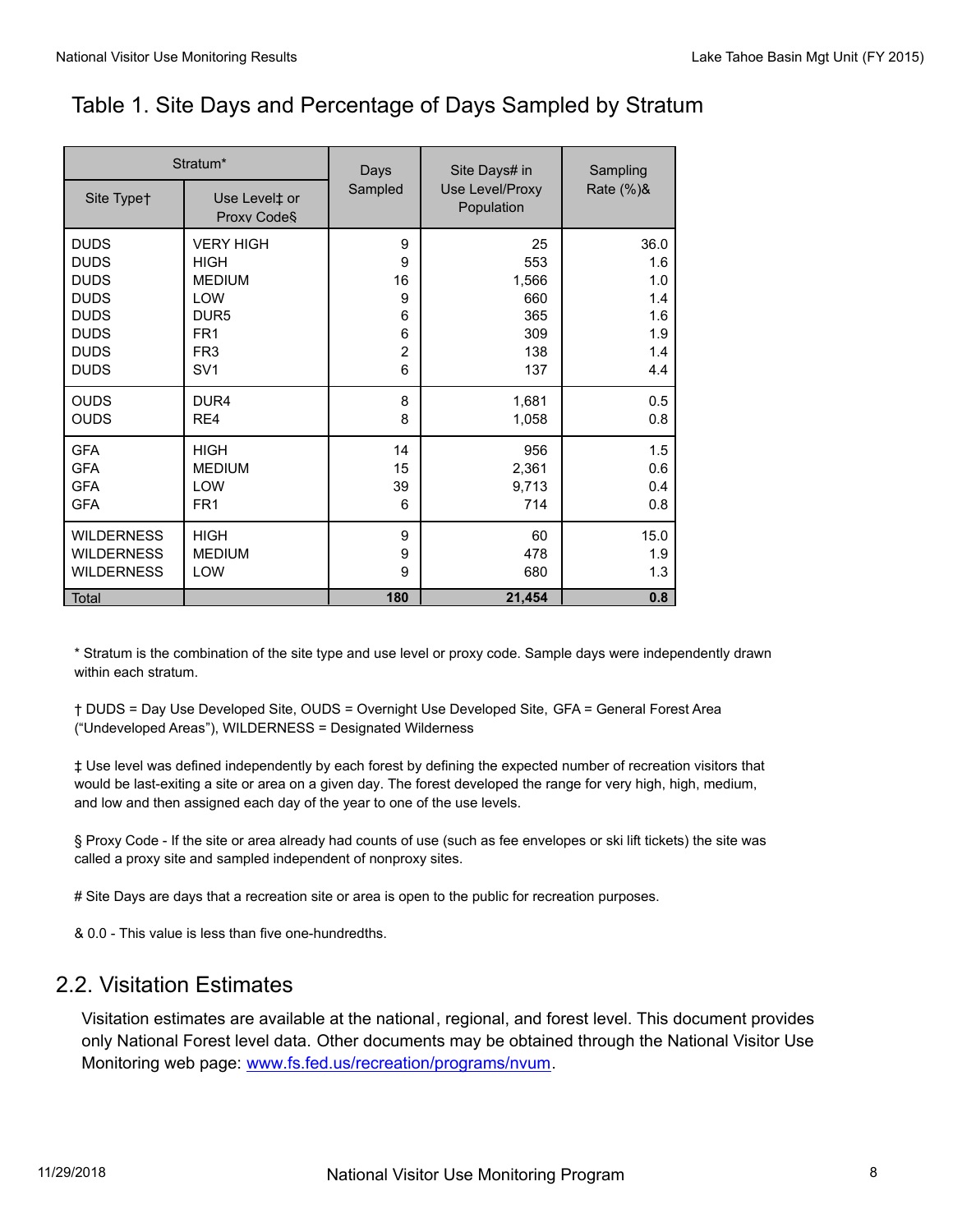When reviewing the results, users should discuss with forest staff if this forest experienced any unusual circumstances such as forest fires, floods, or atypical weather that may have created an unusual recreation use pattern for the year sampled. Table 2 displays the number of national forest visits and site visits by site type for this National Forest.

| Visit Type                                                     | Visits (1,000s) | 90% Confidence Level (%)# |
|----------------------------------------------------------------|-----------------|---------------------------|
| Total Estimated Site Visits*                                   | 9.402           | ±22.3                     |
| $\rightarrow$ Day Use Developed Site Visits                    | 7,653           | ±27.2                     |
| $\rightarrow$ Overnight Use Developed Site Visits              | 175             | ±12.8                     |
| $\rightarrow$ General Forest Area Visits                       | 1,385           | ±18.4                     |
| $\rightarrow$ Designated Wilderness Visits+                    | 188             | ±43.6                     |
| Total Estimated National Forest Visits§                        | 7.721           | ±23.2                     |
| $\rightarrow$ Special Events and Organized Camp Use $\ddagger$ | 10              | ±0.0                      |

# Table 2. Annual Visitation Estimate

\* A Site Visit is the entry of one person onto a National Forest site or area to participate in recreation activities for an unspecified period of time.

† Designated Wilderness visits are included in the Site Visits estimate.

‡ Special events and organizational camp use are not included in the Site Visit estimate , only in the National Forest Visits estimate. Forests reported the total number of participants and observers so this number is not estimated; it is treated as 100% accurate.

§ A National Forest Visit is defined as the entry of one person upon a national forest to participate in recreation activities for an unspecified period of time. A National Forest Visit can be composed of multiple Site Visits.

# This value defines the upper and lower bounds of the visitation estimate at the 90% confidence level, for example if the visitation estimate is 100 +/-5%, one would say "at the 90% confidence level visitation is between 95 and 105 visits."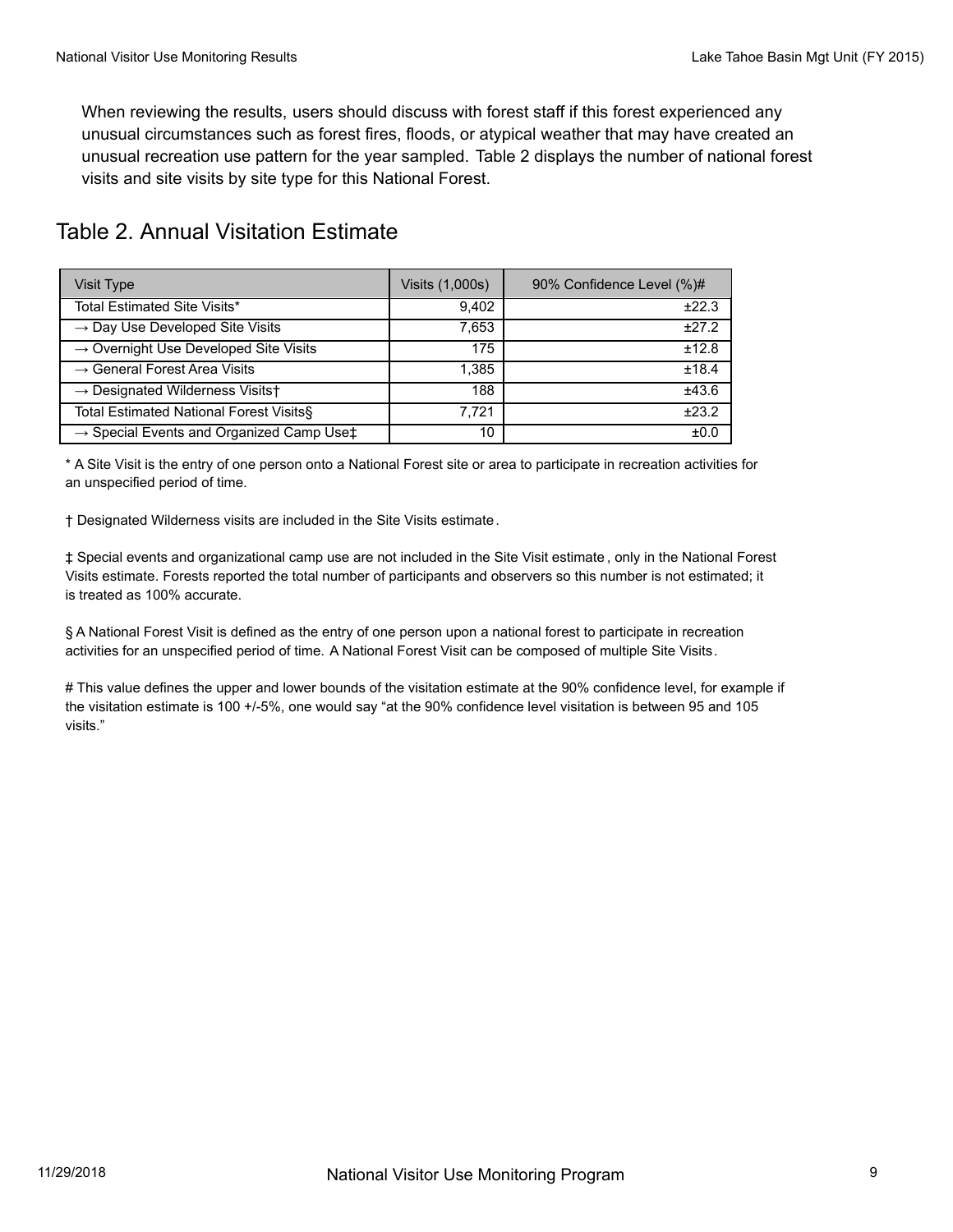The quality of the use estimate is based in part on how many individuals were contacted during the sample day and how many complete interviews were obtained from which to estimate NVUM numbers and visitor descriptions. Table 3 and Table 4 display the number of visitor contacts, number of completed interviews by site type and survey form type. This information may be useful to managers when assessing how representative of all visitors the information in this report may be.

## Table 3. Number of Individuals Contacted by Site Type

| Site Type                               | <b>Total Individuals</b><br>Contacted | Individuals Who Agreed<br>to be Interviewed | Recreating Individuals Who Are<br>Leaving for the Last Time That Day |
|-----------------------------------------|---------------------------------------|---------------------------------------------|----------------------------------------------------------------------|
| Day Use<br>Developed Sites              | 2,050                                 | 1,077                                       | 793                                                                  |
| Overnight Use<br><b>Developed Sites</b> | 296                                   | 240                                         | 89                                                                   |
| Undeveloped Areas<br>(GFAs)             | 964                                   | 675                                         | 472                                                                  |
| Designated<br>Wilderness                | 531                                   | 372                                         | 367                                                                  |
| Total                                   | 3,841                                 | 2,364                                       | 1.721                                                                |

## Table 4. Number of Complete Interviews\* by Site Type and Form Type

| Form Typet   | Developed Day<br>Use Site | Developed<br>Overnight | Undeveloped Areas<br>(GFAs) | Wilderness | Total |
|--------------|---------------------------|------------------------|-----------------------------|------------|-------|
| Basic        | 284                       | 30                     | 175                         | 132        | 621   |
| Economic     | 245                       | 26                     | 154                         | 112        | 537   |
| Satisfaction | 264                       | 33                     | 143                         | 123        | 563   |
| Total        | 793                       | 89                     | 472                         | 367        | 1,721 |

\* Complete interviews are those in which the individual contacted agreed to be interviewed, was recreating on the national forest and was exiting the site or area for the last time that day.

† Form Type is the type of interview form administered to the visitor. The Basic form did not ask either economic or satisfaction questions. The Satisfaction form did not ask economic questions and the Economic form did not ask satisfaction questions.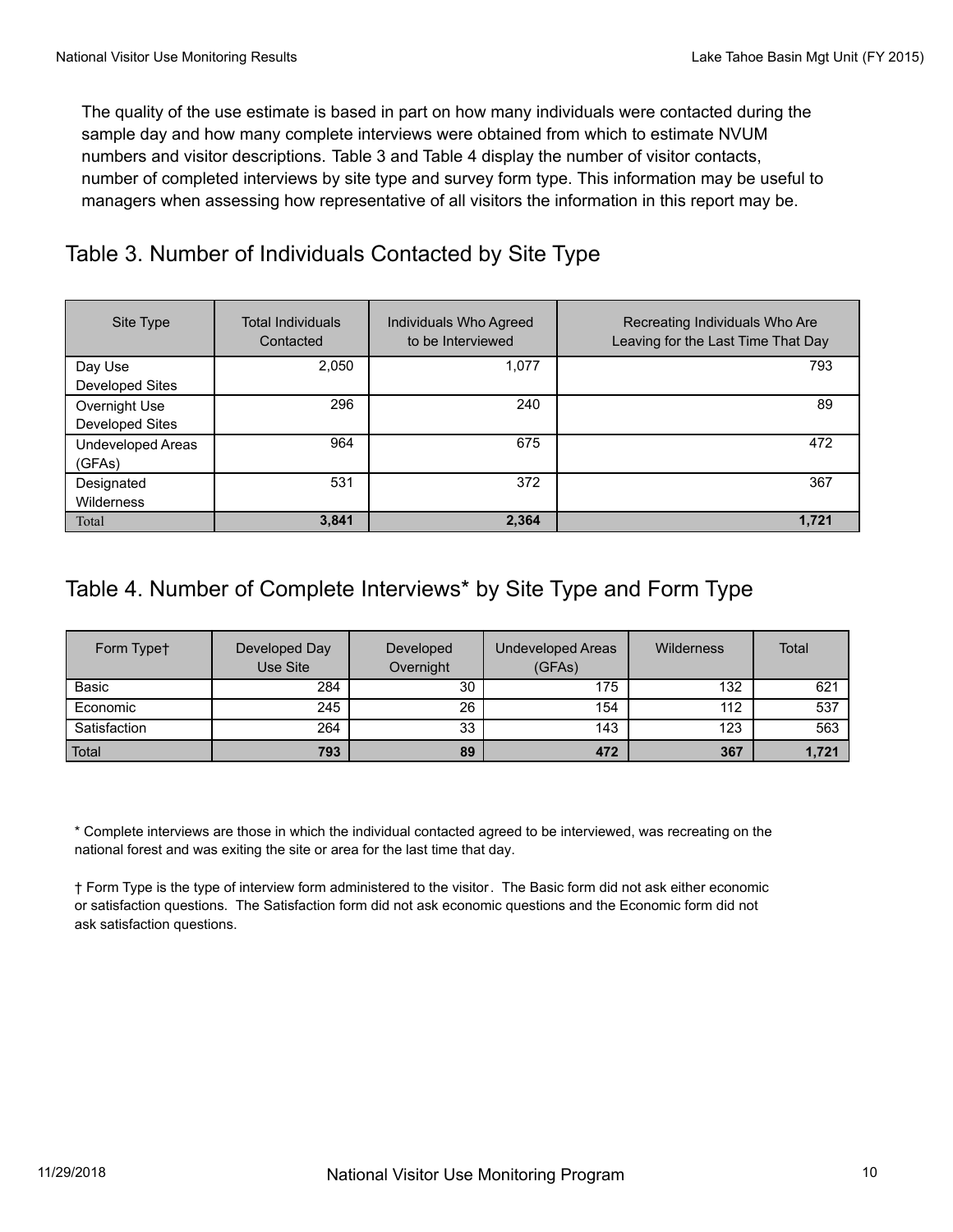Visitors were interviewed regardless of whether they were recreating at the site or not, however the interview was discontinued after determining that the reason for visiting the site was not recreation. Figure 1 displays the various reasons visitors gave as their purpose for stopping at the sample site.

### Figure 1. Purpose of Visit by Visitors Who Agreed to be Interviewed

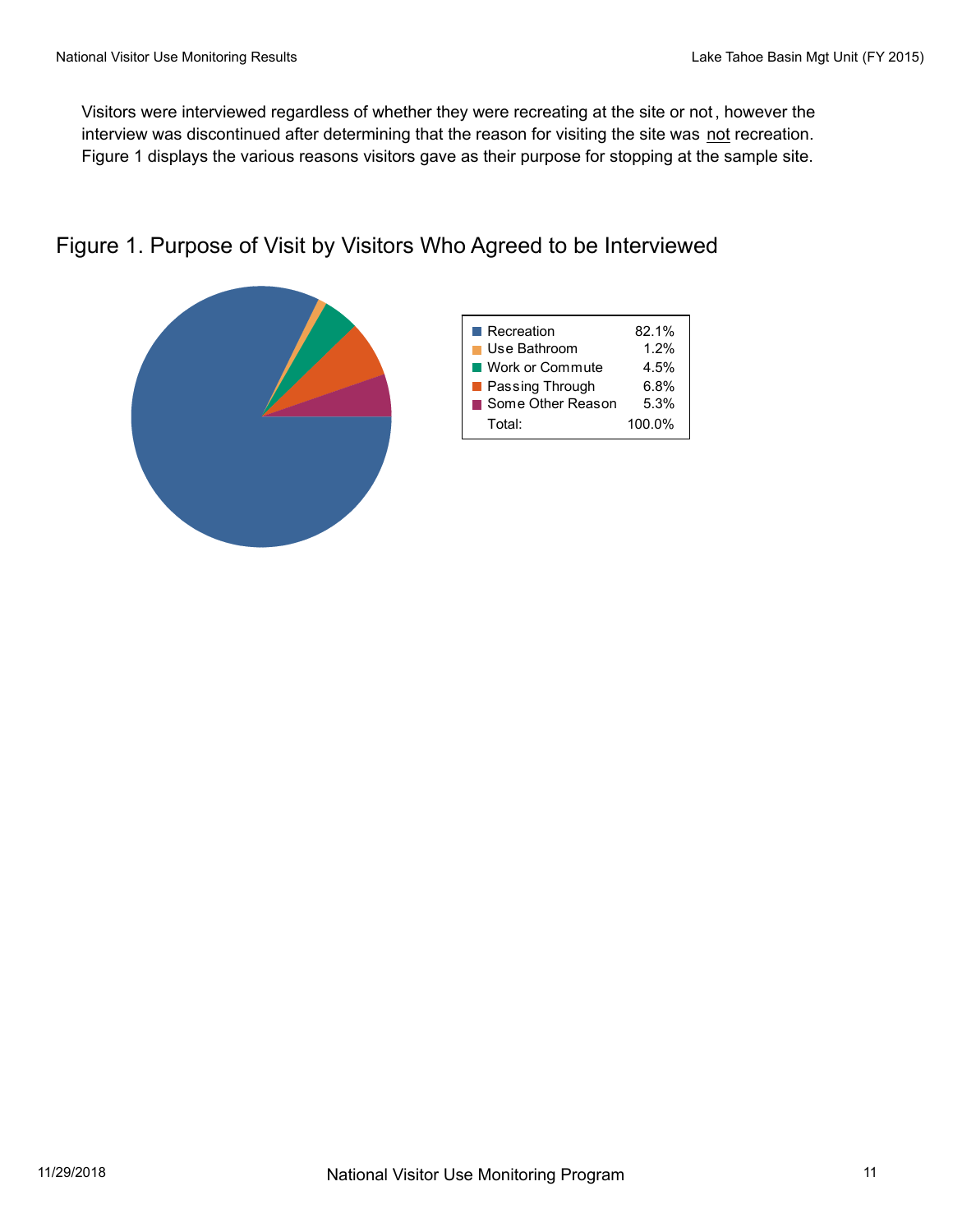# 3. DESCRIPTION OF THE RECREATION VISIT

#### 3.1. Demographics

Descriptions of forest recreational visits were developed based upon the characteristics of interviewed visitors (respondents) and expanded to the national forest visitor population. Basic demographic information helps forest managers identify the profile of the visitors they serve. Management concerns such as providing recreation opportunities for underserved populations may be monitored with this information. Table 5, Table 6 and Table 7 provide basic demographic information about visitors interviewed regarding Gender, Race/Ethnicity, and Age, respectively. Table 8 shows the 15 most common reported origins for recreation visitors. A complete list of reported zip codes for respondents is found in Appendix A. Table 9 provides information about self reported travel distance from home to the interview site.

Demographic results show that about 44% of visits to the Tahoe NF are made by females. Among racial and ethnic minorities, the most commonly encountered are Hispanic/Latino (10%). The age distribution shows that about 18% visits are children under age 16. People over the age of 60 account for about 18% of visits. Less than 1/4 of visits are from those living in the local area: 21% of visits come from people who live within 50 miles. About 52% of visits come from those living more than 200 miles away.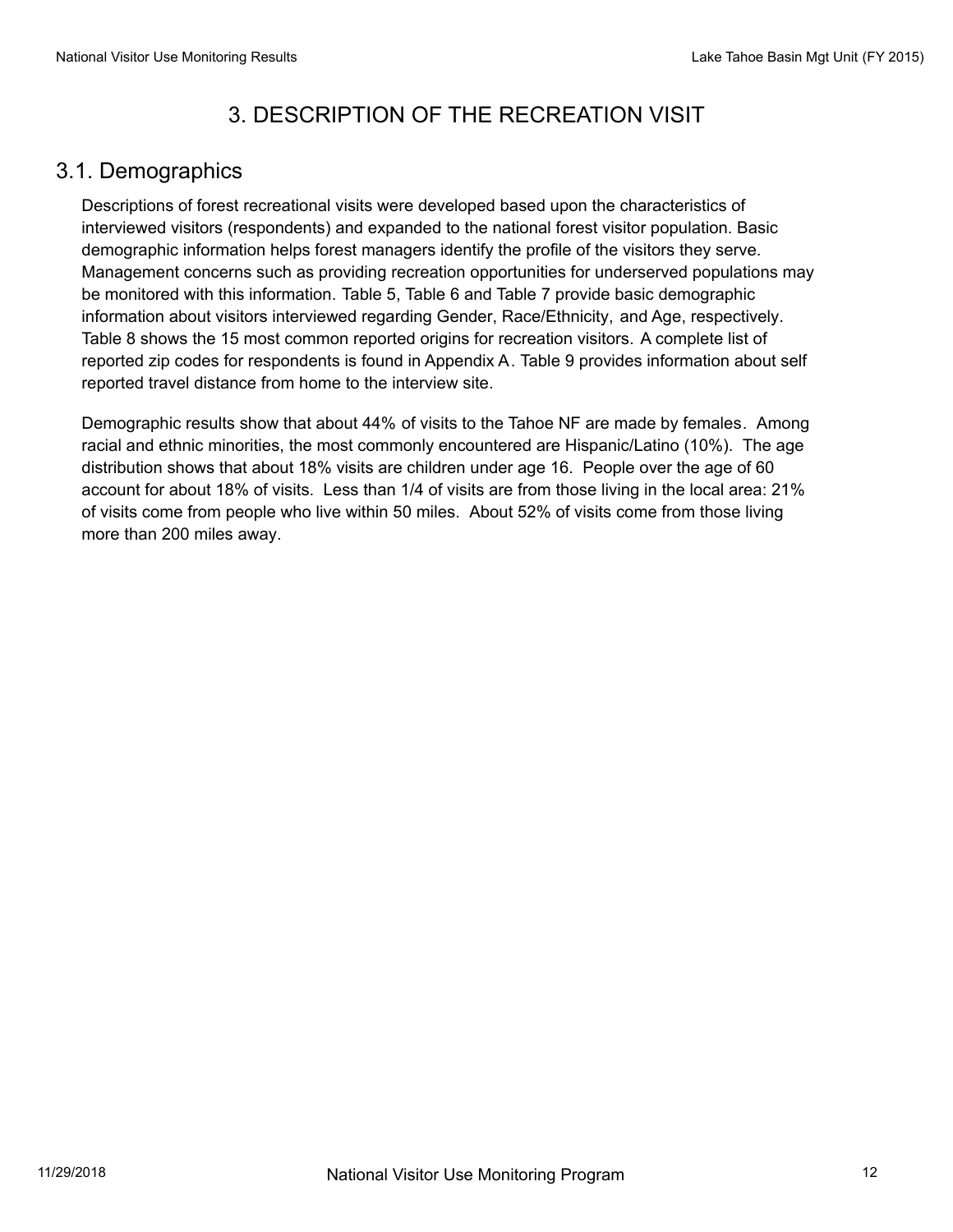#### Table 5. Percent of National Forest Visits\* by Gender

| Gender | Survey<br>Respondents† | <b>National Forest</b><br>Visits $(\%)\ddagger$ |
|--------|------------------------|-------------------------------------------------|
| Female | 2,051                  | 43.7                                            |
| Male   | 2,152                  | 56.3                                            |
| Total  | 4,203                  | 100.0                                           |



\* A National Forest Visit is defined as the entry of one person upon a national forest to participate in recreation activities for an unspecified period of time. A National Forest Visit can be composed of multiple Site Visits.

† Non-respondents to gender questions were excluded from analysis.

‡ Calculations are computed using weights that expand the sample of individuals to the population of National Forest Visits.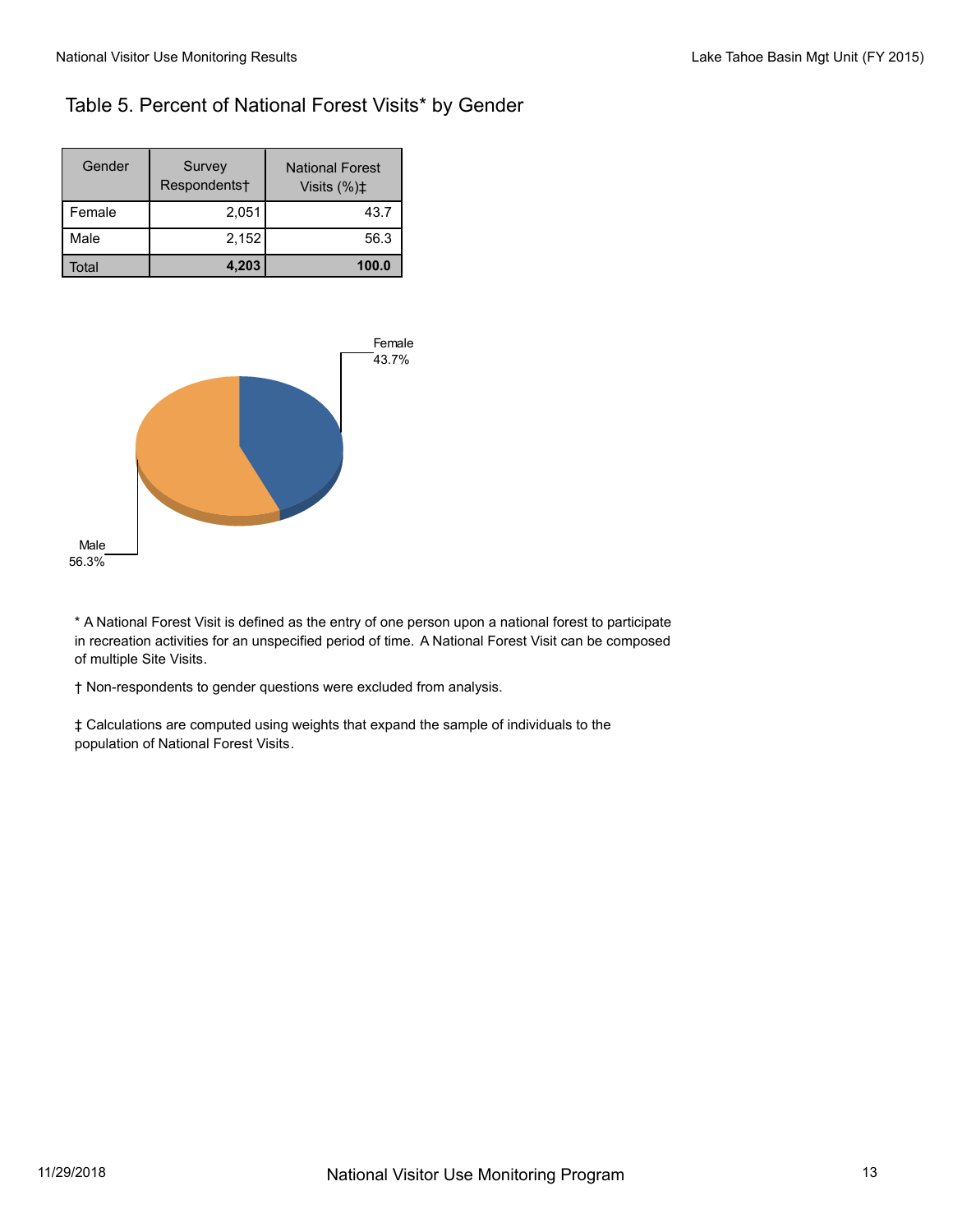#### Table 6. Percent of National Forest Visits\* by Race/Ethnicity

| Race +                            | Survey<br>Respondents‡ | <b>National Forest Visits</b><br>$(% )\$ # |
|-----------------------------------|------------------------|--------------------------------------------|
| l American Indian / Alaska Native | 25                     | 1.2                                        |
| Asian                             | 147                    | 6.8                                        |
| Black / African American          | 11                     | 0.3                                        |
| l Hawaiian / Pacific Islander     | 16                     | 0.3                                        |
| <b>White</b>                      | 1,415                  | 92.8                                       |
| Total                             | 1,614                  | 101.4                                      |

| Ethnicity <sup>+</sup> | Survey<br>Respondents‡ | <b>National Forest Visits</b><br>$(% )\$ |
|------------------------|------------------------|------------------------------------------|
| Hispanic / Latino      | 141                    | 9.9                                      |



\* A National Forest Visit is defined as the entry of one person upon a national forest to participate in recreation activities for an unspecified period of time. A National Forest Visit can be composed of multiple Site Visits.

# Respondents could choose more than one racial group, so the total may be more than 100%.

† Race and Ethnicity were asked as two separate questions.

‡ Non-respondents to race/ethnicity questions were excluded from analysis.

§ Calculations are computed using weights that expand the sample of individuals to the population of National Forest Visits.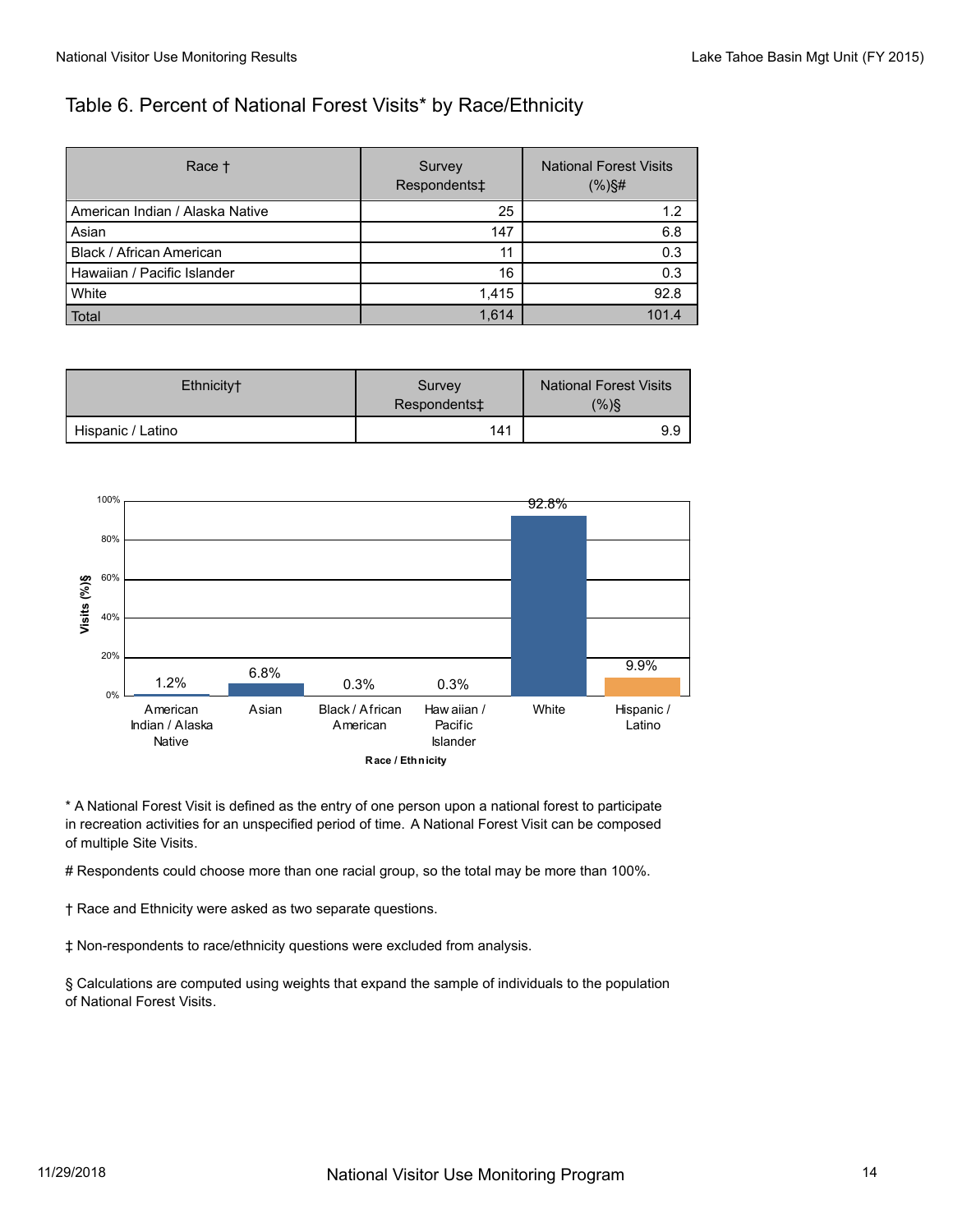#### Table 7. Percent of National Forest Visits\* by Age

| Age Class    | National Forest Visits (%) <sup>±</sup> |
|--------------|-----------------------------------------|
| Under 16     | 18.1                                    |
| $16-19$      | 2.8                                     |
| $20 - 29$    | 13.1                                    |
| $30 - 39$    | 12.8                                    |
| $40 - 49$    | 17.5                                    |
| $50 - 59$    | 17.0                                    |
| 60-69        | 13.0                                    |
| $70+$        | 5.7                                     |
| <b>Total</b> | 100.0                                   |



\* A National Forest Visit is defined as the entry of one person upon a national forest to participate in recreation activities for an unspecified period of time. A National Forest Visit can be composed of multiple Site Visits.

† Non-respondents to age questions were excluded from analysis.

‡ Calculations are computed using weights that expand the sample of individuals to the population of National Forest Visits.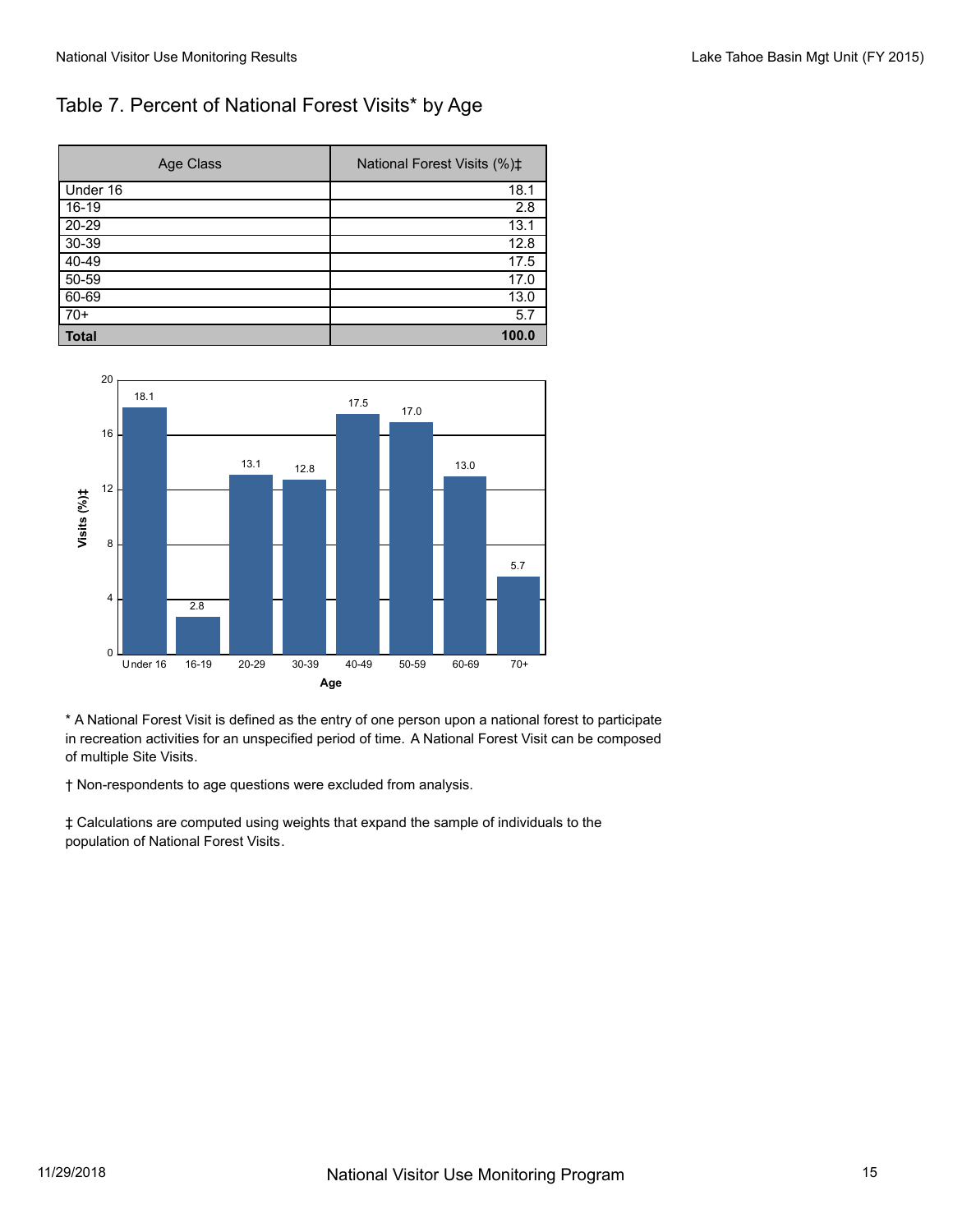## Table 8. Top 15 Most Commonly Reported ZIP Codes, States and Counties of National Forest Survey Respondents

| <b>ZIP Code</b> | <b>State</b> | County               | Percent of<br>Respondents | Survey<br>Respondents (n) |
|-----------------|--------------|----------------------|---------------------------|---------------------------|
| 96150           | California   | El Dorado County     | 28.5                      | 121                       |
| Foreign Country |              |                      | 22.6                      | 96                        |
| 89449           | Nevada       | Douglas County       | 8.0                       | 34                        |
| Unknown Origin* |              |                      | 6.4                       | 27                        |
| 89448           | Nevada       | Douglas County       | 6.1                       | 26                        |
| 95630           | California   | Sacramento County    | 3.5                       | 15                        |
| 96145           | California   | <b>Placer County</b> | 3.3                       | 14                        |
| 96151           | California   | El Dorado County     | 3.3                       | 14                        |
| 89521           | Nevada       | <b>Washoe County</b> | 3.1                       | 13                        |
| 89436           | Nevada       | <b>Washoe County</b> | 2.8                       | 12                        |
| 96161           | California   | Nevada County        | 2.8                       | 12                        |
| 95667           | California   | El Dorado County     | 2.6                       | 11                        |
| 89509           | Nevada       | <b>Washoe County</b> | 2.4                       | 10                        |
| 95682           | California   | El Dorado County     | 2.4                       | 10                        |
| 96140           | California   | <b>Placer County</b> | 2.4                       | 10 <sup>°</sup>           |

\* Includes respondents reporting no ZIP code or an invalid ZIP code.

#### Table 9. Percent of National Forest Visits\* by Distance Traveled

| Miles from Survey Respondent's<br>Home to Interview Location+ | National Forest Visits (%) |
|---------------------------------------------------------------|----------------------------|
| $0 - 25$ miles                                                | 17.2                       |
| 26 - 50 miles                                                 | 3.8                        |
| 51 - 75 miles                                                 | 3.2                        |
| 76 - 100 miles                                                | 5.3                        |
| 101 - 200 miles                                               | 17.1                       |
| 201 - 500 miles                                               | 16.7                       |
| Over 500 miles                                                | 36.6                       |
| Total                                                         | 99.9                       |

Note: Blank cells indicate that insufficient data were collected to make inferences .

\* National Forest Visits are defined as the entry of one person upon a national forest to participate in recreation activities for an unspecified period of time. A National Forest Visit can be composed of multiple Site Visits.

† Travel distance is self-reported.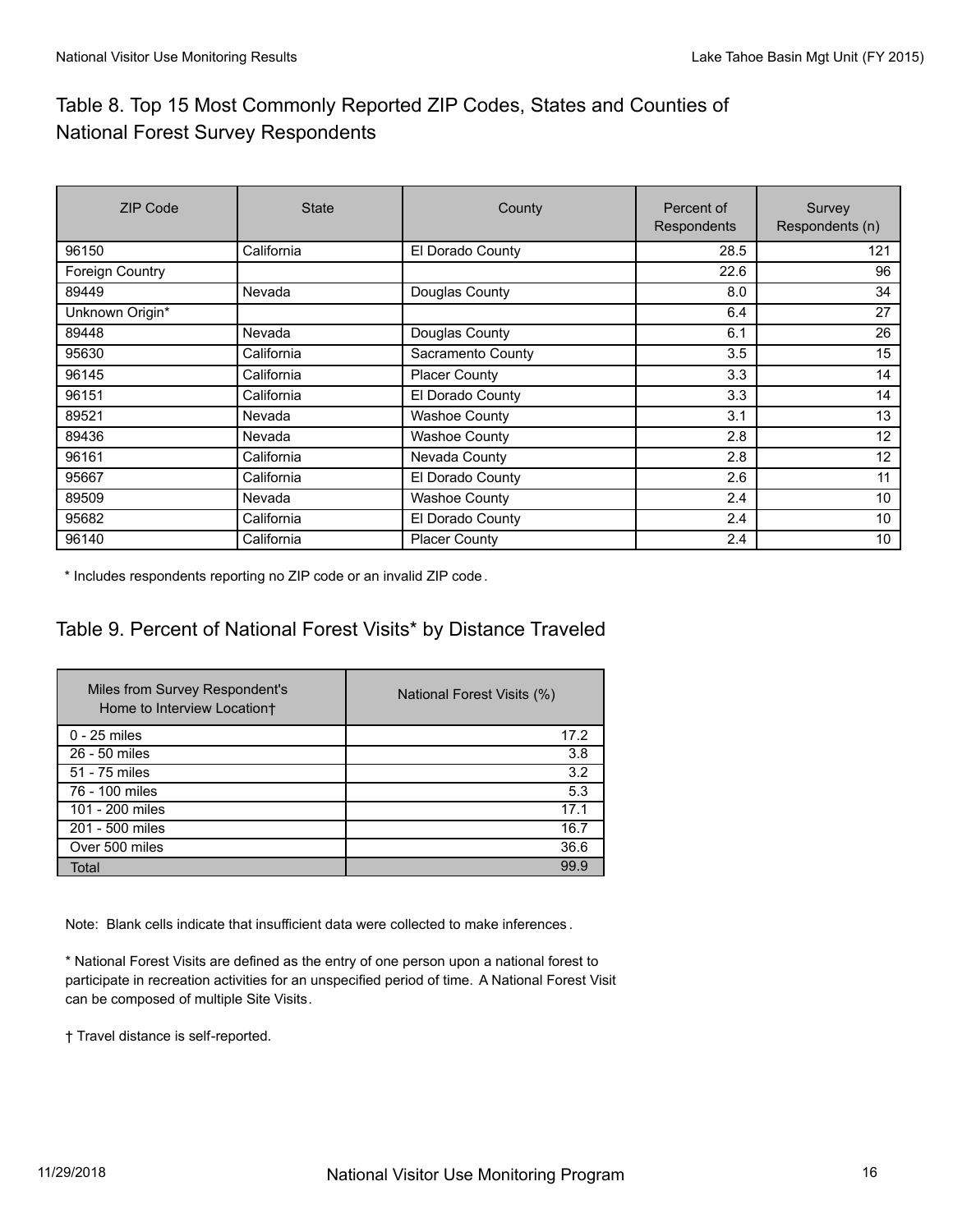#### 3.2. Visit Descriptions

Characteristics of the recreation visit such as length of visit, types of sites visited, activity participation and visitor satisfaction with forest facilities and services help managers understand recreation use patterns and use of facilities. This allows them to plan workforce and facility needs. The average national forest visit length of stay and average site visit length of stay by site type on this forest is displayed in Table 10. Since the average values displayed in Table 10 may be influenced by a few people staying a very long time, the median value is also shown.

More than 76% of visits to this forest last at most 6 hours; the average duration is about 6 hours. The median length of visit to overnight sites is about 45 hours, indicating a three night stay. About 64% of visits come from people who visit at most 5 times per year. Very frequent visitors are fairly uncommon: about 7% of visits are made by people who visit more than 50 times per year.

## Table 10. Visit Duration

| Visit Type                   | Average Duration (hours) <sup><math>\pm</math></sup> | Median Duration (hours) <sup>±</sup> |
|------------------------------|------------------------------------------------------|--------------------------------------|
| Site Visit                   | 4.8                                                  | 2.8                                  |
| Day Use Developed            | 3.1                                                  | 2.8                                  |
| Overnight Use Developed      | 68.5                                                 | 45.1                                 |
| Undeveloped Areas            | 5.2                                                  | 2.0                                  |
| Designated Wilderness        | 10.0                                                 | 3.3                                  |
| <b>National Forest Visit</b> | 6.1                                                  | 3.9                                  |

\* A Site Visit is the entry of one person onto a national forest site or area to participate in recreation activities for an unspecified period of time. Sites and areas were divided into four site types as listed here.

† A National Forest Visit is defined as the entry of one person upon a national forest to participate in recreation activities for an unspecified period of time. A National Forest Visit can be composed of multiple Site Visits.

‡ If this variable is blank not enough surveys were collected to make inferences.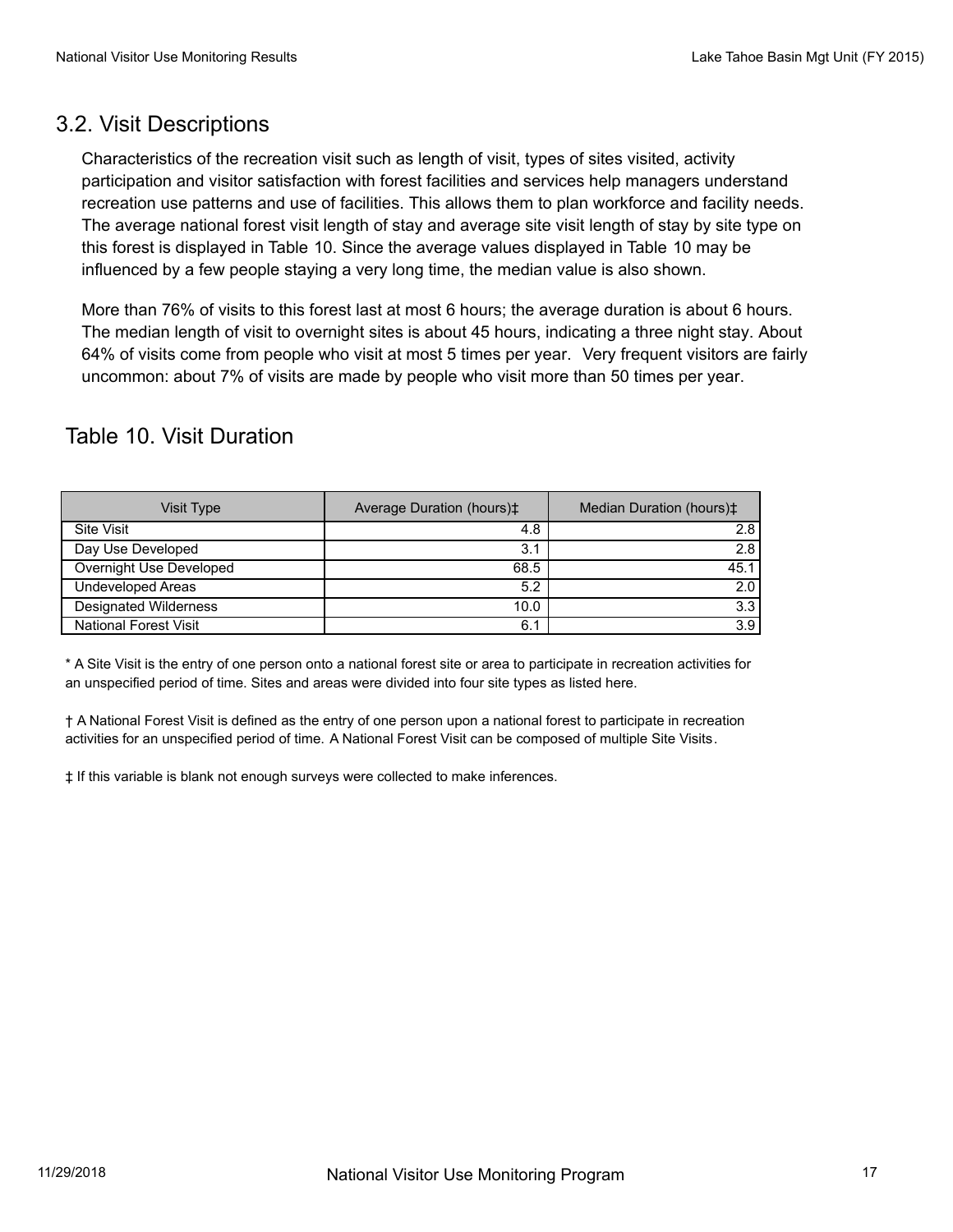Many of the respondents on this National Forest went only to the site at which they were interviewed (Table 11). Some visitors went to more than one recreation site or area during their national forest visit and the average site visits per national forest visit is shown below. Also displayed are the average people per vehicle and average axles per vehicle. This information in conjunction with traffic counts was used to expand observations from individual interviews to the full forest population of recreation visitors. This information may be useful to forest engineers and others who use vehicle counters to conduct traffic studies.

During the interview, visitors were asked how often they visit this national forest for all recreational activities, and how often for their primary activity. Table 12 summarizes the percent of visits that are made by those in each frequency category for this National Forest.

## Table 11. Group Characteristics

| Characteristic                                                                                 | Average       |
|------------------------------------------------------------------------------------------------|---------------|
| Percent of visits that were to just one national forest site during the National Forest Visit* | 81.9          |
| Number of national forest sites visited on National Forest Visit*                              | 1 າ           |
| Group size                                                                                     | $\mathcal{P}$ |
| Axles per vehicle                                                                              | 2.0           |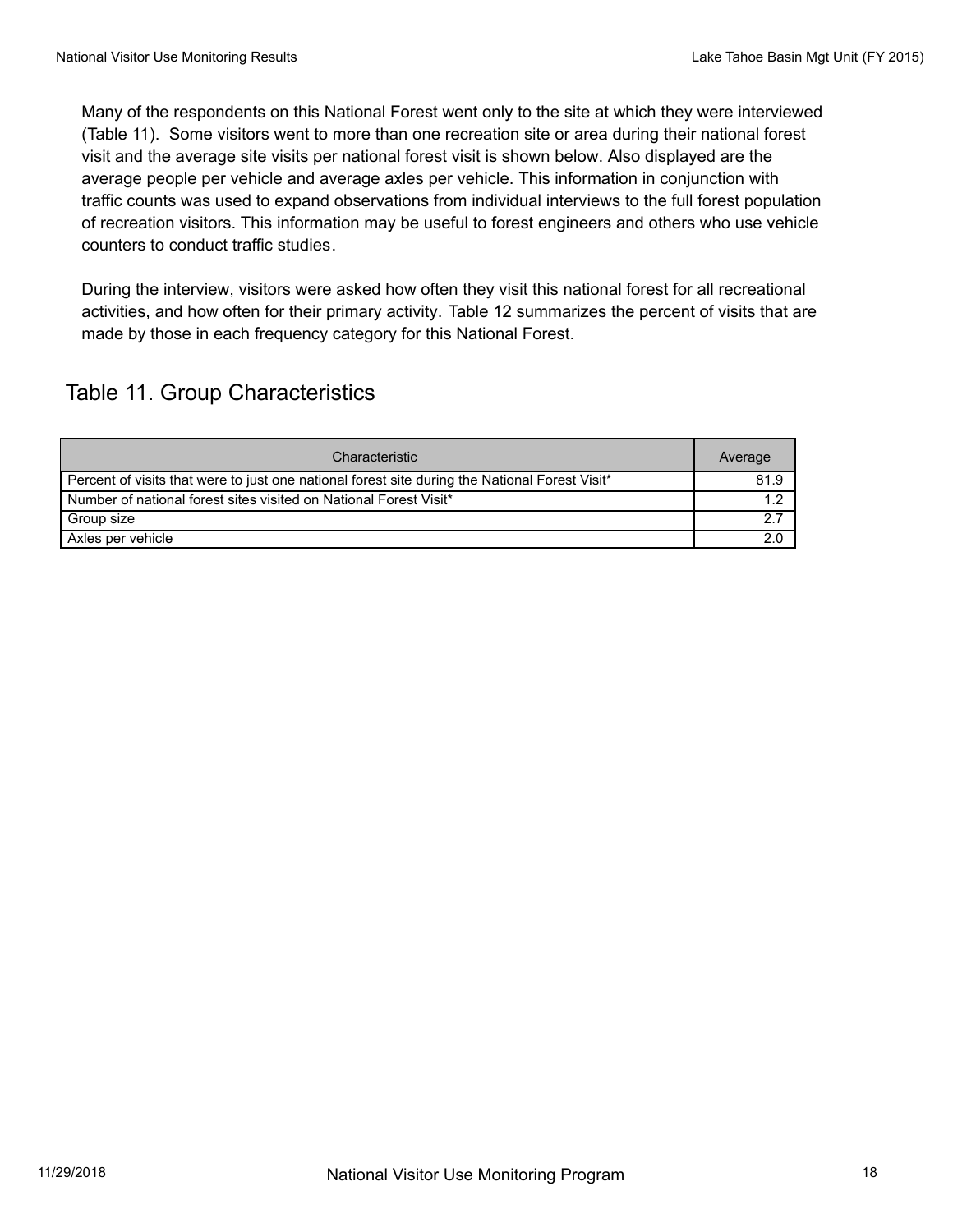## Table 12. Percent of National Forest Visits\* by Annual Visit Frequency

| Number of Annual Visits | Visits $(%)$ <sup><math>\dagger</math></sup> | Cumulative<br>Visits (%) |
|-------------------------|----------------------------------------------|--------------------------|
| $1 - 5$                 | 64.3                                         | 64.3                     |
| $6 - 10$                | 10.1                                         | 74.4                     |
| $11 - 15$               | 4.7                                          | 79.1                     |
| $16 - 20$               | 4.0                                          | 83.1                     |
| $21 - 25$               | 1.8                                          | 84.8                     |
| $26 - 30$               | 3.2                                          | 88.1                     |
| $31 - 35$               | 0.2                                          | 88.2                     |
| $36 - 40$               | 1.8                                          | 90.0                     |
| $41 - 50$               | 1.0                                          | 91.0                     |
| $51 - 100$              | 4.4                                          | 95.4                     |
| $101 - 200$             | 2.1                                          | 97.5                     |
| $201 - 300$             | 1.3                                          | 98.8                     |
| Over 300                | 1.2                                          | 100.0                    |



\* A National Forest Visit is defined as the entry of one person upon a national forest to participate in recreation activities for an unspecified period of time. A National Forest Visit can be composed of multiple Site Visits.

† The first row indicates the percent of National Forest Visits made by persons who visit 1 to 5 times per year. The last row indicates the percent of National Forest Visits made by persons who visit more than 300 times per year.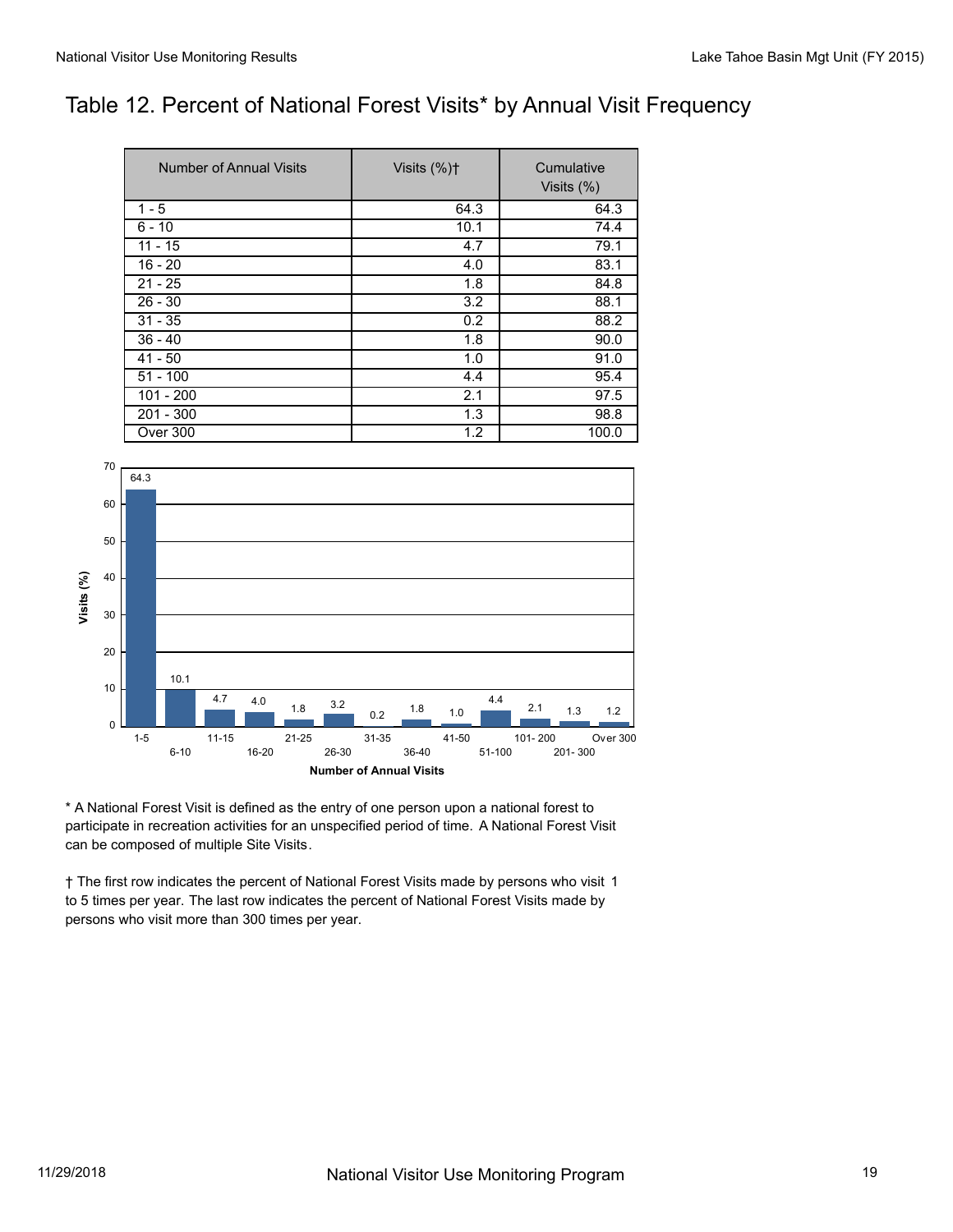#### 3.3. Activities

After identifying their main recreational activity, visitors were asked how many hours they spent participating in that main activity during this national forest visit. Some caution is needed when using this information. Because most national forest visitors participate in several recreation activities during each visit, it is more than likely that other visitors also participated in this activity, but did not identify it as their main activity. For example, on one national forest 63 % of visitors identified viewing wildlife as a recreational activity that they participated in during this visit, however only 3% identified that activity as their main recreational activity. The information on average hours viewing wildlife is only for the 3% who reported it as a main activity.

The most frequently reported primary activity was downhill skiing (41%). The second most common activity was viewing natural features (20%).

## Use of Constructed Facilities and Designated Areas

About one-third of recreation visitors interviewed were asked about whether they made use of a targeted set of facilities and special designated areas during their visit. These results are displayed in Table 14.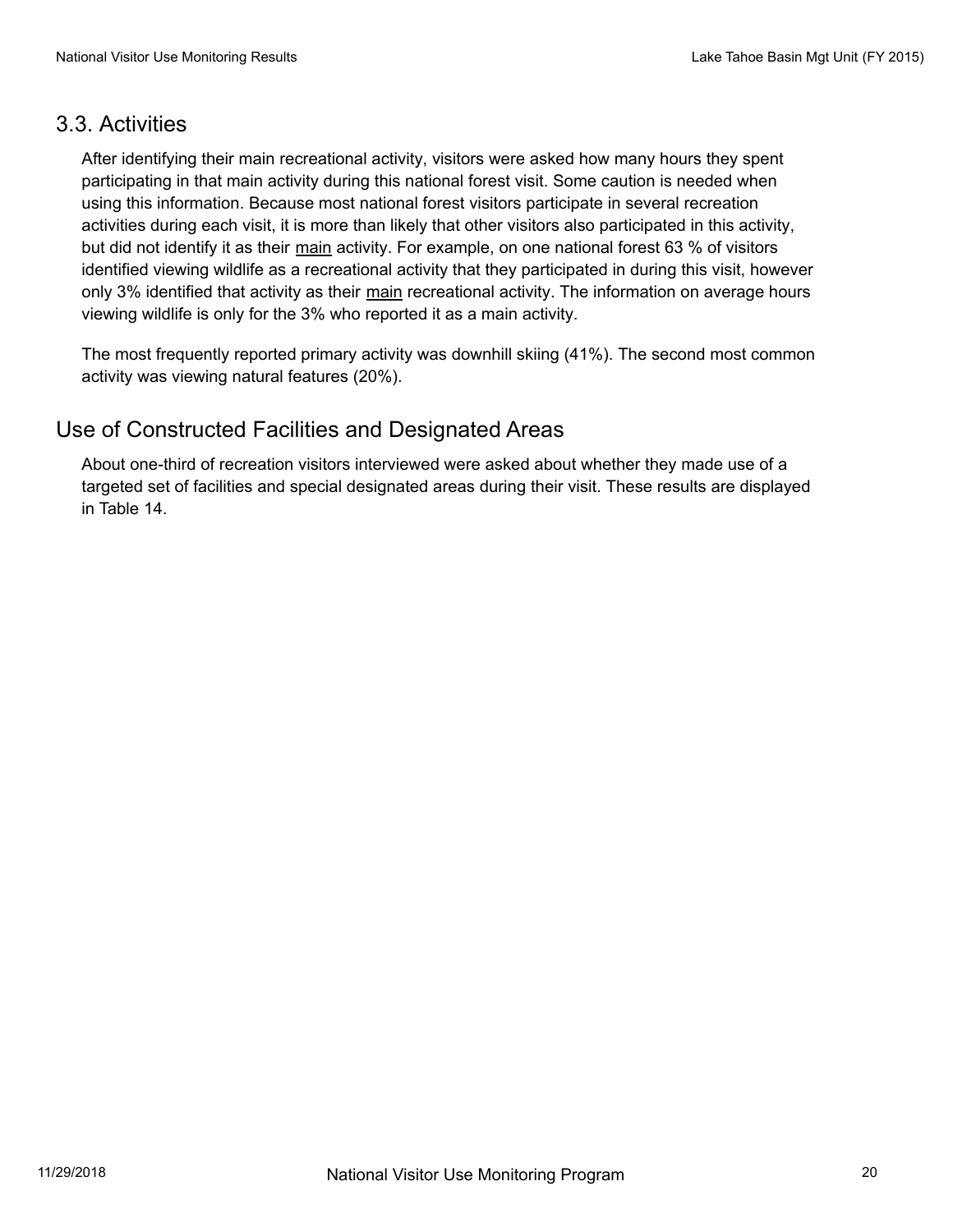# Table 13. Activity Participation

| Activity                          | $\frac{0}{0}$<br>Participation* | % Main<br>Activity <sup>‡</sup> |                  |
|-----------------------------------|---------------------------------|---------------------------------|------------------|
| <b>Viewing Natural Features</b>   | 55.4                            | 20.3                            | 2.6              |
| <b>Downhill Skiing</b>            | 41.5                            | 41.3                            | 4.0              |
| <b>Hiking / Walking</b>           | 40.0                            | 13.6                            | 2.6              |
| Relaxing                          | 35.3                            | 8.1                             | 6.9              |
| <b>Viewing Wildlife</b>           | 31.4                            | 1.3                             | 2.4              |
| <b>Driving for Pleasure</b>       | 19.6                            | $\overline{2.0}$                | $\overline{2.7}$ |
| <b>Nature Center Activities</b>   | 11.8                            | 1.2                             | 2.2              |
| <b>Visiting Historic Sites</b>    | 10.8                            | 0.2                             | $\overline{1.7}$ |
| Other Non-motorized               | 9.9                             | 4.1                             | 2.5              |
| Picnicking                        | 8.1                             | 1.0                             | 8.0              |
| Bicycling                         | 5.5                             | $\overline{2.1}$                | 2.5              |
| <b>Nature Study</b>               | 4.9                             | 0.7                             | 3.0              |
| Non-motorized Water               | $\overline{4.2}$                | 0.5                             | 3.4              |
| <b>Motorized Water Activities</b> | 3.4                             | 1.0                             | 3.3              |
| Some Other Activity               | 1.5                             | 1.0                             | 1.6              |
| Developed Camping                 | 1.4                             | 0.4                             | 75.2             |
| Fishing                           | 1.4                             | 0.2                             | 2.8              |
| <b>Resort Use</b>                 | $\overline{1.3}$                | 0.1                             | 30.1             |
| <b>Other Motorized Activity</b>   | 1.0                             | 0.0                             | 0.0              |
| <b>Gathering Forest Products</b>  | 0.7                             | 0.0                             | 0.0              |
| <b>Horseback Riding</b>           | 0.6                             | 0.5                             | 1.4              |
| Backpacking                       | 0.6                             | 0.3                             | 49.3             |
| OHV Use                           | 0.5                             | $\overline{0.1}$                | 2.2              |
| <b>Motorized Trail Activity</b>   | 0.3                             | 0.0                             | 3.0              |
| <b>Cross-country Skiing</b>       | 0.1                             | 0.1                             | $\overline{3.0}$ |
| <b>Primitive Camping</b>          | 0.1                             | 0.0                             | 36.0             |
| No Activity Reported              | 0.0                             | 0.0                             |                  |
| Hunting                           | 0.0                             | 0.0                             | 0.0              |
| Snowmobiling                      | 0.0                             | 0.0                             | 0.0              |



**ACTIVITY**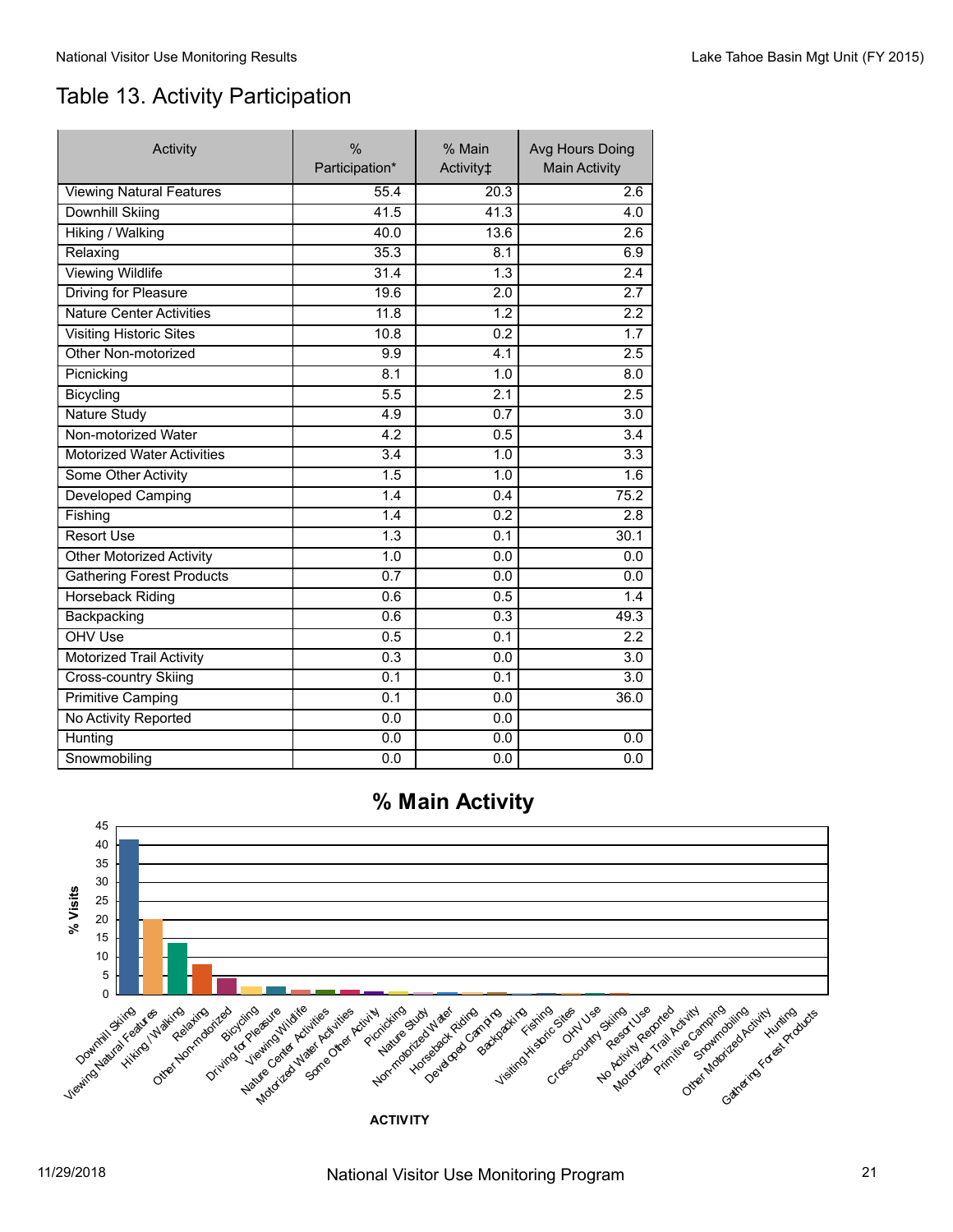\* Survey respondents could select multiple activities so this column may total more than 100%.

‡ Survey respondents were asked to select just one of their activities as their main reason for the forest visit. Some respondents selected more than one, so this column may total more than 100%.

## Special Facility Use

## Table 14. Percent of National Forest Visits\* Indicating Use of Special Facilities or Areas

| Special Facility or Area             | % of National Forest Visits+ |
|--------------------------------------|------------------------------|
| Developed Swimming Site              | 17.6                         |
| Scenic Byway                         | 28.9                         |
| Visitor Center or Museum             | 17.4                         |
| Designated ORV Area                  | 1.0                          |
| <b>Forest Roads</b>                  | 0.9                          |
| Interpretive Displays                | 5.3                          |
| <b>Information Sites</b>             | 9.9                          |
| Developed Fishing Site               | 7.5                          |
| <b>Motorized Single Track Trails</b> | 0.4                          |
| <b>Motorized Dual Track Trails</b>   | 0.3                          |
| None of these Facilities             | 50.2                         |

\* A National Forest Visit is defined as the entry of one person upon a national forest to participate in recreation activities for an unspecified period of time. A National Forest Visit can be composed of multiple Site Visits.

† Survey respondents could select as many or as few special facilities or areas as appropriate.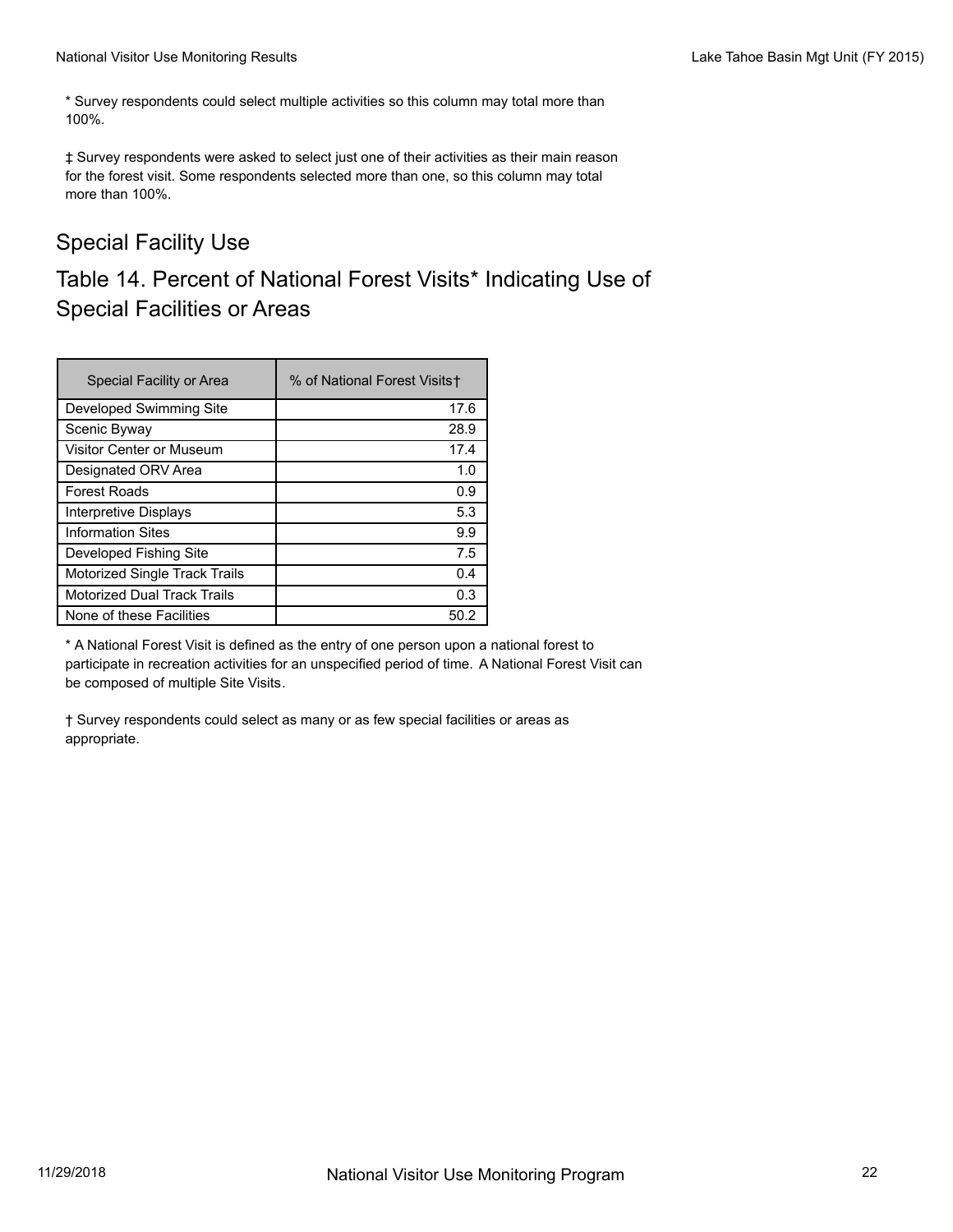## 4. ECONOMIC INFORMATION

Forest managers are usually very interested in the impact of National Forest recreation visits on the local economy. As commodity production of timber and other resources has declined, local communities look increasingly to tourism to support their communities. When considering recreation-related visitor spending managers are often interested both in identifying the average spending of individual visitors (or types of visitors) and the total spending associated with all recreation use. Spending averages for visitors or visitor parties can be estimated using data collected from a statistically valid visitor sampling program such as NVUM. To estimate the total spending associated with recreation use, three pieces of information are needed: an overall visitation estimate, the proportion of visits in the visitor types, and the average spending profiles for each of the visitor types. Multiplying the three gives a total amount of spending by a particular type of visitor. Summing over all visitor types gives total spending.

About one-third of the NVUM surveys included questions about trip-related spending within 50 miles of the site visited. Analysis of spending data included identification of the primary visitor segments that have distinct spending profiles as well as estimation of the average spending per party per visit. Results from the FY2005 through FY2009 period are available in a report: https://www.treesearch.fs.fed.us/pubs/43869. Results from the FY2010 through FY2014 period are in the publication process.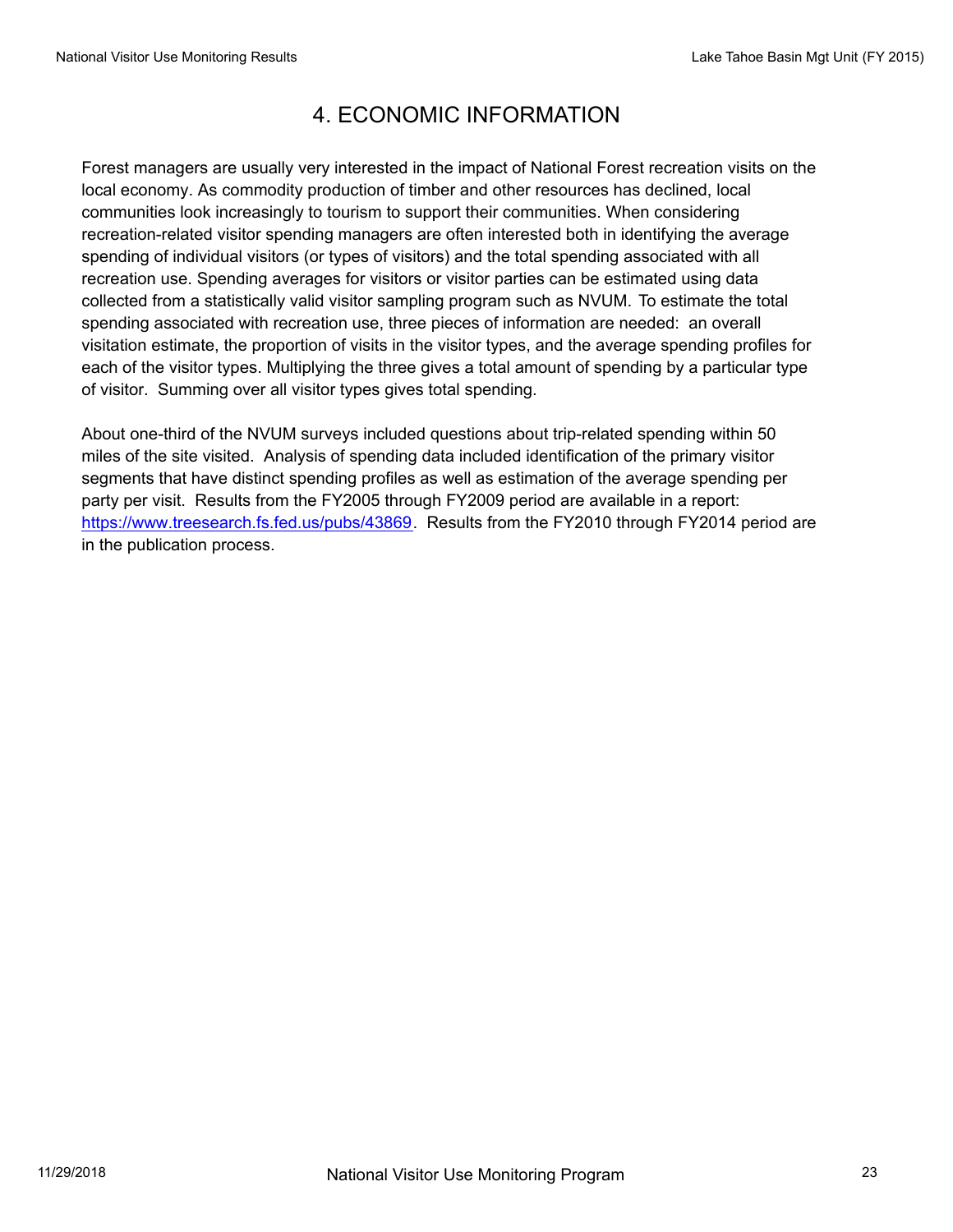## 4.1. Spending Segments

The spending that occurs on a recreation trip is greatly influenced by the type of recreation trip taken. For example, visitors on overnight trips away from home typically have to pay for some form of lodging (e.g., hotel/motel rooms, fees in a developed campground, etc.) while those on day trips do not. In addition, visitors on overnight trips will generally have to purchase more food during their trip (in restaurants or grocery stores) than visitors on day trips. Visitors who have not traveled far from home to the recreation location usually spend less than visitors traveling longer distances, especially on items such as fuel and food. Analysis of spending patterns has shown that a good way to construct segments of the visitor market with consistent spending patterns is the following seven groupings:

- 1. local visitors on day trips,
- 2. local visitors on overnight trips staying in lodging on the national forest,
- 3. local visitors on overnight trips staying in lodging off the national forest, and
- 4. non-local visitors on day trips,
- 5. non-local visitors on overnight trips staying in lodging on the national forest,
- 6. non-local visitors on overnight trips staying in lodging off the forest,
- 7. non-primary visitors.

Local visitors are those who travel less than 50 road miles from home to the recreation site visited and non-local visitors are those who travel greater than 50 road miles to the recreation site visited. Non-primary visitors are those for whom the primary purpose of their trip is something other than recreating on that national forest. The distribution of visits by spending segment is not displayed in this report. See the appendix tables in the spending analysis report cited above for spending segment distributions.

About 20% of the visits to the Plumas NF are day trips away from home, rather than overnight trips from home. The income distribution results show a concentration in the lower and middle range: about 48% of visits are from those in households making between \$25,000 and \$100,000.

#### Table 15 is no longer displayed here

#### 4.2. Spending Profiles

Spending profiles for each segment are contained in the spending analysis report, as are tables that identify whether visitors to a particular forest are in a higher or lower than average range. It is essential to note that the spending profiles are in dollars per party per visit. Obtaining per visit spending is accomplished by dividing the spending for each segment bythe average people per party for the forest and spending segment. These data are in the appendix of the report.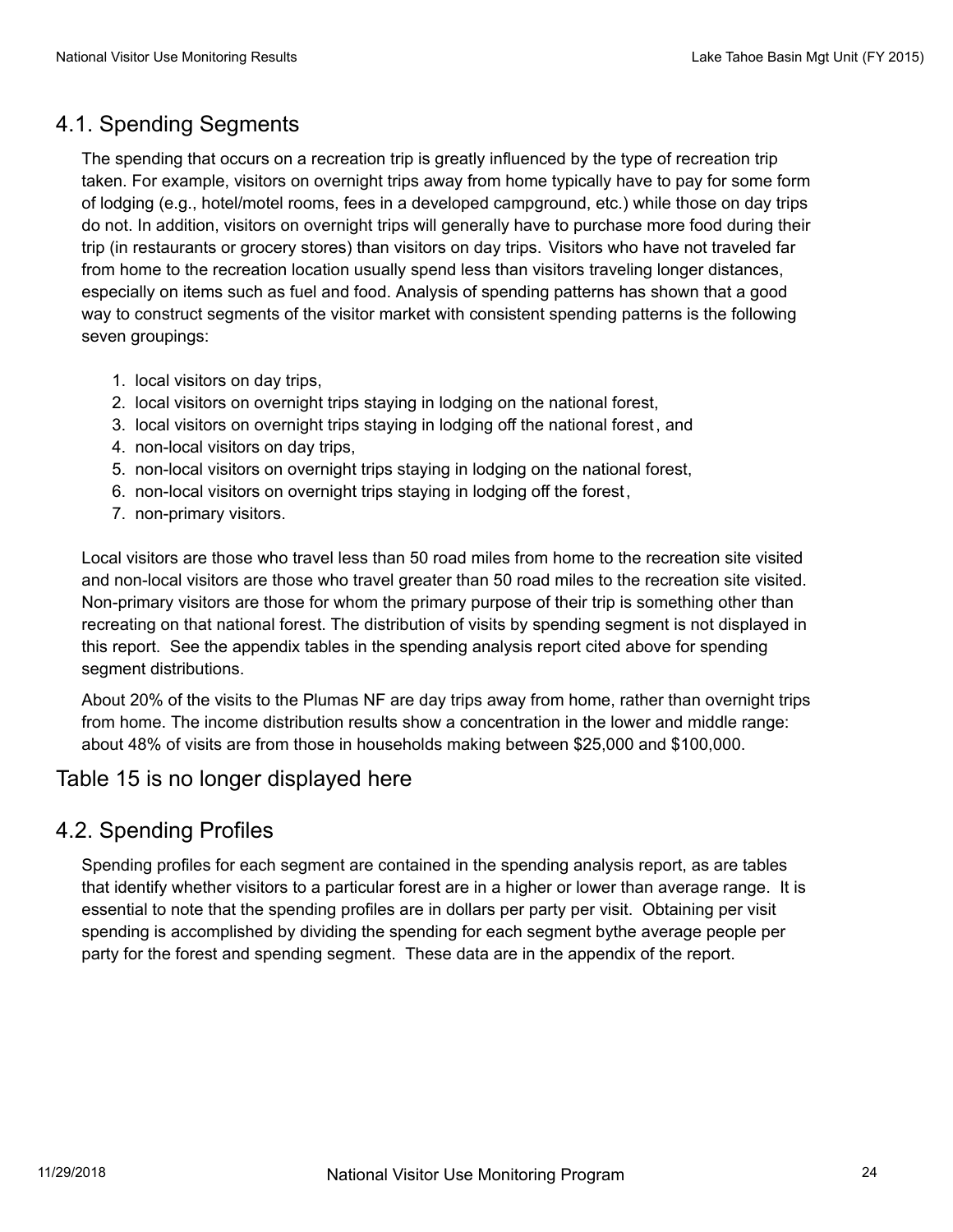### 4.3. Total Direct Spending

Total direct spending made within 50 miles of the forest and associated with national forest recreation is calculated by combining estimates of per party spending averages with the number of party trips in the segment. The number of party-trips in the segment equals the number of National Forest visits reported in table 2, times the percentage of visits in each spending segment, and divided by the average people per party.

#### 4.4. Other Visit Information

There are several other important aspects of the trips on which the recreation visits to the forest are made. These are summarized in Table 16. The first aspect relates to total amount spent by the recreating party on the trip. This includes spending not just within 50 miles of the forest, but anywhere. The table shows both the average and the median. Another set describes the overall length of the trips on which the visits are made. The table shows the percent of the visits that were made on trips where the person stayed away from home overnight (even though the forest visit may be just a day visit), and the average total nights away from home and nights spent within 50 miles of the forest. For those spending one or more nights in or near the forest, the table shows the percentage that selected each of a series of lodging options. Together, these results help show the context of overall trip length and lodging patterns for visitors to the forest.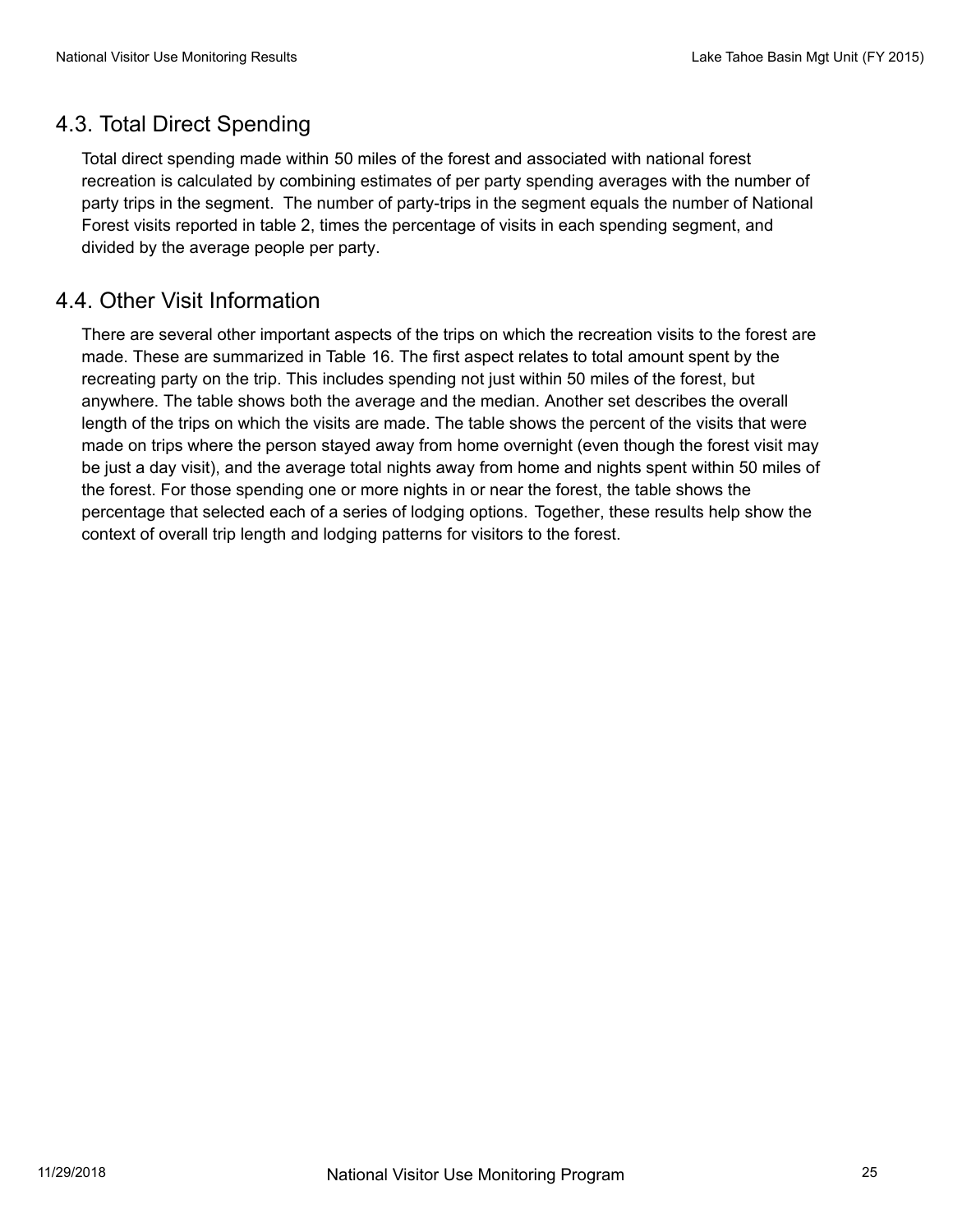## Table 16. Trip Spending and Lodging Usage

| Trip Spending                                               | Value                                      |
|-------------------------------------------------------------|--------------------------------------------|
| Average Total Trip Spending per Party                       | \$1,881                                    |
| Median Total Trip Spending per Party                        | \$1,000                                    |
| % NF Visits made on trip with overnight stay away from home | 77.8%                                      |
| % NF Visits with overnight stay within 50 miles of NF       | 76.3%                                      |
| Mean nights/visit within 50 miles of NF                     | 5.7                                        |
| Area Lodging Use                                            | % Visits with Nights<br><b>Near Forest</b> |
| NFS Campground on this NF                                   | 1.8%                                       |
| Undeveloped Camping in this NF                              | 0.9%                                       |
| <b>NFS Cabin</b>                                            | 0.8%                                       |
| Other Public Campground                                     | 0.6%                                       |
| Private Campground                                          | 0.4%                                       |
| <b>Rented Private Home</b>                                  | 86.1%                                      |
| Home of Friends/Family                                      | 5.6%                                       |
| Own Home                                                    | 5.2%                                       |
| Other Lodging                                               | 1.2%                                       |

#### **Area Lodging Use**

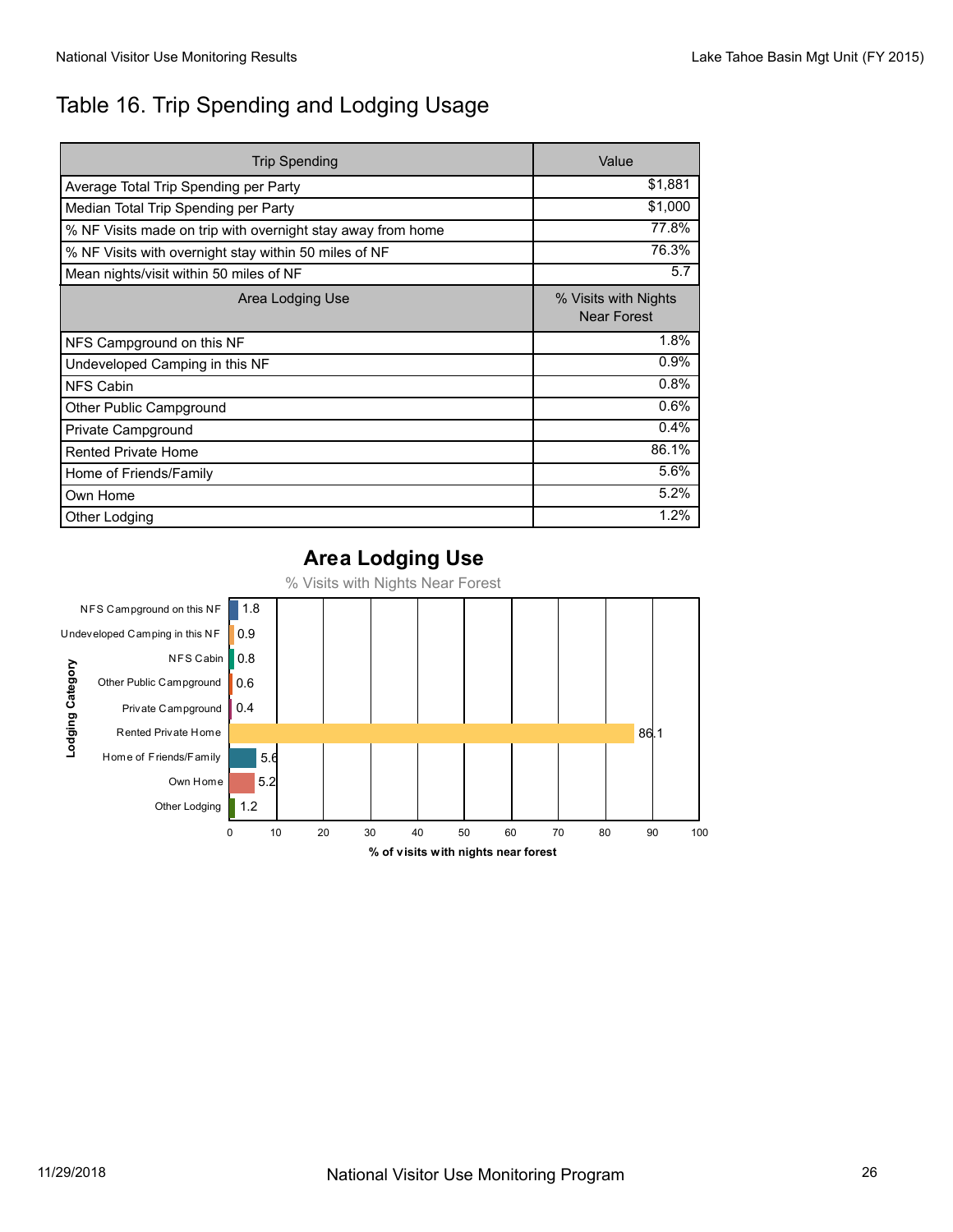#### 4.5. Household Income

Visitors were asked to report a general category for their total household income. Only very general categories were used, to minimize the intrusive nature of the question. Results help indicate the overall socio-economic status of visitors to the forest, and are found in Table 17.

Table 17. Percent of National Forest Visits\* by Annual Household Income

| Annual Household Income<br>Category | National Forest Visits (%) |  |
|-------------------------------------|----------------------------|--|
| Under \$25,000                      | 2.4                        |  |
| \$25,000 to \$49,999                | 13.9                       |  |
| \$50,000 to \$74,999                | 14.5                       |  |
| \$75,000 to \$99,999                | 20.7                       |  |
| \$100,000 to \$149,999              | 19.3                       |  |
| \$150,000 and up                    | 29.3                       |  |
| Total                               | 100 $\cdot$                |  |

\* National Forest Visits are defined as the entry of one person upon a national forest to participate in recreation activities for an unspecified period of time. A National Forest Visit can be composed of multiple Site Visits.

#### 4.6. Substitute Behavior

Visitors were asked to select one of several substitute choices, if for some reason they were unable to visit this national forest (Figure 3). Choices included going somewhere else for the same activity they did on the current trip, coming back to this forest for the same activity at some later time, going someplace else for a different activity, staying at home and not making a recreation trip, going to work instead of recreating, and a residual 'other' category. On most forests, the majority of visitors indicate that their substitute behavior choice is activity driven (going elsewhere for same activity) and a smaller percentage indicate they would come back later to this national forest for the same activity. For those visitors who said they would have gone somewhere else for recreation they were asked how far from their home this alternate destination was. These results are shown in Figure 4.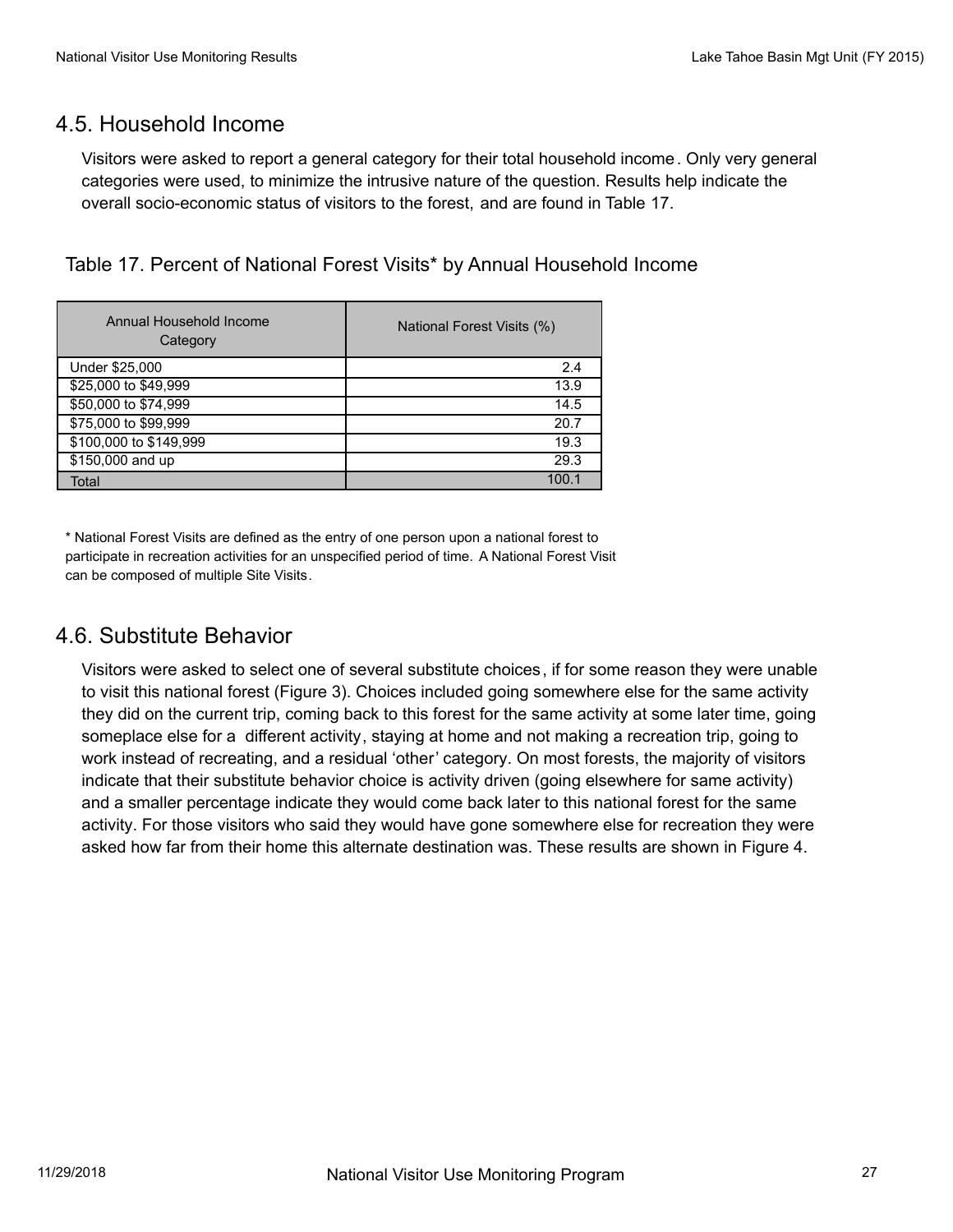## Figure 3. Substitute Behavior Choices



## Figure 4. Reported Distance Visitors Would Travel to Alternate Location

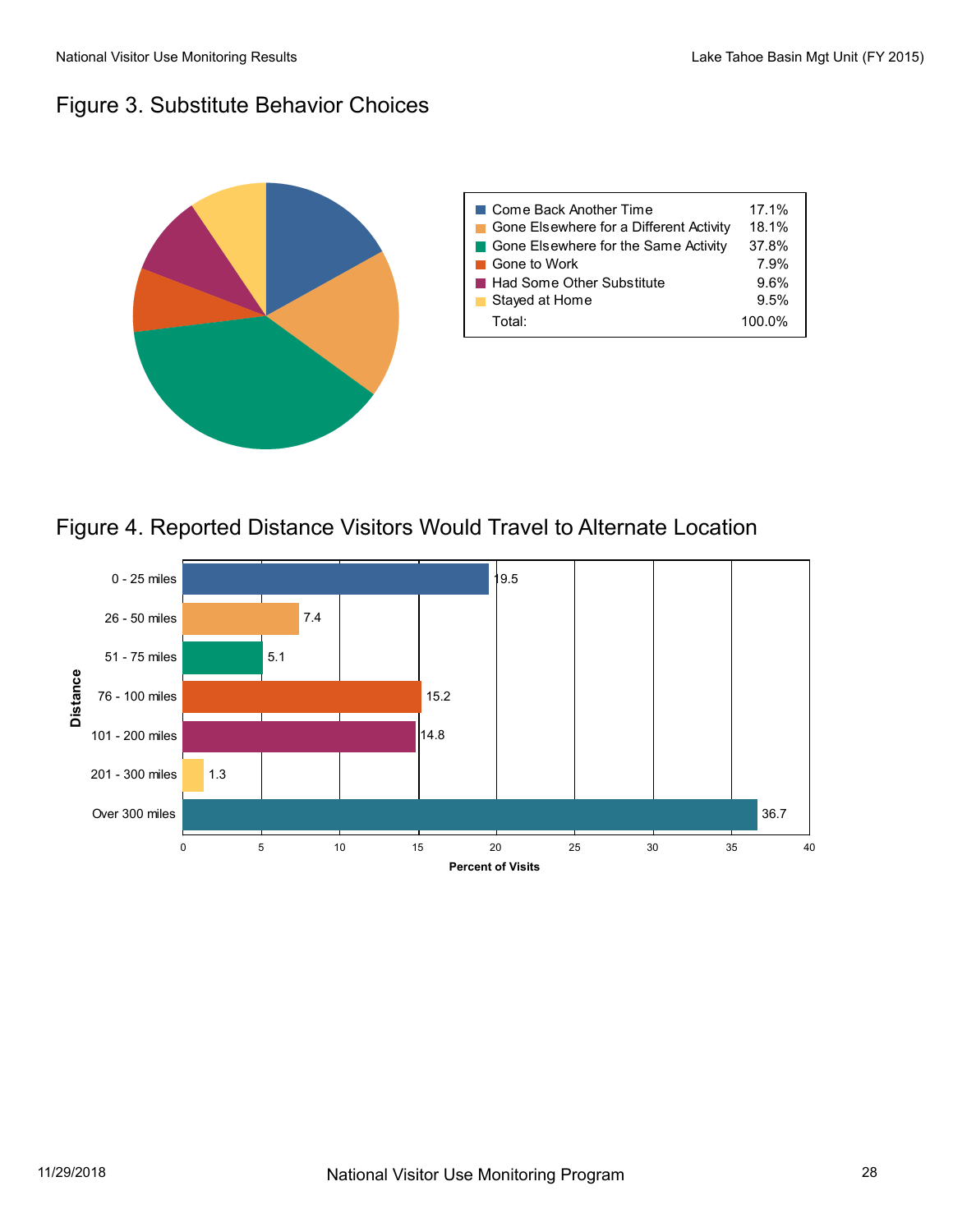# 5. SATISFACTION INFORMATION

An important element of outdoor recreation program delivery is evaluating customer satisfaction with the recreation setting, facilities, and services provided. Satisfaction information helps managers decide where to invest in resources and to allocate resources more efficiently toward improving customer satisfaction. Satisfaction is a core piece of data for national- and forest-level performance measures. To describe customer satisfaction, several different measures are used. Recreation visitors were asked to provide an overall rating of their visit to the national forest, on a 5-point Likert scale. About one-third of visitors interviewed on the forest rated their satisfaction with fourteen elements related to recreation facilities and services, and the importance of those elements to their recreation experience. Visitors were asked to rate the specific site or area at which they were interviewed. Visitors rated both the importance and performance (satisfaction with) of these elements using a 5-point scale. The Likert scale for importance ranged from not important to very important. The Likert scale for performance ranged from very dissatisfied to very satisfied. Although the satisfaction ratings specifically referenced the area where the visitor was interviewed, the survey design does not usually have enough responses for any individual site or area on the forest to present information at a site level. Rather, the information is generalized to overall satisfaction within the three site types: Day Use Developed (DUDS), Overnight Use Developed (OUDS), General Forest Areas, and on the forest as a whole.

The satisfaction responses are analyzed in several ways. First, a graph of overall satisfaction is presented in Figure 5. Next, two aggregate measures were calculated from the set of individual elements. The satisfaction elements most readily controlled by managers were aggregated into four categories: developed facilities, access, services, and visitor safety. The site types sampled were aggregated into three groups: developed sites (includes both day use and overnight developed sites), dispersed areas, and designated Wilderness. The first aggregate measure is called "Percent Satisfied Index (PSI)", which is the proportion of all ratings for the elements in the category where the satisfaction ratings had a numerical rating of 4 or 5. Conceptually, the PSI indicator shows the percent of all recreation customers who are satisfied with agency performance. The agency's national target for this measure is 85%. It is usually difficult to consistently have a higher satisfaction score than 85% since given tradeoffs among user groups and other factors. Table 18 displays the aggregate PSI scores for this forest.

Another aggregate measure of satisfaction is called "Percent Meet Expectations (PME)". This is the proportion of satisfaction ratings in which the numerical satisfaction rating for a particular element is equal to or greater than the importance rating for that element. This indicator tracks the congruence between the agency's performance and customer evaluations of importance. The idea behind this measure is that those elements with higher importance levels must have higher performance levels. Figure 6 displays the PME scores by type of site. Lower scores indicate a gap between desires and performance.

An Importance-Performance Analysis (IPA) (Hudson, et al, Feb 2004) was calculated for the importance and satisfaction scores. A target level of importance and performance divides the possible set of score pairs into four quadrants. For this work, the target level of both was a numerical score of 4.0. Each quadrant has a title that helps in interpreting responses that fall into it, and that provides some general guidance for management. These can be described as: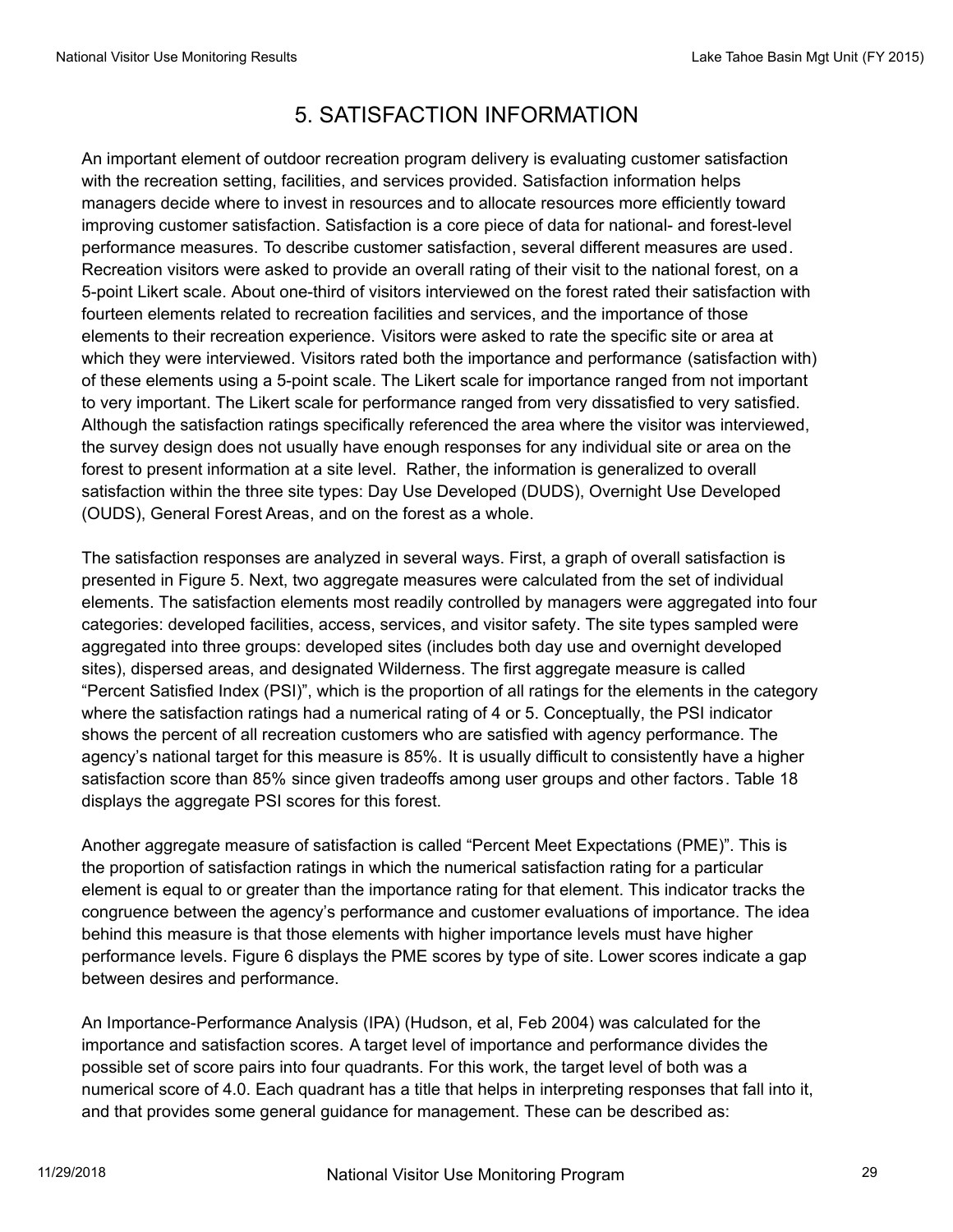- 1. Importance at or above 4.0, Satisfaction at or above 4.0: **Keep up the good work**. These are items that are important to visitors and ones that the forest is performing quite well;
- 2. Importance at or above 4.0, Satisfaction under 4.0: **Concentrate here**. These are important items to the public, but performance is not where it needs to be. Increasing effort here is likely to have the greatest payoff in overall customer satisfaction;
- 3. Importance below 4.0, Satisfaction above 4.0: **Possible overkill**. These are items that are not highly important to visitors, but the forest's performance is quite good. It may be possible to reduce effort here without greatly harming overall satisfaction;
- 4. Importance below 4.0; Satisfaction below 4.0: **Low Priority**. These are items where performance is not very good, but neither are they important to visitors. Focusing effort here is unlikely to have a great impact.

We present tables that show the I-P rating title for each satisfaction element. Each sitetype is presented in a separate table. Results are presented in Tables 19 - 22.

The numerical scores for visitor satisfaction and importance for each element by site type, and the sample sizes for each are presented in Appendix B (Tables B1 - B4). Most managers find it difficult to discern meaning from these raw tables; however they may wish to examine specific elements once they have reviewed the other satisfaction information presented in this section. Note that if an element had fewer than 10 responses no analyses are performed, as there are too few responses to provide reliable information. Finally, visitors were asked about their overall satisfaction with and the importance of road condition and the adequacy of signage. Figure 7a and Figure 7b show the results.

The overall satisfaction results are quite good. About 84% of people visiting indicated they were very satisfied with their overall recreation experience. Another 14% were somewhat satisfied. The results for the composite indices were also very good. Satisfaction ratings for perception of safety were over 95% for all types of sites. Ratings for the other composites were 80% or higher in developed sites.

## Figure 5. Percent of National Forest Visits by Overall Satisfaction Rating



| 84.0%   |
|---------|
| 13.6%   |
| $2.4\%$ |
| $0.0\%$ |
| $0.0\%$ |
| 100.0%  |
|         |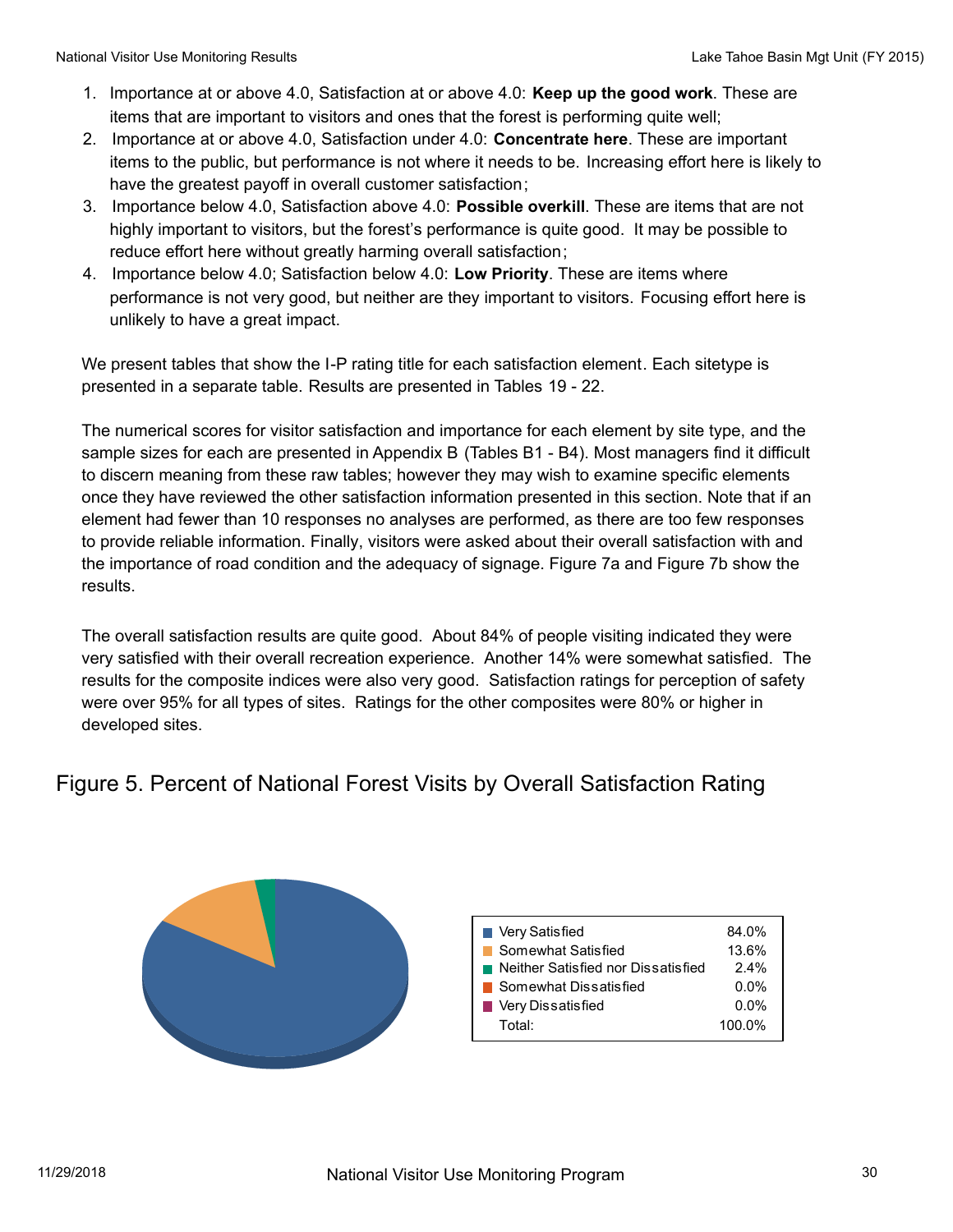#### Table 18. Percent Satisfied Index† Scores for Aggregate Categories

| <b>Satisfaction Element</b> | Satisfied Survey Respondents (%) |                          |                              |  |
|-----------------------------|----------------------------------|--------------------------|------------------------------|--|
|                             | Developed Sites‡                 | Undeveloped Areas (GFAs) | <b>Designated Wilderness</b> |  |
| Developed Facilities        | 94.5                             | 79.7                     | 68.3                         |  |
| Access                      | 80.6                             | 86.3                     | 82.7                         |  |
| <b>Services</b>             | 89.7                             | 76.0                     | 78.3                         |  |
| Feeling of Safety           | 96.4                             | 97.2                     | 95.4                         |  |

† This is a composite rating. It is the proportion of satisfaction ratings scored by visitors as good (4) or very good (5). Computed as the percentage of all ratings for the elements within the sub grouping that are at or above the target level, and indicates the percent of all visitors that are reasonably well satisfied with agency performance.

‡ This category includes both Day Use and Overnight Use Developed Sites.

# Figure 6. Percent Meets Expectations Scores\*



\* "Percent Meet Expectations (PME)" is the proportion of satisfaction ratings in which the numerical satisfaction rating for a particular element is equal to or greater than the importance rating for that element. This indicator tracks the congruence between the agency's performance and customer evaluations of importance. The idea behind this measure is that those elements with higher importance levels must have higher performance levels. Lower scores indicate a gap between desires and performance.

‡ This category includes both Day Use and Overnight Use Developed Sites.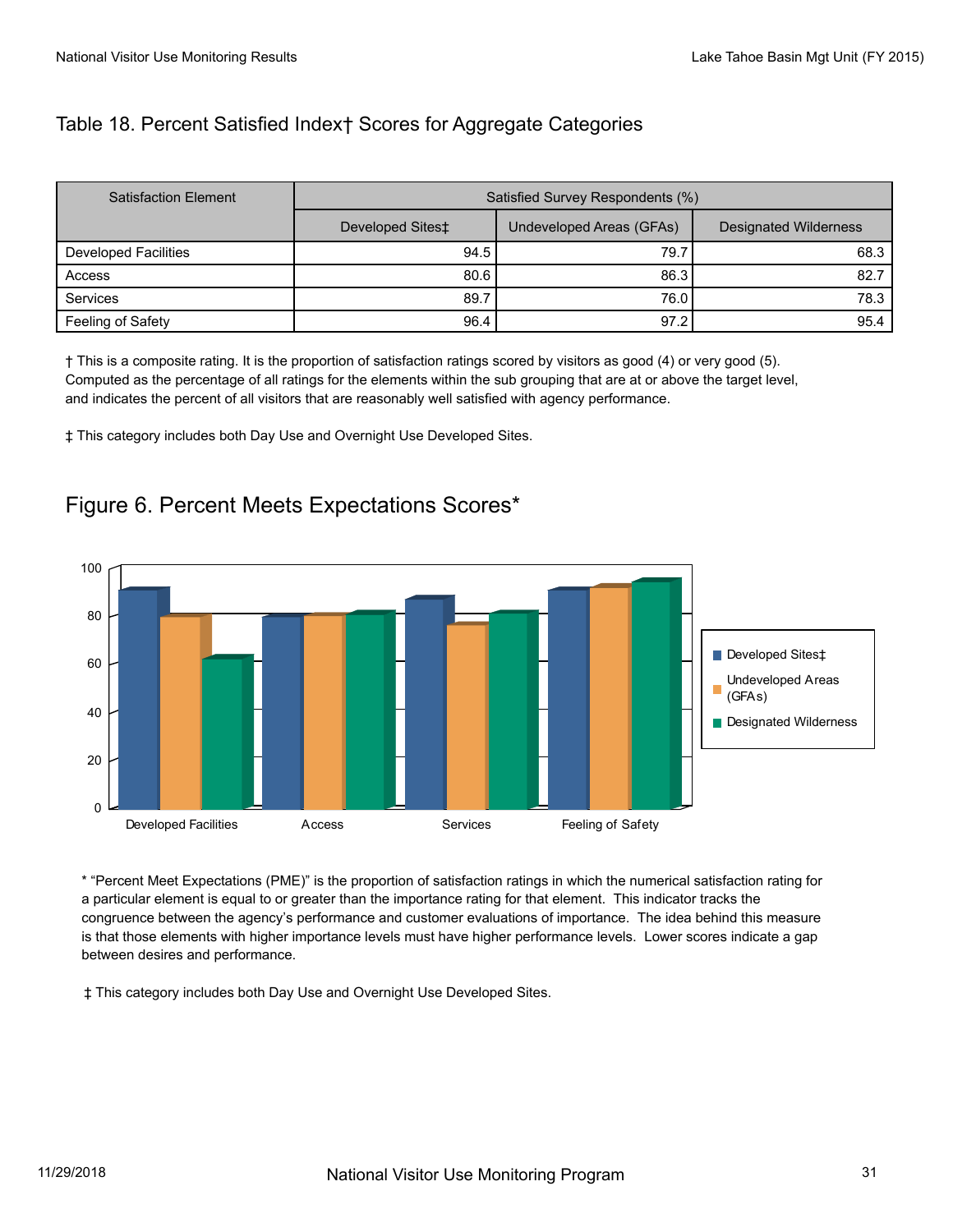## Table 19. Importance-Performance Ratings for Day Use Developed Sites

| <b>Satisfaction Element</b>     | Importance-Performance Rating |  |
|---------------------------------|-------------------------------|--|
| <b>Restroom Cleanliness</b>     | Keep up the Good Work         |  |
| <b>Developed Facilities</b>     | Keep up the Good Work         |  |
| <b>Condition of Environment</b> | Keep up the Good Work         |  |
| Employee Helpfulness            | Keep up the Good Work         |  |
| <b>Interpretive Displays</b>    | Keep up the Good Work         |  |
| Parking Availability            | <b>Concentrate Here</b>       |  |
| Parking Lot Condition           | Keep up the Good Work         |  |
| Rec. Info. Availability         | Keep up the Good Work         |  |
| Road Condition                  | Keep up the Good Work         |  |
| Feeling of Satefy               | Keep up the Good Work         |  |
| Scenery                         | Keep up the Good Work         |  |
| Signage Adequacy                | Keep up the Good Work         |  |
| <b>Trail Condition</b>          | Keep up the Good Work         |  |
| Value for Fee Paid              | Keep up the Good Work         |  |

## Table 20. Importance-Performance Ratings for Overnight Developed Sites

| <b>Satisfaction Element</b>     | Importance-Performance Rating |  |
|---------------------------------|-------------------------------|--|
| <b>Restroom Cleanliness</b>     | Keep up the Good Work         |  |
| <b>Developed Facilities</b>     | Keep up the Good Work         |  |
| <b>Condition of Environment</b> | Keep up the Good Work         |  |
| <b>Employee Helpfulness</b>     | Keep up the Good Work         |  |
| Interpretive Displays           | Keep up the Good Work         |  |
| Parking Availability            | Keep up the Good Work         |  |
| Parking Lot Condition           | Keep up the Good Work         |  |
| Rec. Info. Availability         | Keep up the Good Work         |  |
| Road Condition                  | Keep up the Good Work         |  |
| Feeling of Satefy               | Keep up the Good Work         |  |
| Scenery                         | Keep up the Good Work         |  |
| Signage Adequacy                | Keep up the Good Work         |  |
| <b>Trail Condition</b>          | Keep up the Good Work         |  |
| Value for Fee Paid              | Keep up the Good Work         |  |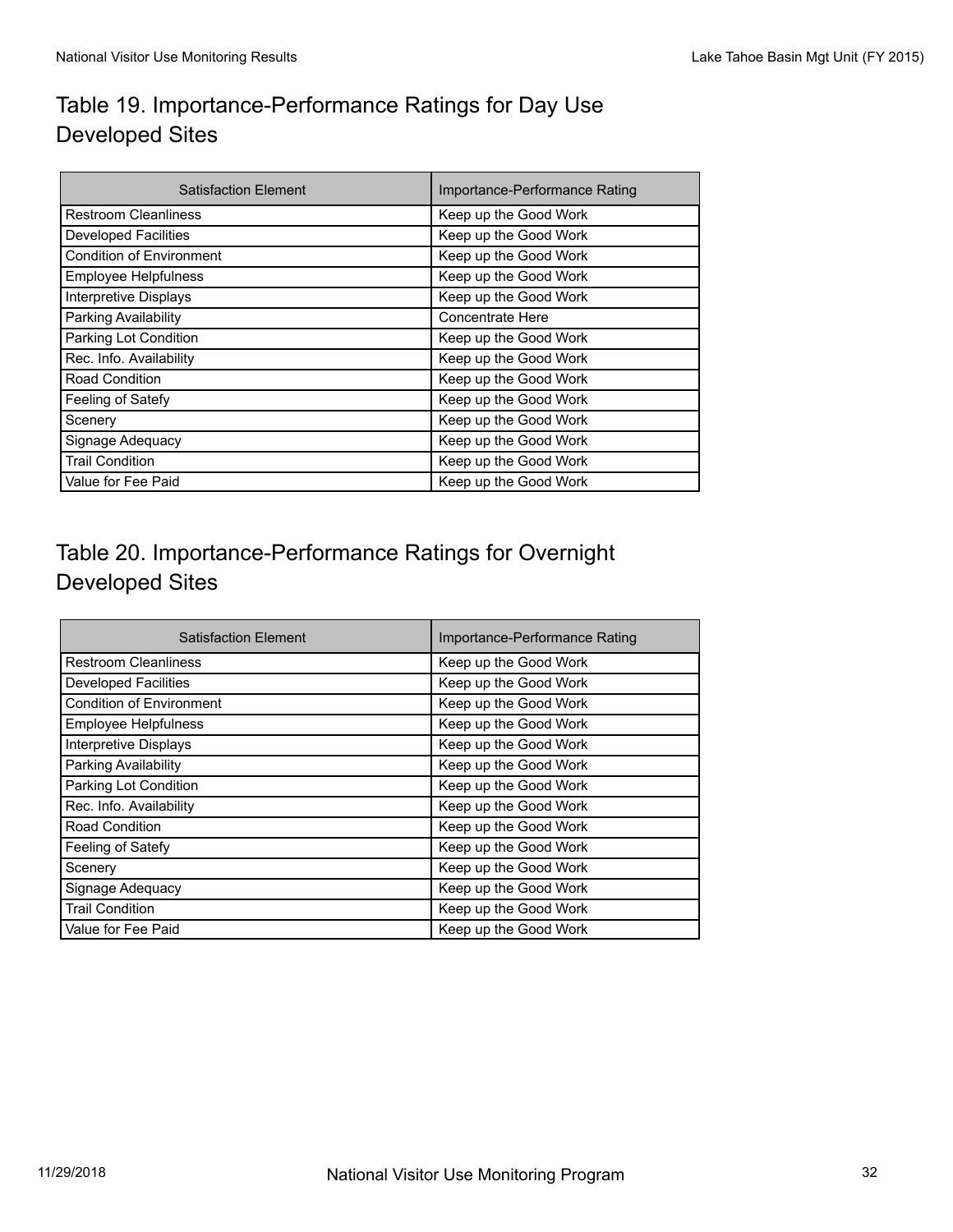# Table 21. Importance-Performance Ratings for Undeveloped Areas (GFAs)

| <b>Satisfaction Element</b>     | Importance-Performance Rating |  |
|---------------------------------|-------------------------------|--|
| <b>Restroom Cleanliness</b>     | Keep up the Good Work         |  |
| <b>Developed Facilities</b>     | Keep up the Good Work         |  |
| <b>Condition of Environment</b> | Keep up the Good Work         |  |
| <b>Employee Helpfulness</b>     | Keep up the Good Work         |  |
| Interpretive Displays           | Keep up the Good Work         |  |
| Parking Availability            | Keep up the Good Work         |  |
| Parking Lot Condition           | Keep up the Good Work         |  |
| Rec. Info. Availability         | Keep up the Good Work         |  |
| Road Condition                  | Keep up the Good Work         |  |
| Feeling of Satefy               | Keep up the Good Work         |  |
| Scenery                         | Keep up the Good Work         |  |
| Signage Adequacy                | Keep up the Good Work         |  |
| <b>Trail Condition</b>          | Keep up the Good Work         |  |
| Value for Fee Paid              | Keep up the Good Work         |  |

## Table 22. Importance-Performance Ratings for Designated **Wilderness**

| <b>Satisfaction Element</b>     | Importance-Performance Rating |  |
|---------------------------------|-------------------------------|--|
| <b>Restroom Cleanliness</b>     | Concentrate Here              |  |
| <b>Developed Facilities</b>     | Keep up the Good Work         |  |
| <b>Condition of Environment</b> | Keep up the Good Work         |  |
| <b>Employee Helpfulness</b>     | Keep up the Good Work         |  |
| Interpretive Displays           | Keep up the Good Work         |  |
| Parking Availability            | Concentrate Here              |  |
| Parking Lot Condition           | Possible Overkill             |  |
| Rec. Info. Availability         | Keep up the Good Work         |  |
| <b>Road Condition</b>           | Possible Overkill             |  |
| Feeling of Satefy               | Keep up the Good Work         |  |
| Scenery                         | Keep up the Good Work         |  |
| Signage Adequacy                | Keep up the Good Work         |  |
| <b>Trail Condition</b>          | Keep up the Good Work         |  |
| Value for Fee Paid              | Keep up the Good Work         |  |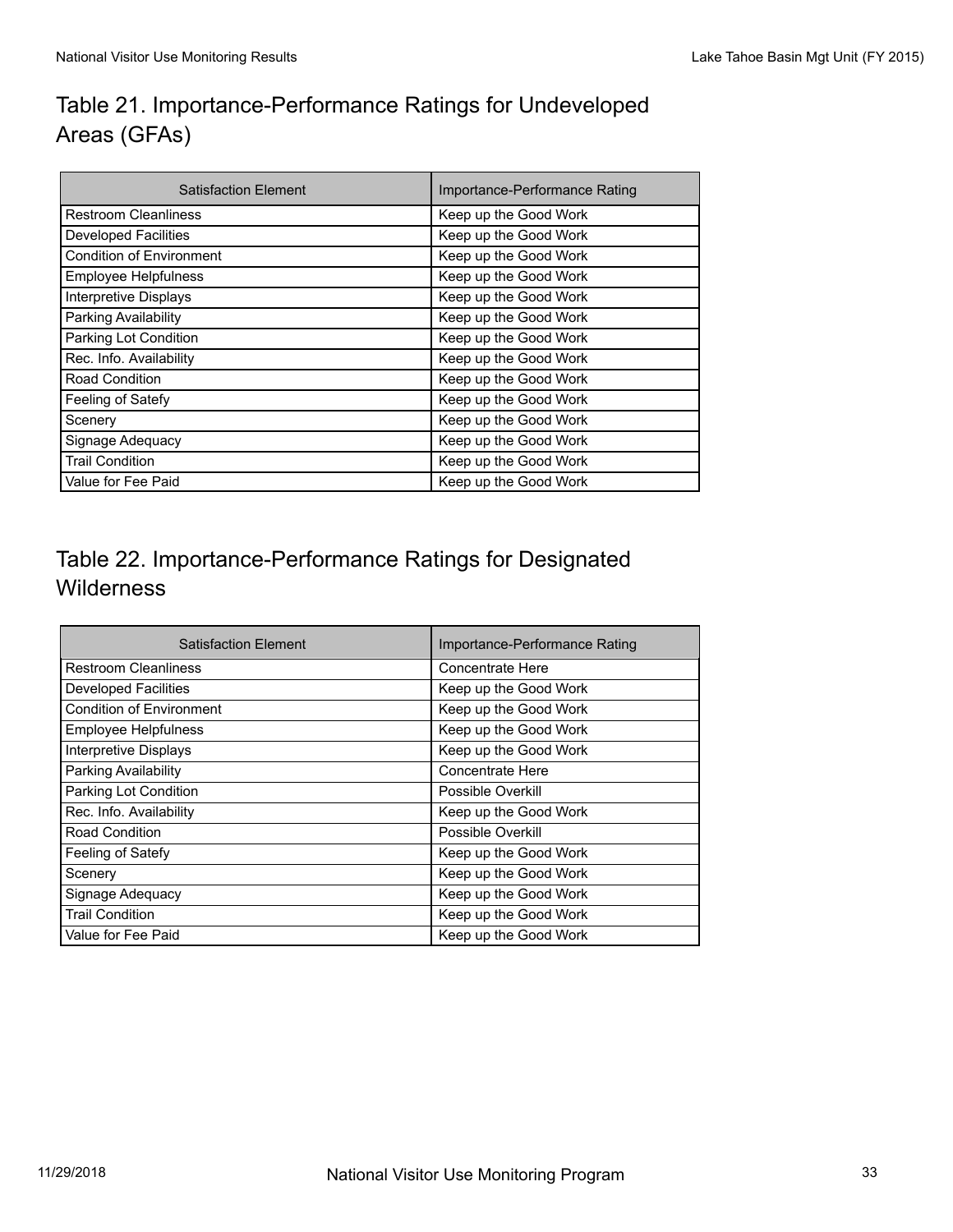## Road Conditions & Signage





Figure 7b. Importance of Forest-wide Road Conditions & Signage Adequacy

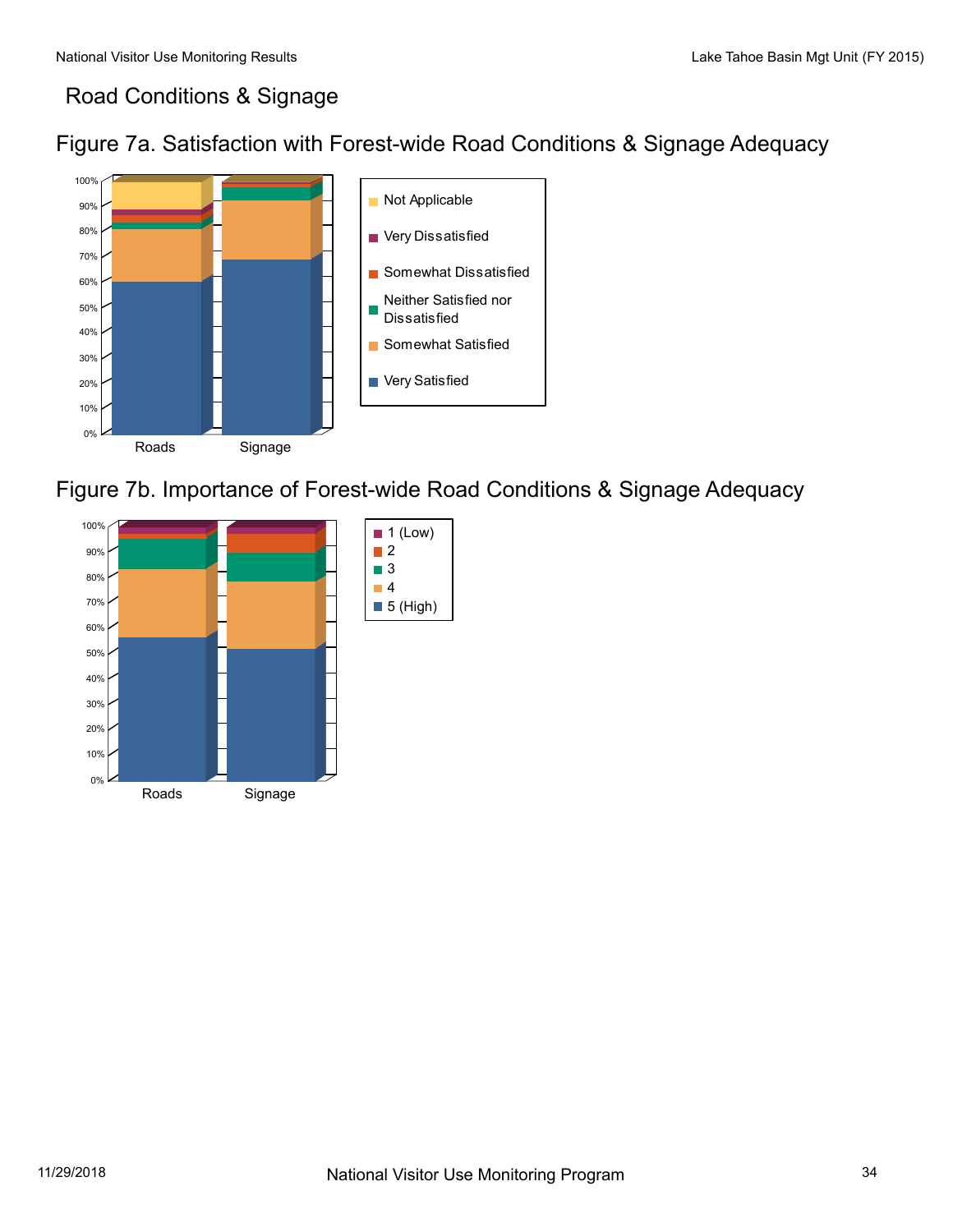#### 5.1. Crowding

Visitors rated their perception of how crowded the recreation site or area felt to them. This information is useful when looking at the type of site the visitor was using since someone visiting a designated Wilderness may think 5 people is too many while someone visiting a developed campground may think 200 people is about right. Table 23 shows the distribution of responses for each site type. Crowding was reported on a scale of 1 to 10 where 1 denotes hardly anyone was there, and a 10 indicates the area was perceived as overcrowded.

#### Table 23. Percent of Site Visits\* by Crowding Rating and Site Type

| Crowding Rating+        | Site Types (% of Site Visits)     |                                         |                             |                          |
|-------------------------|-----------------------------------|-----------------------------------------|-----------------------------|--------------------------|
|                         | Day Use<br><b>Developed Sites</b> | Overnight Use<br><b>Developed Sites</b> | Undeveloped<br>Areas (GFAs) | Designated<br>Wilderness |
| 10 - Overcrowded        | 2.1                               | 0.0                                     | 1.2                         | 0.3                      |
| 9                       | 2.6                               | 8.9                                     | 4.0                         | 4.4                      |
| 8                       | 12.7                              | 5.9                                     | 6.4                         | 10.6                     |
|                         | 10.6                              | 12.5                                    | 3.4                         | 6.9                      |
| 6                       | 30.3                              | 36.2                                    | 27.8                        | 32.1                     |
| 5                       | 14.3                              | 18.0                                    | 14.5                        | 12.8                     |
| 4                       | 16.3                              | 15.5                                    | 15.4                        | 8.0                      |
| 3                       | 7.3                               | 3.0                                     | 13.9                        | 13.8                     |
| $\overline{2}$          | 3.6                               | 0.0                                     | 11.4                        | 9.2                      |
| 1 - Hardly anyone there | 0.2                               | 0.0                                     | 2.0                         | 1.8                      |
| <b>Average Rating</b>   | 5.7                               | 5.9                                     | 4.9                         | 5.3                      |



\* A Site Visit is the entry of one person onto a national forest site or area to participate in recreation activities for an unspecified period of time.

† Survey respondents rated how crowded the site or area they were interviewed at was using a scale of 1 to 10 where 1 meant hardly anyone was there and 10 meant the site or area was overcrowded.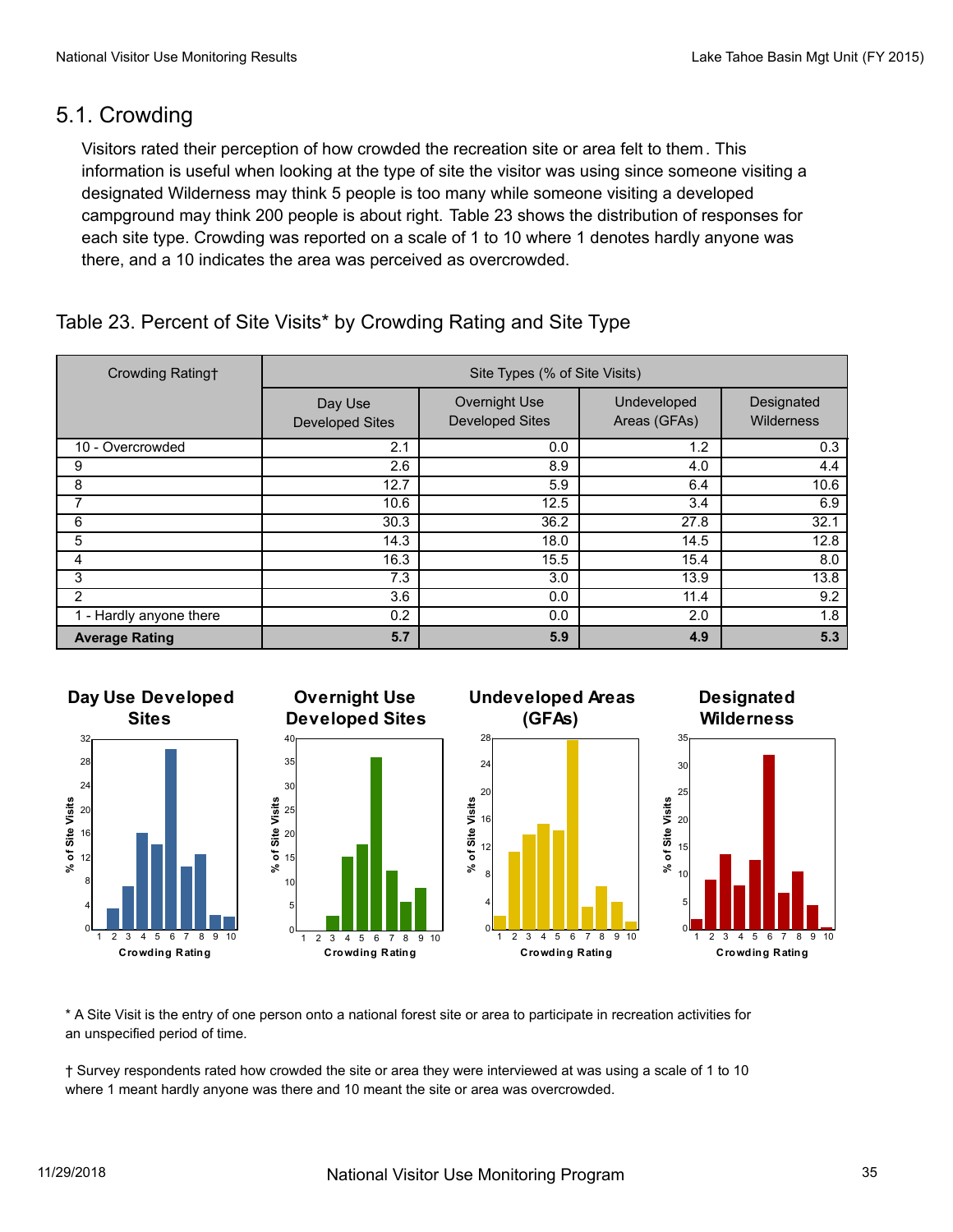#### 5.2. Disabilities

Providing barrier-free facilities for recreation visitors is an important part of facility and service planning and development. One question asked if anyone in their group had a disability. If so, the visitor was then asked if the facilities at the sites they visited were accessible for this person ( Table 24).

Table 24. Accessibility of National Forest Facilities by Persons with Disabilities

| Item                                                                       | Percent |
|----------------------------------------------------------------------------|---------|
| % of visits that include a group member with a disability                  | 10.1    |
| Of this group, percent who said facilities at site visited were accessible | 77 N    |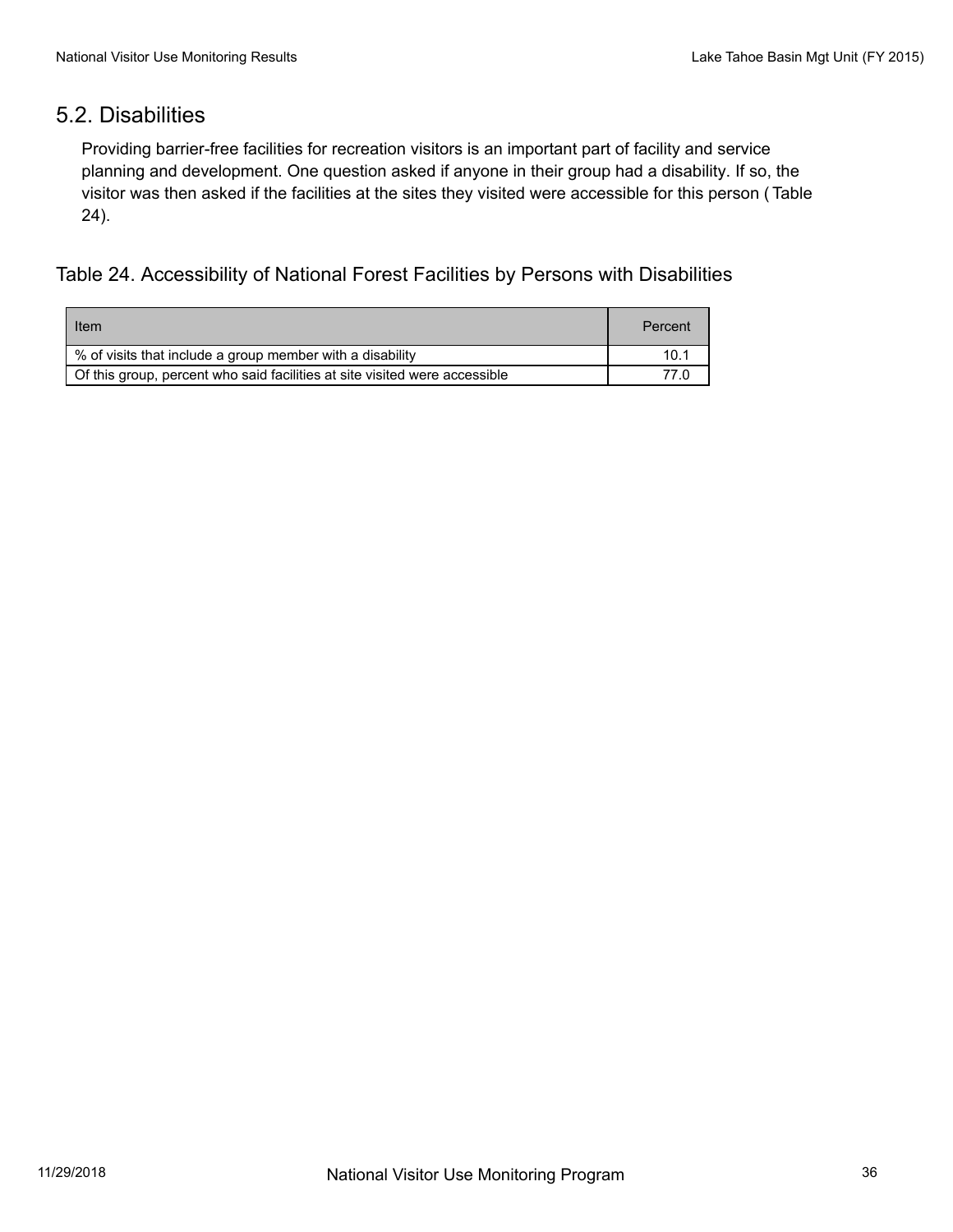## 6. WILDERNESS VISIT DEMOGRAPHICS

Visits to Wilderness are sometimes made by a particular subset of the overall visitor population . In this chapter, tables are presented that describe the demographic characteristics of those who visit designated wilderness on this forest. Table 25 shows the gender breakdown, Table 26 the racial and ethnicity distribution, and the Table 27 age composition. In Table 28, a frequency analysis of Zip Codes obtained from respondents is presented, to give a rough idea of the common origins of Wilderness visitors.

Table 25. Percent of Wilderness Site Visits\* by Gender

| Gender | Survey<br>Respondents† | <b>Wilderness Site</b><br>Visits $(\%)\ddagger$ |
|--------|------------------------|-------------------------------------------------|
| Female | 449                    | 49.5                                            |
| Male   | 475                    | 50.5                                            |
| Гоtаl  | 924                    | 100.0                                           |



\* A Site Visit is the entry of one person onto a National Forest site or area to participate in recreation activities for an unspecified period of time.

† Non-respondents to gender questions were excluded from analysis.

‡ Calculations are computed using weights that expand the sample of individuals to the population of Wilderness Site Visits.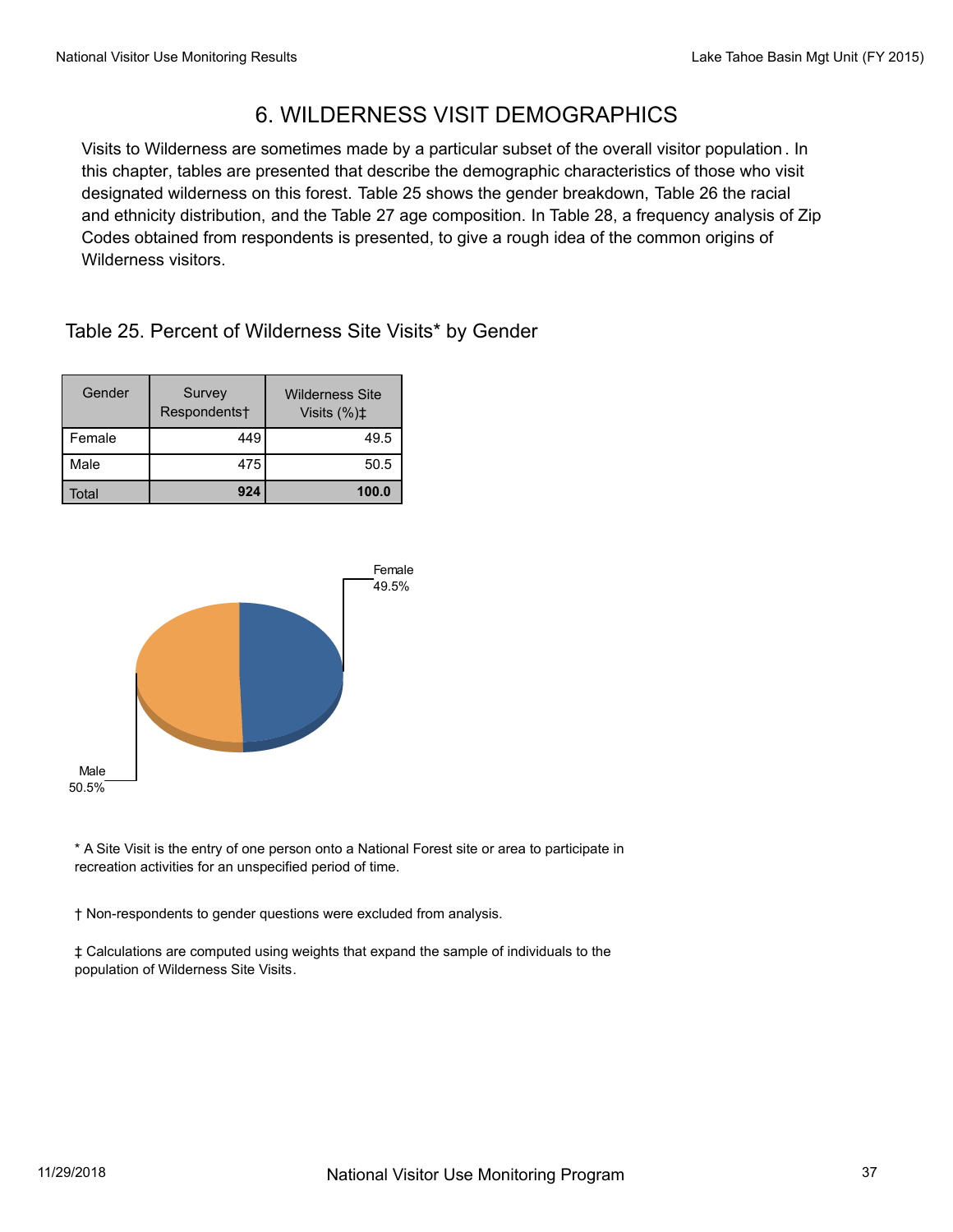#### Table 26. Percent of Wilderness Site Visits\* by Race/Ethnicity

| Race <sup>+</sup>               | Survey<br>Respondents‡ | <b>Wilderness Site</b><br>Visits $(\%)\$ # |
|---------------------------------|------------------------|--------------------------------------------|
| American Indian / Alaska Native | 6                      | 1.7                                        |
| Asian                           | 25                     | 5.6                                        |
| Black / African American        |                        | 0.5                                        |
| Hawaiian / Pacific Islander     | 4                      | 1.2                                        |
| White                           | 319                    | 91.7                                       |
| Total                           | 355                    | 100.7                                      |

| Ethnicity <sup>+</sup> | Survey<br>Respondents <sup>+</sup> | Wilderness Site<br>Visits $(\%)\$ |
|------------------------|------------------------------------|-----------------------------------|
| Hispanic / Latino      | 25                                 | 7 R                               |



\* A Site Visit is the entry of one person onto a National Forest site or area to participate in recreation activities for an unspecified period of time.

# Respondents could choose more than one racial group, so the total may be more than 100%.

† Race and Ethnicity were asked as two separate questions.

‡ Non-respondents to race/ethnicity questions were excluded from analysis.

§ Calculations are computed using weights that expand the sample of individuals to the population of Wilderness Site Visits.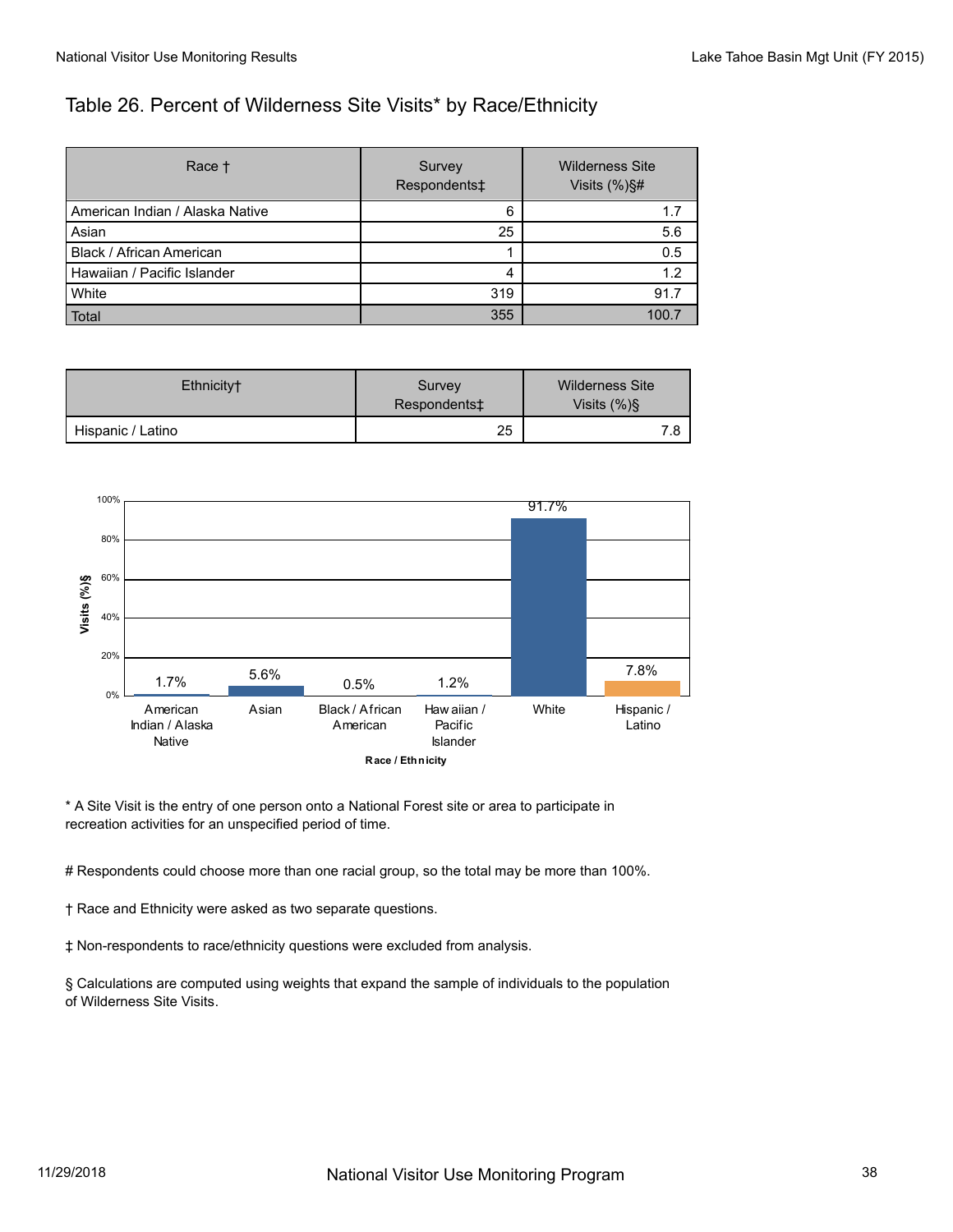#### Table 27. Percent of Wilderness Site Visits\* by Age

| Age Class    | Wilderness Site Visits (%)‡ |
|--------------|-----------------------------|
| Under 16     | 11.1                        |
| $16-19$      | 5.1                         |
| $20 - 29$    | 21.4                        |
| $30 - 39$    | 16.9                        |
| $40-49$      | 14.9                        |
| $50 - 59$    | 16.7                        |
| 60-69        | 11.7                        |
| $70+$        | 2.2                         |
| <b>Total</b> | 100.0                       |



\* A Site Visit is the entry of one person onto a National Forest site or area to participate in recreation activities for an unspecified period of time.

† Non-respondents to age questions were excluded from analysis.

‡ Calculations are computed using weights that expand the sample of individuals to the population of Wilderness Site Visits.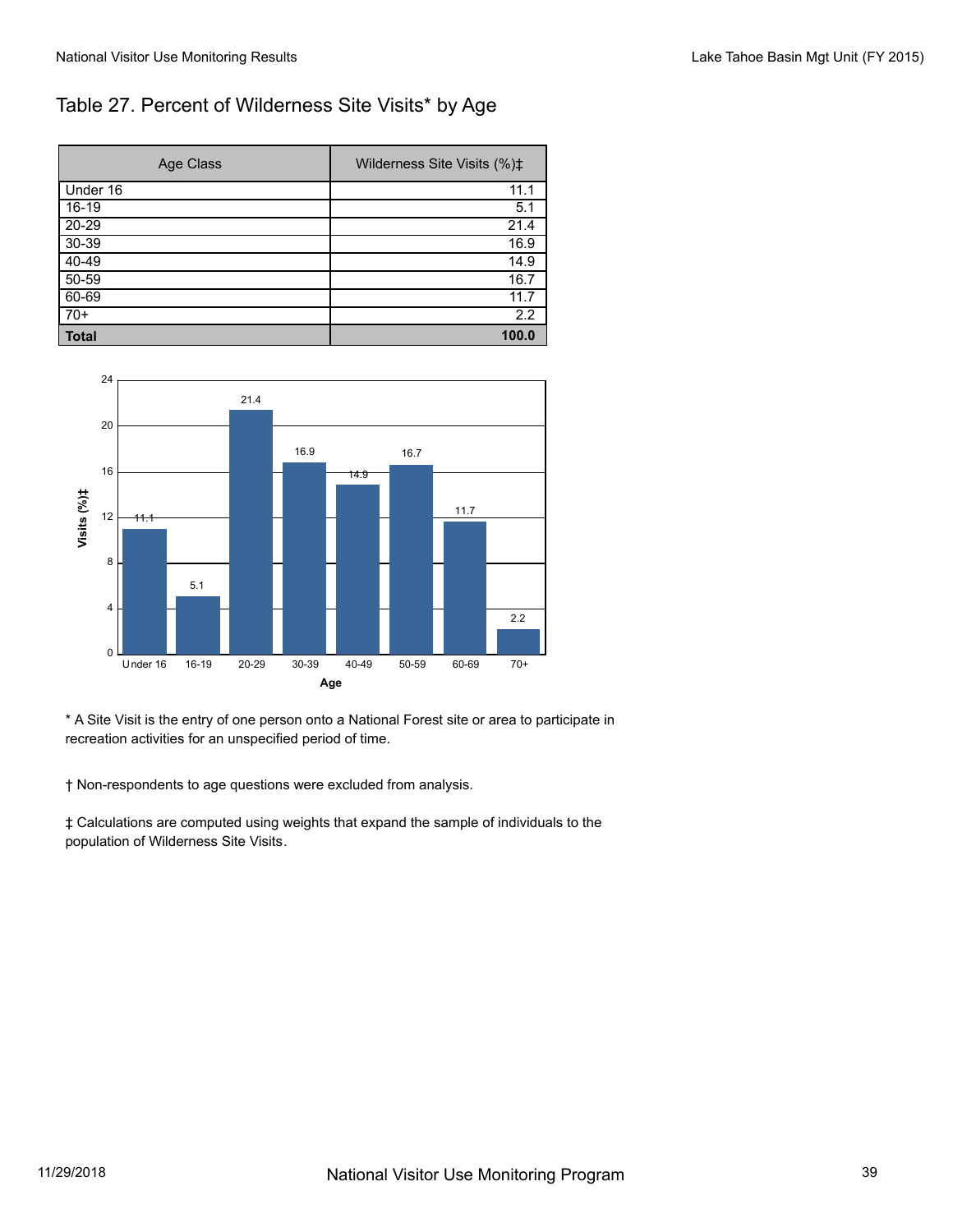## Table 28. Top 15 Most Commonly Reported ZIP Codes, States and Counties of Wilderness Survey Respondents

| <b>ZIP Code</b> | <b>State</b> | County               | Percent of<br>Respondents | Survey<br>Respondents (n) |
|-----------------|--------------|----------------------|---------------------------|---------------------------|
| Foreign Country |              |                      | 25.3                      | 20                        |
| 96150           | California   | El Dorado County     | 15.2                      | 12                        |
| 95667           | California   | El Dorado County     | 6.3                       | 5                         |
| 95682           | California   | El Dorado County     | 6.3                       | 5                         |
| 89509           | Nevada       | <b>Washoe County</b> | 5.1                       | 4                         |
| 95630           | California   | Sacramento County    | 5.1                       | 4                         |
| 94702           | California   | Alameda County       | 5.1                       | 4                         |
| 95608           | California   | Sacramento County    | 5.1                       | 4                         |
| 94709           | California   | Alameda County       | 3.8                       | 3                         |
| 95618           | California   | <b>Yolo County</b>   | 3.8                       | 3                         |
| 94566           | California   | Alameda County       | 3.8                       | 3                         |
| 95616           | California   | <b>Yolo County</b>   | 3.8                       | 3                         |
| 94606           | California   | Alameda County       | 3.8                       | 3                         |
| 94619           | California   | Alameda County       | 3.8                       | 3                         |
| 94947           | California   | <b>Marin County</b>  | 3.8                       | 3                         |

\* Includes respondents reporting no ZIP code or an invalid ZIP code.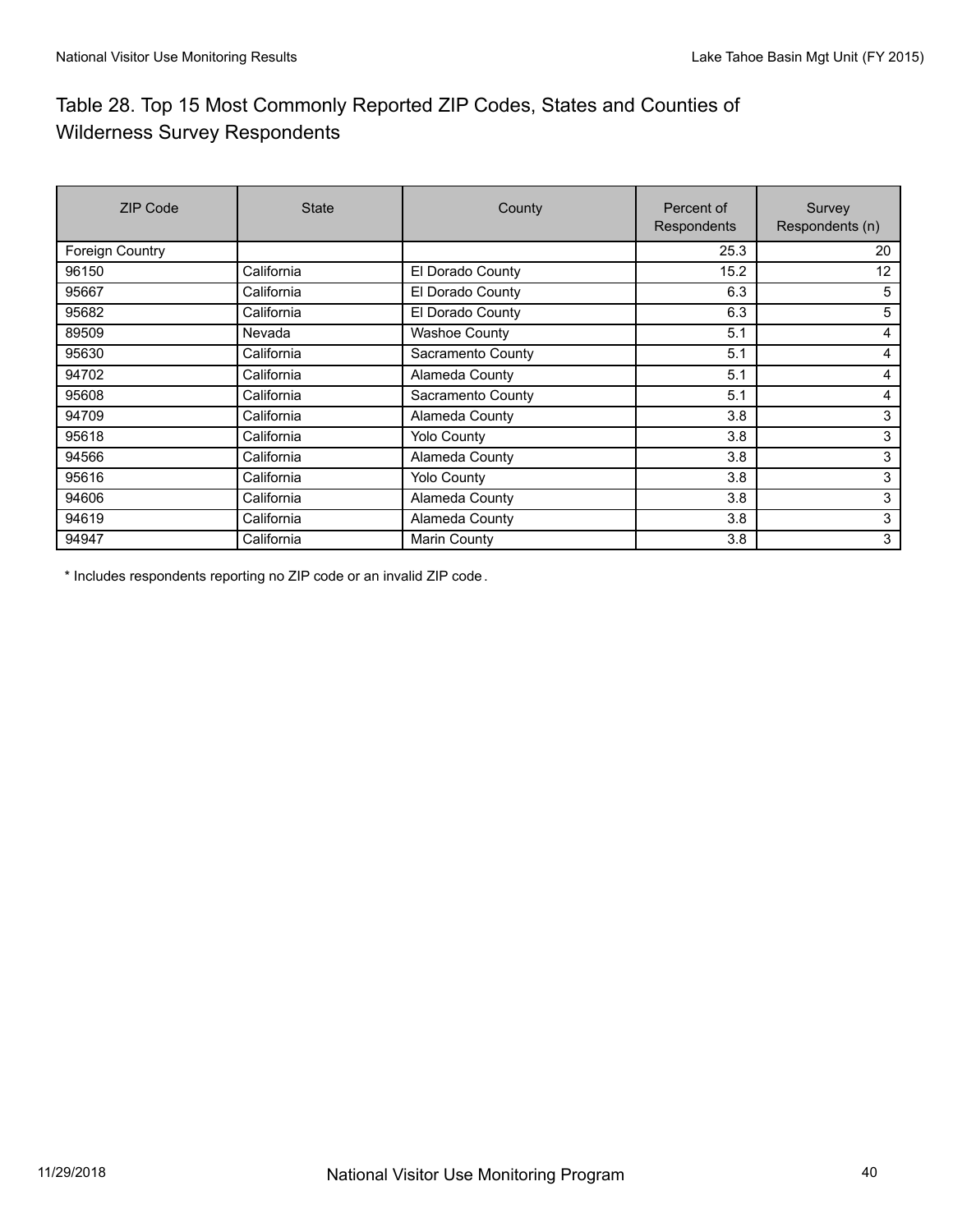# 7. APPENDIX TABLES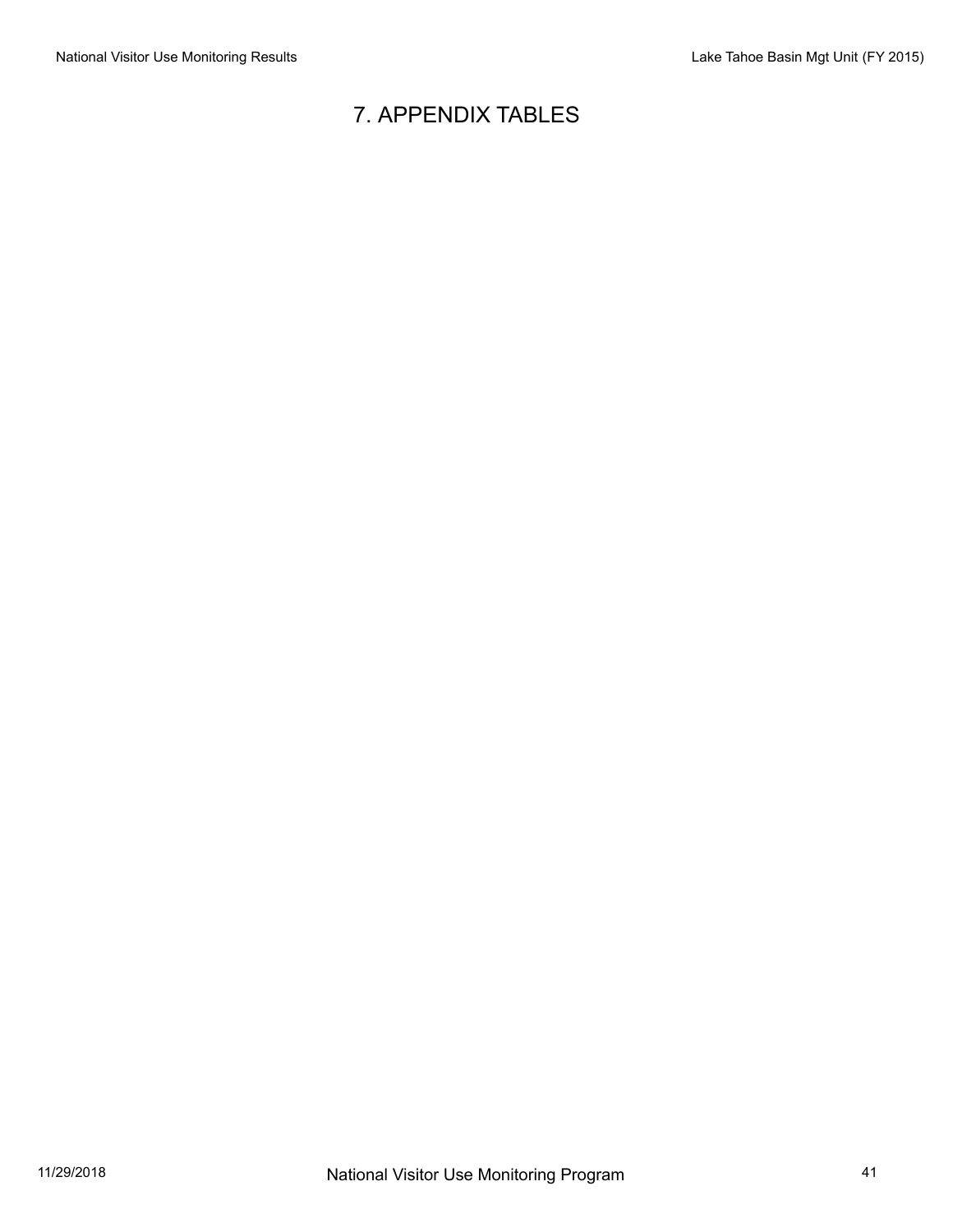## APPENDIX A - Complete List of ZIP Codes

## Table A-1. ZIP Codes, States and Counties of National Forest Survey Respondents

| <b>ZIP Code</b> | <b>State</b> | County               | Percent of  | Survey<br>Respondents (n) |
|-----------------|--------------|----------------------|-------------|---------------------------|
|                 |              |                      | Respondents |                           |
| 96150           | California   | El Dorado County     | 7.0         | 121                       |
| Foreign Country |              |                      | 5.6         | 96                        |
| 89449           | Nevada       | Douglas County       | 2.0         | 34                        |
| Unknown Origin* |              |                      | 1.6         | 27                        |
| 89448           | Nevada       | Douglas County       | 1.5         | 26                        |
| 95630           | California   | Sacramento County    | 0.9         | 15                        |
| 96145           | California   | <b>Placer County</b> | 0.8         | 14                        |
| 96151           | California   | El Dorado County     | 0.8         | 14                        |
| 89521           | Nevada       | Washoe County        | 0.8         | 13                        |
| 89436           | Nevada       | <b>Washoe County</b> | 0.7         | 12                        |
| 96161           | California   | Nevada County        | 0.7         | 12                        |
| 95667           | California   | El Dorado County     | 0.6         | 11                        |
| 89509           | Nevada       | <b>Washoe County</b> | 0.6         | 10                        |
| 95682           | California   | El Dorado County     | 0.6         | 10                        |
| 96140           | California   | <b>Placer County</b> | 0.6         | 10                        |
| 89423           | Nevada       | Douglas County       | 0.6         | 10                        |
| 95762           | California   | El Dorado County     | 0.6         | 10                        |
| 89511           | Nevada       | <b>Washoe County</b> | 0.5         | 9                         |
| 89506           | Nevada       | <b>Washoe County</b> | 0.5         | $\overline{9}$            |
| 89523           | Nevada       | <b>Washoe County</b> | 0.5         | 8                         |
| 96143           | California   | <b>Placer County</b> | 0.5         | 8                         |
| 89403           | Nevada       | Lyon County          | 0.5         | $\overline{8}$            |
| 89701           | Nevada       | Carson City          | 0.5         | 8                         |
| 95608           | California   | Sacramento County    | 0.5         | 8                         |
| 89451           | Nevada       | <b>Washoe County</b> | 0.5         | 8                         |
| 89460           | Nevada       | Douglas County       | 0.4         | $\overline{7}$            |
| 89410           | Nevada       | Douglas County       | 0.4         | $\overline{7}$            |
| 89503           | Nevada       | <b>Washoe County</b> | 0.4         | $\overline{7}$            |
| 94555           | California   | Alameda County       | 0.3         | 6                         |
| 95618           | California   | <b>Yolo County</b>   | 0.3         | 6                         |
| 95603           | California   | <b>Placer County</b> | 0.3         | 6                         |
| 95747           | California   | <b>Placer County</b> | 0.3         | 6                         |
| 95616           | California   | <b>Yolo County</b>   | 0.3         | $\overline{6}$            |
| 94102           | California   | San Francisco County | 0.3         | 6                         |
| 95032           | California   | Santa Clara County   | 0.3         | 6                         |
| 94110           | California   | San Francisco County | 0.3         | 6                         |
| 94403           | California   | San Mateo County     | 0.3         | 6                         |
| 95472           | California   | Sonoma County        | 0.3         | 6                         |
| 94595           | California   | Contra Costa County  | 0.3         | 6                         |
| 89502           | Nevada       | <b>Washoe County</b> | 0.3         | 6                         |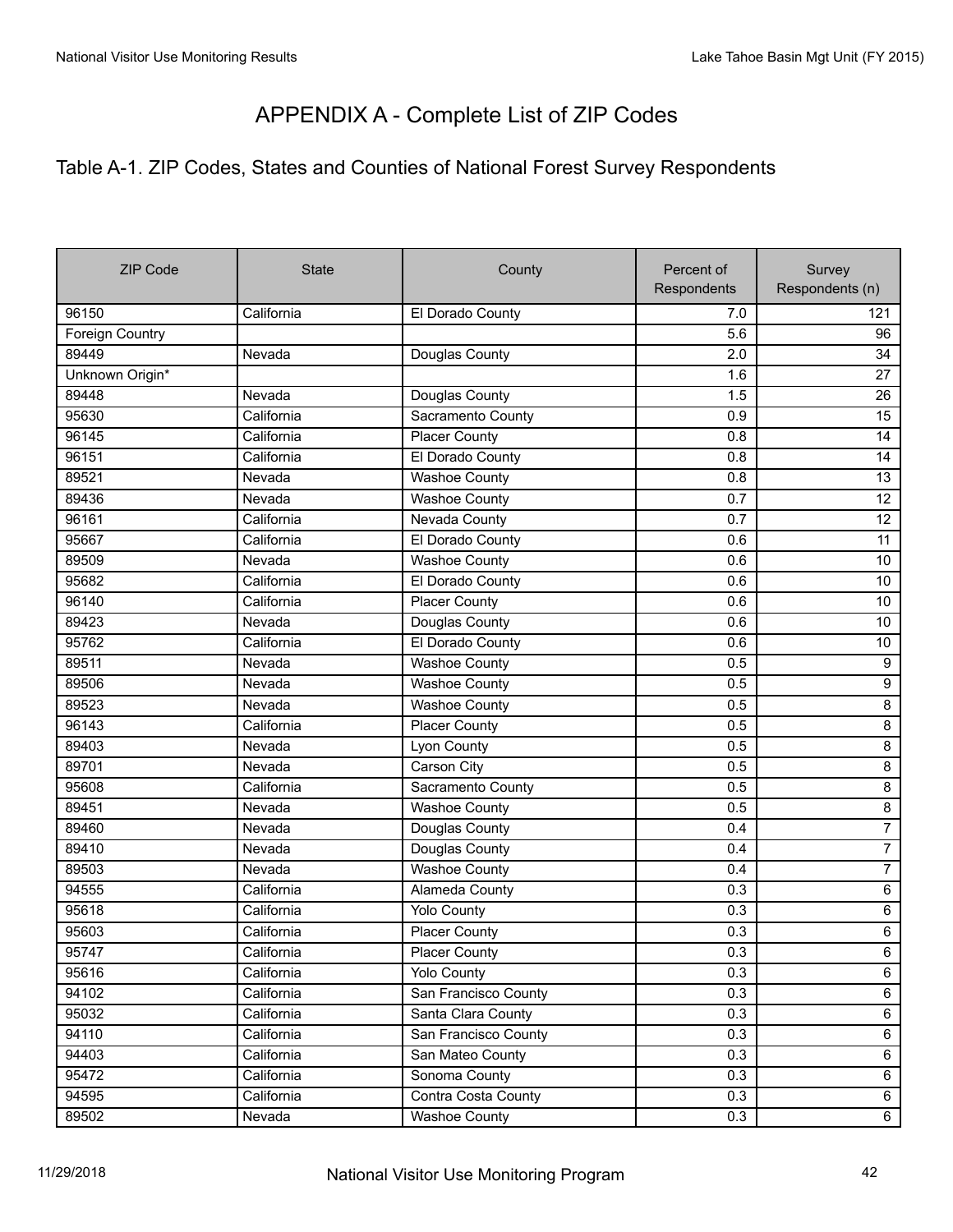| 95628 | California | Sacramento County    | 0.3 | $\overline{5}$          |
|-------|------------|----------------------|-----|-------------------------|
| 94606 | California | Alameda County       | 0.3 | $\overline{5}$          |
| 89705 | Nevada     | Douglas County       | 0.3 | $\overline{5}$          |
| 94306 | California | Santa Clara County   | 0.3 | $\overline{5}$          |
| 95765 | California | <b>Placer County</b> | 0.3 | $\sqrt{5}$              |
| 94546 | California | Alameda County       | 0.3 | $\overline{5}$          |
| 89703 | Nevada     | Carson City          | 0.3 | $\overline{5}$          |
| 94109 | California | San Francisco County | 0.3 | $\overline{5}$          |
| 95051 | California | Santa Clara County   | 0.3 | $\overline{5}$          |
| 95831 | California | Sacramento County    | 0.3 | $\overline{5}$          |
| 96141 | California | <b>Placer County</b> | 0.3 | $\overline{5}$          |
| 94122 | California | San Francisco County | 0.3 | $\overline{5}$          |
| 95610 | California | Sacramento County    | 0.3 | $\overline{5}$          |
| 94597 | California | Contra Costa County  | 0.3 | $\sqrt{5}$              |
| 95648 | California | <b>Placer County</b> | 0.3 | $\overline{5}$          |
| 95817 | California | Sacramento County    | 0.3 | $\overline{5}$          |
| 95062 | California | Santa Cruz County    | 0.3 | $\overline{5}$          |
| 95008 | California | Santa Clara County   | 0.3 | $\overline{5}$          |
| 94107 | California | San Francisco County | 0.3 | $\overline{5}$          |
| 95670 | California | Sacramento County    | 0.3 | $\overline{5}$          |
| 89706 | Nevada     | Carson City          | 0.2 | $\overline{4}$          |
| 95818 | California | Sacramento County    | 0.2 | $\overline{4}$          |
| 95219 | California | San Joaquin County   | 0.2 | $\overline{\mathbf{4}}$ |
| 94703 | California | Alameda County       | 0.2 | $\overline{\mathbf{4}}$ |
| 94619 | California | Alameda County       | 0.2 | $\overline{4}$          |
| 94568 | California | Alameda County       | 0.2 | $\overline{\mathbf{4}}$ |
| 94087 | California | Santa Clara County   | 0.2 | $\overline{4}$          |
| 94404 | California | San Mateo County     | 0.2 | $\overline{4}$          |
| 95404 | California | Sonoma County        | 0.2 | $\overline{\mathbf{4}}$ |
| 94086 | California | Santa Clara County   | 0.2 | $\overline{4}$          |
| 94025 | California | San Mateo County     | 0.2 | $\overline{4}$          |
| 89450 | Nevada     | <b>Washoe County</b> | 0.2 | $\overline{4}$          |
| 94523 | California | Contra Costa County  | 0.2 | $\overline{4}$          |
| 96142 | California | El Dorado County     | 0.2 | 4                       |
| 94702 | California | Alameda County       | 0.2 | $\overline{4}$          |
| 95118 | California | Santa Clara County   | 0.2 | $\overline{4}$          |
| 89413 | Nevada     | Douglas County       | 0.2 | $\overline{4}$          |
| 94947 | California | Marin County         | 0.2 | $\overline{4}$          |
| 95035 | California | Santa Clara County   | 0.2 | $\overline{4}$          |
| 94506 | California | Contra Costa County  | 0.2 | $\overline{4}$          |
| 95624 | California | Sacramento County    | 0.2 | $\overline{4}$          |
| 94513 | California | Contra Costa County  | 0.2 | $\overline{4}$          |
| 94131 | California | San Francisco County | 0.2 | $\overline{4}$          |
| 95678 | California | <b>Placer County</b> | 0.2 | $\overline{4}$          |
| 94553 | California | Contra Costa County  | 0.2 | $\overline{4}$          |
| 94941 | California | Marin County         | 0.2 | $\overline{4}$          |
| 95816 | California | Sacramento County    | 0.2 | $\overline{4}$          |
| 94061 | California | San Mateo County     | 0.2 | $\overline{4}$          |
| 94538 | California | Alameda County       | 0.2 | $\overline{4}$          |
| 95123 | California | Santa Clara County   | 0.2 | $\overline{3}$          |
| 94598 | California | Contra Costa County  | 0.2 | $\overline{3}$          |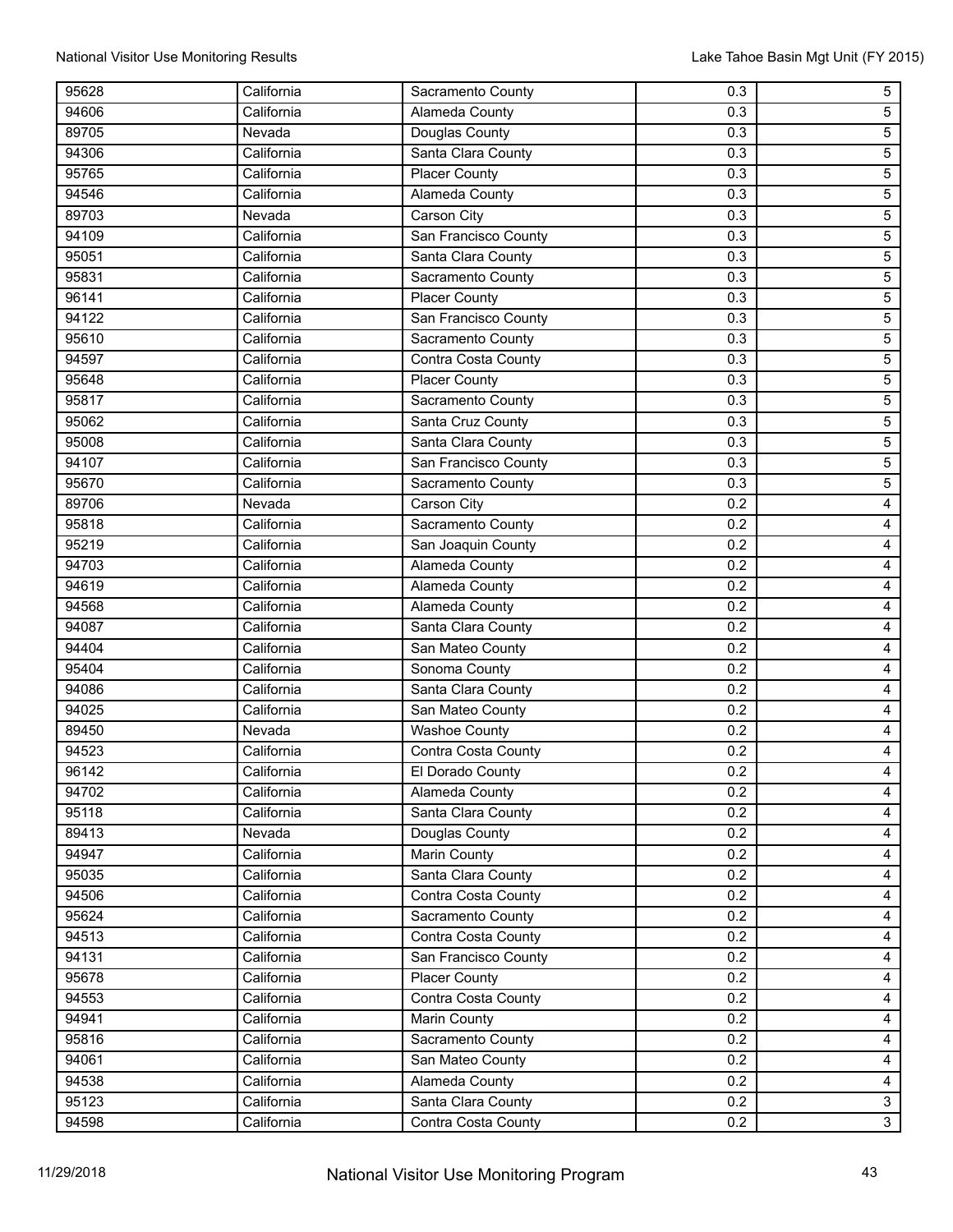| 94116 | California | San Francisco County                        | 0.2 | $\overline{3}$                   |
|-------|------------|---------------------------------------------|-----|----------------------------------|
| 94556 | California | Contra Costa County                         | 0.2 | $\overline{3}$                   |
| 94930 | California | Marin County                                | 0.2 | $\overline{3}$                   |
| 94705 | California | <b>Alameda County</b>                       | 0.2 | $\overline{3}$                   |
| 94566 | California | Alameda County                              | 0.2 | $\mathsf 3$                      |
| 95403 | California | Sonoma County                               | 0.2 | $\overline{3}$                   |
| 94611 | California | Alameda County                              | 0.2 | $\overline{3}$                   |
| 94931 | California | Sonoma County                               | 0.2 | $\overline{3}$                   |
| 94085 | California | Santa Clara County                          | 0.2 | $\overline{3}$                   |
| 95003 | California | Santa Cruz County                           | 0.2 | $\overline{3}$                   |
| 95825 | California | Sacramento County                           | 0.2 | $\overline{3}$                   |
| 95476 | California | Sonoma County                               | 0.2 | $\overline{3}$                   |
| 94062 | California | San Mateo County                            | 0.2 | $\overline{3}$                   |
| 94577 | California | Alameda County                              | 0.2 | $\overline{3}$                   |
| 95829 | California | Sacramento County                           | 0.2 | $\overline{3}$                   |
| 96160 | California | Nevada County                               | 0.2 | $\overline{3}$                   |
| 94539 | California | Alameda County                              | 0.2 | $\overline{3}$                   |
| 89512 | Nevada     | Washoe County                               | 0.2 | $\overline{3}$                   |
| 94707 | California | Alameda County                              | 0.2 | $\overline{3}$                   |
| 93003 | California | Ventura County                              | 0.2 | $\overline{3}$                   |
| 94591 | California | Solano County                               | 0.2 | $\overline{3}$                   |
| 95835 | California | Sacramento County                           | 0.2 | $\overline{3}$                   |
| 94526 | California | Contra Costa County                         | 0.2 | $\overline{3}$                   |
| 95973 | California | <b>Butte County</b>                         | 0.2 | $\overline{3}$                   |
| 95621 | California | Sacramento County                           | 0.2 | $\overline{3}$                   |
| 95713 | California | <b>Placer County</b>                        | 0.2 | $\overline{3}$                   |
| 95134 | California | Santa Clara County                          | 0.2 | $\overline{\overline{3}}$        |
| 95642 | California | <b>Amador County</b>                        | 0.2 | $\overline{3}$                   |
| 94609 | California | Alameda County                              | 0.2 | $\overline{3}$                   |
| 89434 | Nevada     |                                             | 0.2 | $\overline{3}$                   |
| 94549 | California | <b>Washoe County</b><br>Contra Costa County | 0.2 | $\overline{3}$                   |
|       |            |                                             |     |                                  |
| 94583 | California | Contra Costa County                         | 0.2 | $\overline{3}$                   |
| 95124 | California | Santa Clara County                          | 0.2 | $\overline{3}$<br>$\overline{3}$ |
| 95688 | California | Solano County                               | 0.2 |                                  |
| 94066 | California | San Mateo County                            | 0.2 | $\mathbf{3}$                     |
| 95822 | California | Sacramento County                           | 0.2 | $\overline{3}$                   |
| 95120 | California | Santa Clara County                          | 0.2 | $\overline{3}$                   |
| 89704 | Nevada     | <b>Washoe County</b>                        | 0.2 | $\overline{3}$                   |
| 96158 | California | El Dorado County                            | 0.2 | $\overline{3}$                   |
| 94709 | California | Alameda County                              | 0.2 | $\overline{3}$                   |
| 95826 | California | Sacramento County                           | 0.2 | $\overline{3}$                   |
| 94608 | California | Alameda County                              | 0.2 | $\overline{3}$                   |
| 94610 | California | Alameda County                              | 0.1 | $\overline{2}$                   |
| 96114 | California | Lassen County                               | 0.1 | $\overline{2}$                   |
| 95126 | California | Santa Clara County                          | 0.1 | $\overline{2}$                   |
| 95223 | California | <b>Calaveras County</b>                     | 0.1 | $\overline{2}$                   |
| 94520 | California | Contra Costa County                         | 0.1 | $\overline{2}$                   |
| 96067 | California | Siskiyou County                             | 0.1 | $\overline{2}$                   |
| 95037 | California | Santa Clara County                          | 0.1 | $\overline{2}$                   |
| 95961 | California | <b>Yuba County</b>                          | 0.1 | $\overline{2}$                   |
| 94118 | California | San Francisco County                        | 0.1 | $\overline{2}$                   |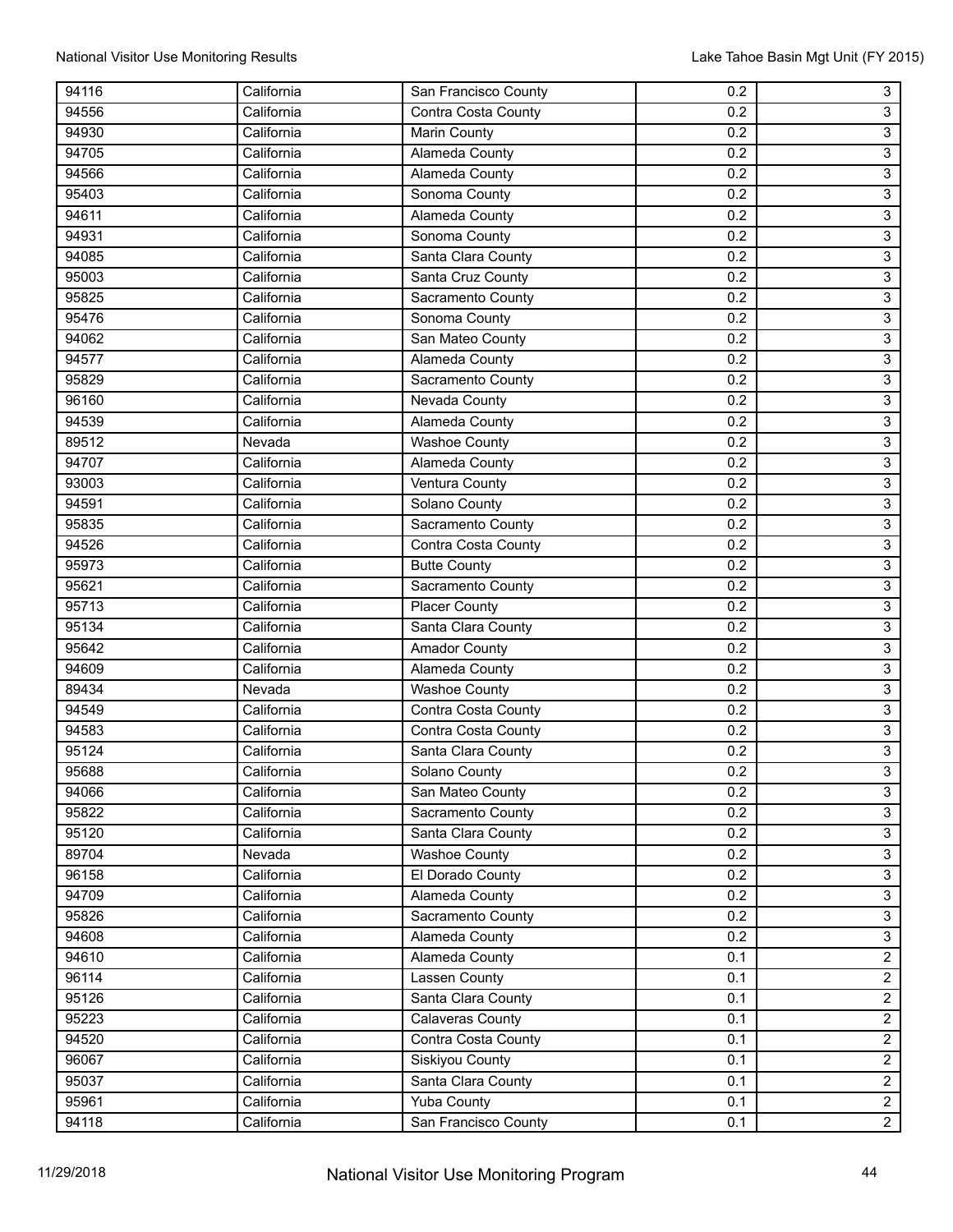| 95620 | California   | Solano County           | 0.1 | $\overline{a}$ |
|-------|--------------|-------------------------|-----|----------------|
| 94024 | California   | Santa Clara County      | 0.1 | $\overline{2}$ |
| 95336 | California   | San Joaquin County      | 0.1 | $\overline{2}$ |
| 85253 | Arizona      | Maricopa County         | 0.1 | $\overline{2}$ |
| 92078 | California   | San Diego County        | 0.1 | $\overline{2}$ |
| 95377 | California   | San Joaquin County      | 0.1 | $\overline{2}$ |
| 95127 | California   | Santa Clara County      | 0.1 | $\overline{2}$ |
| 94518 | California   | Contra Costa County     | 0.1 | $\overline{2}$ |
| 95640 | California   | <b>Amador County</b>    | 0.1 | $\overline{2}$ |
| 94706 | California   | <b>Alameda County</b>   | 0.1 | $\overline{2}$ |
| 94965 | California   | Marin County            | 0.1 | $\overline{2}$ |
| 95076 | California   | Santa Cruz County       | 0.1 | $\overline{2}$ |
| 95928 | California   | <b>Butte County</b>     | 0.1 | $\overline{2}$ |
| 94301 | California   | Santa Clara County      | 0.1 | $\overline{2}$ |
| 77433 | Texas        | <b>Harris County</b>    | 0.1 | $\overline{2}$ |
| 94089 | California   | Santa Clara County      | 0.1 | $\overline{2}$ |
| 60657 | Illinois     | Cook County             | 0.1 | $\overline{2}$ |
| 94070 | California   | San Mateo County        | 0.1 | $\overline{2}$ |
| 94541 | California   | Alameda County          | 0.1 | $\overline{2}$ |
| 95695 | California   | <b>Yolo County</b>      | 0.1 | $\overline{2}$ |
| 92835 | California   | Orange County           | 0.1 | $\overline{2}$ |
| 94022 | California   | Santa Clara County      | 0.1 | $\overline{2}$ |
| 92683 | California   | Orange County           | 0.1 | $\overline{2}$ |
| 95811 | California   | Sacramento County       | 0.1 | $\overline{2}$ |
| 95666 | California   | <b>Amador County</b>    | 0.1 | $\overline{2}$ |
| 94960 | California   | Marin County            | 0.1 | $\overline{2}$ |
| 91360 | California   | <b>Ventura County</b>   | 0.1 | $\overline{2}$ |
| 95843 | California   | Sacramento County       | 0.1 | $\overline{2}$ |
| 78232 | <b>Texas</b> | <b>Bexar County</b>     | 0.1 | $\overline{2}$ |
| 94044 | California   | San Mateo County        | 0.1 | $\overline{2}$ |
| 95722 | California   | <b>Placer County</b>    | 0.1 | $\overline{2}$ |
| 94531 | California   | Contra Costa County     | 0.1 | $\overline{2}$ |
| 60618 | Illinois     | <b>Cook County</b>      | 0.1 | $\overline{2}$ |
| 94010 | California   | San Mateo County        | 0.1 | $\overline{2}$ |
| 94536 | California   | Alameda County          | 0.1 | $\overline{2}$ |
| 89411 | Nevada       | Douglas County          | 0.1 | $\overline{2}$ |
| 94509 | California   | Contra Costa County     | 0.1 | $\overline{2}$ |
| 92009 | California   | San Diego County        | 0.1 | $\overline{2}$ |
| 94618 | California   | Alameda County          | 0.1 | $\overline{2}$ |
| 95634 | California   | El Dorado County        | 0.1 | $\overline{2}$ |
| 92570 | California   | <b>Riverside County</b> | 0.1 | $\overline{2}$ |
| 94928 | California   | Sonoma County           | 0.1 | $\overline{2}$ |
| 92626 | California   | Orange County           | 0.1 | $\overline{2}$ |
| 97504 | Oregon       | Jackson County          | 0.1 | $\overline{2}$ |
| 95129 | California   | Santa Clara County      | 0.1 | $\overline{2}$ |
| 89508 | Nevada       | <b>Washoe County</b>    | 0.1 | $\overline{2}$ |
| 32712 | Florida      | Orange County           | 0.1 | $\overline{2}$ |
| 92646 | California   | Orange County           | 0.1 | $\overline{2}$ |
| 94505 | California   | Contra Costa County     | 0.1 | $\overline{2}$ |
| 93110 | California   | Santa Barbara County    | 0.1 | $\overline{2}$ |
| 95726 | California   | El Dorado County        | 0.1 | $\overline{2}$ |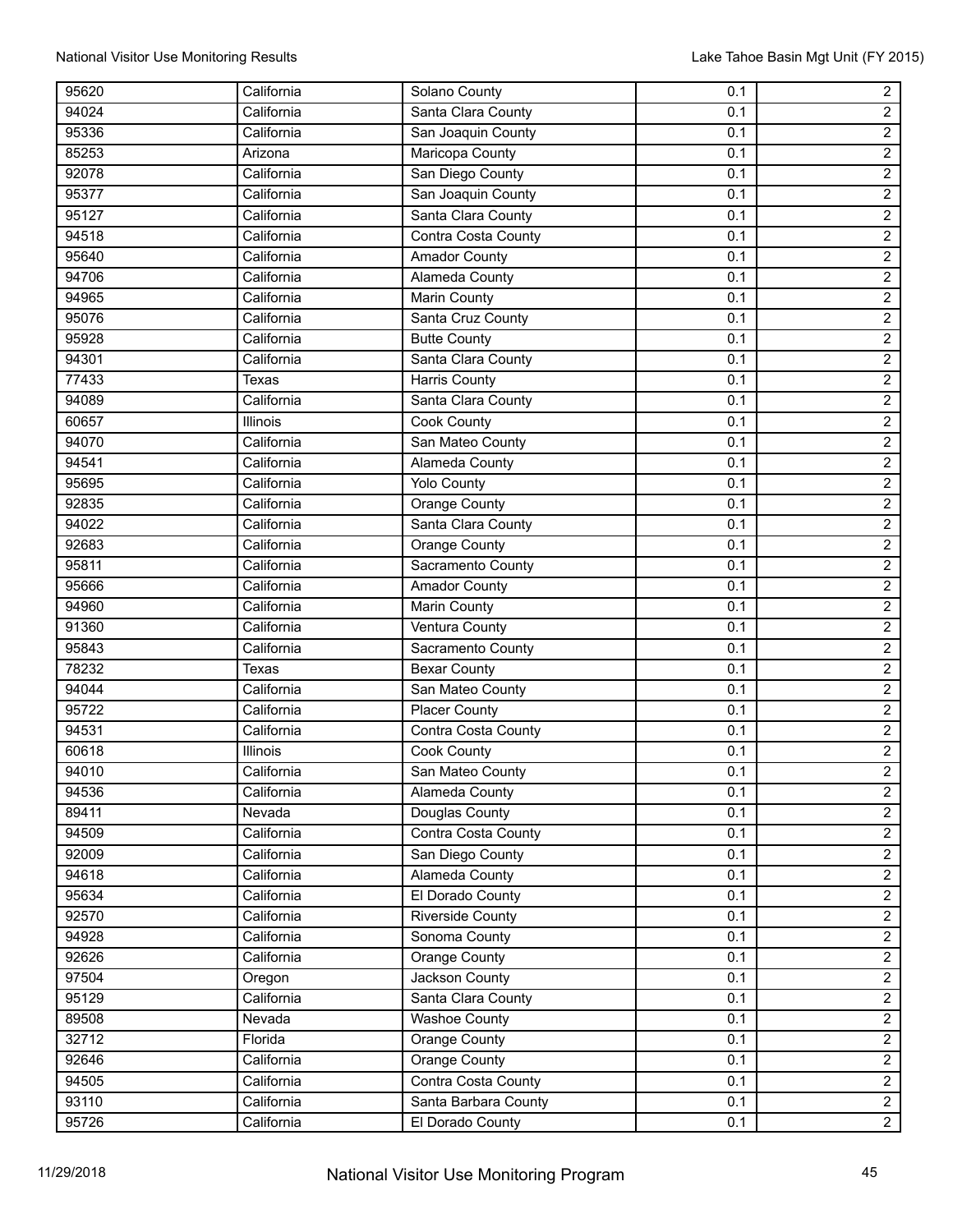| 95650 | California                | <b>Placer County</b>     | 0.1 | $\overline{2}$ |
|-------|---------------------------|--------------------------|-----|----------------|
| 95030 | California                | Santa Clara County       | 0.1 | $\overline{2}$ |
| 97520 | Oregon                    | Jackson County           | 0.1 | $\overline{2}$ |
| 95661 | California                | <b>Placer County</b>     | 0.1 | $\overline{2}$ |
| 95746 | California                | <b>Placer County</b>     | 0.1 | $\overline{2}$ |
| 92630 | California                | <b>Orange County</b>     | 0.1 | $\overline{2}$ |
| 95776 | California                | <b>Yolo County</b>       | 0.1 | $\overline{2}$ |
| 94121 | California                | San Francisco County     | 0.1 | $\overline{2}$ |
| 94108 | California                | San Francisco County     | 0.1 | $\overline{2}$ |
| 95401 | California                | Sonoma County            | 0.1 | $\overline{2}$ |
| 94043 | California                | Santa Clara County       | 0.1 | $\overline{2}$ |
| 95969 | California                | <b>Butte County</b>      | 0.1 | $\overline{2}$ |
| 95993 | California                | <b>Sutter County</b>     | 0.1 | $\overline{2}$ |
| 95380 | California                | <b>Stanislaus County</b> | 0.1 | $\overline{2}$ |
| 94002 | California                | San Mateo County         | 0.1 | $\overline{2}$ |
| 95946 | California                | <b>Nevada County</b>     | 0.1 | $\overline{2}$ |
| 95060 | California                | Santa Cruz County        | 0.1 | $\overline{2}$ |
| 94510 | California                | Solano County            | 0.1 | $\overline{2}$ |
| 94580 | California                | <b>Alameda County</b>    | 0.1 | $\overline{2}$ |
| 94550 | California                | Alameda County           | 0.1 | $\overline{2}$ |
| 93561 | California                | Kern County              | 0.1 | $\overline{2}$ |
| 94925 | California                | <b>Marin County</b>      | 0.1 | $\overline{2}$ |
| 95448 | California                | Sonoma County            | 0.1 | $\overline{2}$ |
| 94544 | California                | Alameda County           | 0.1 | $\overline{2}$ |
| 95050 | California                | Santa Clara County       | 0.1 | $\overline{2}$ |
| 92064 | California                | San Diego County         | 0.1 | $\overline{2}$ |
| 89519 | Nevada                    | <b>Washoe County</b>     | 0.1 | $\overline{2}$ |
| 93420 | California                | San Luis Obispo County   | 0.1 | $\overline{2}$ |
| 93923 | California                | Monterey County          | 0.1 | $\overline{2}$ |
| 85266 | Arizona                   | Maricopa County          | 0.1 | $\overline{2}$ |
| 96130 | California                | Lassen County            | 0.1 | $\overline{2}$ |
| 96146 | California                | <b>Placer County</b>     | 0.1 | $\overline{2}$ |
| 94521 | California                | Contra Costa County      | 0.1 | $\overline{2}$ |
| 89441 | Nevada                    | <b>Washoe County</b>     | 0.1 | $\overline{2}$ |
| 95014 | California                | Santa Clara County       | 0.1 | $\overline{2}$ |
| 95005 | California                | Santa Cruz County        | 0.1 | $\overline{2}$ |
| 91355 | California                | Los Angeles County       | 0.1 | $\overline{2}$ |
| 89801 | Nevada                    | Elko County              | 0.1 | $\overline{2}$ |
| 95945 | California                | Nevada County            | 0.1 | $\overline{2}$ |
| 92211 | California                | Riverside County         | 0.1 | $\overline{2}$ |
| 94585 | California                | Solano County            | 0.1 | $\overline{2}$ |
| 94123 | California                | San Francisco County     | 0.1 | $\overline{2}$ |
| 95355 | California                | <b>Stanislaus County</b> | 0.1 | $\overline{2}$ |
| 90095 | California                | Los Angeles County       | 0.1 | $\mathbf{1}$   |
| 25541 | West Virginia             | Cabell County            | 0.1 | $\mathbf{1}$   |
| 75019 | Texas                     | Dallas County            | 0.1 | $\overline{1}$ |
| 94612 | California                | Alameda County           | 0.1 | $\mathbf{1}$   |
| 96601 | Military-Alaska and the F |                          | 0.1 | $\mathbf{1}$   |
| 95814 | California                | Sacramento County        | 0.1 | $\overline{1}$ |
| 84088 | Utah                      | Salt Lake County         | 0.1 | $\mathbf{1}$   |
| 98359 | Washington                | <b>Kitsap County</b>     | 0.1 | $\overline{1}$ |
|       |                           |                          |     |                |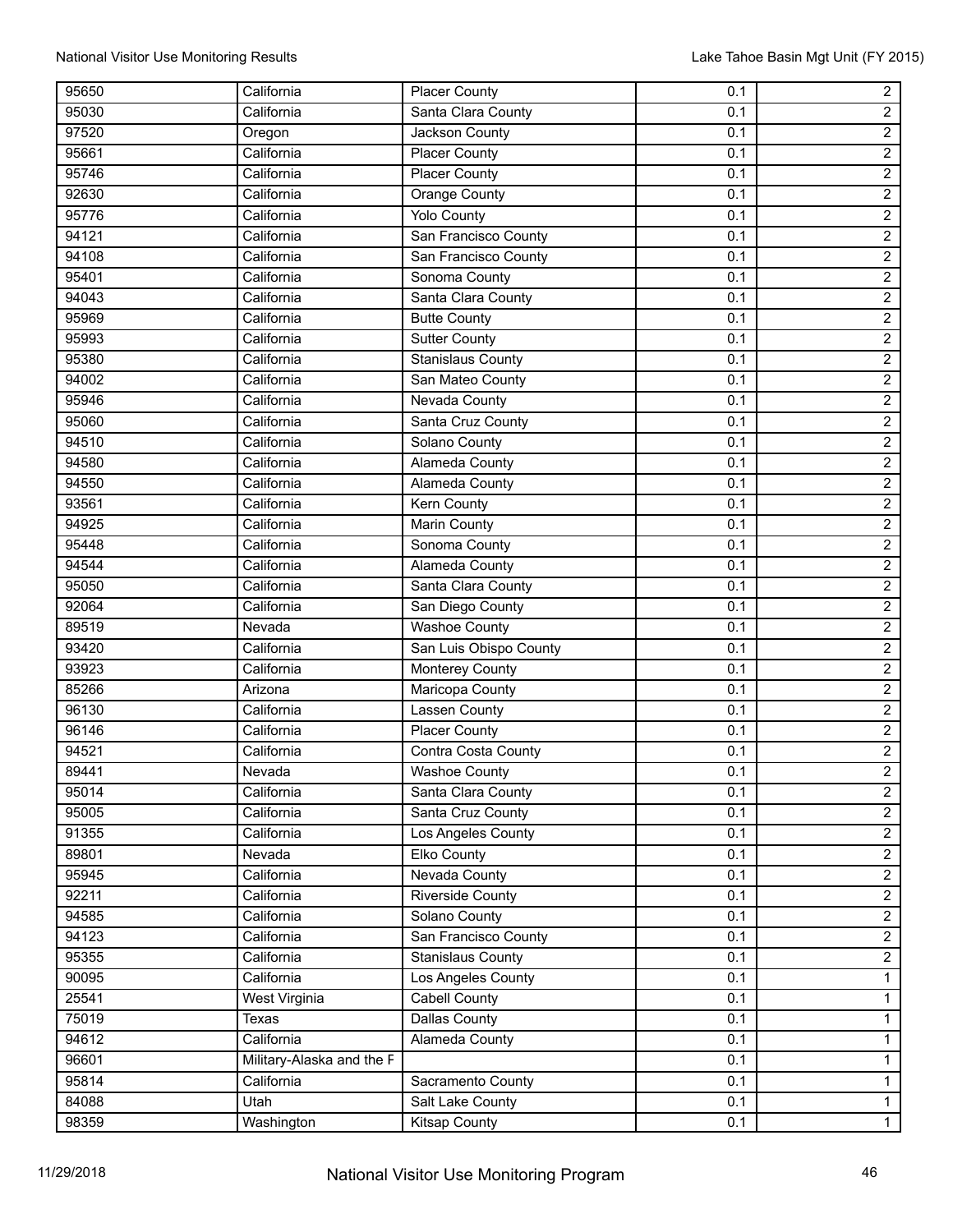| 94517          | California               | Contra Costa County                      | 0.1        | $\mathbf{1}$                   |
|----------------|--------------------------|------------------------------------------|------------|--------------------------------|
| 92661          | California               | Orange County                            | 0.1        | $\mathbf{1}$                   |
| 27520          | North Carolina           | Johnston County                          | 0.1        | $\mathbf{1}$                   |
| 77042          | <b>Texas</b>             | <b>Harris County</b>                     | 0.1        | $\mathbf{1}$                   |
| 77021          | Texas                    | <b>Harris County</b>                     | 0.1        | $\mathbf{1}$                   |
| 18929          | Pennsylvania             | <b>Bucks County</b>                      | 0.1        | $\mathbf{1}$                   |
| 37659          | Tennessee                | <b>Washington County</b>                 | 0.1        | $\mathbf{1}$                   |
| 95677          | California               | <b>Placer County</b>                     | 0.1        | $\mathbf{1}$                   |
| 91107          | California               | Los Angeles County                       | 0.1        | $\mathbf{1}$                   |
| 95066          | California               | Santa Cruz County                        | 0.1        | $\mathbf{1}$                   |
| 80136          | Colorado                 | <b>Adams County</b>                      | 0.1        | $\mathbf{1}$                   |
| 91207          | California               | Los Angeles County                       | 0.1        | $\mathbf{1}$                   |
| 97068          | Oregon                   | Clackamas County                         | 0.1        | $\mathbf{1}$                   |
| 98011          | Washington               | King County                              | 0.1        | $\mathbf{1}$                   |
| 92243          | California               | <b>Imperial County</b>                   | 0.1        | $\mathbf{1}$                   |
| 48823          | Michigan                 | Ingham County                            | 0.1        | $\mathbf{1}$                   |
| 38133          | Tennessee                | <b>Shelby County</b>                     | 0.1        | $\mathbf{1}$                   |
| 95436          | California               | Sonoma County                            | 0.1        | $\mathbf{1}$                   |
| 87506          | New Mexico               | Santa Fe County                          | 0.1        | $\mathbf{1}$                   |
| 07452          | New Jersey               | <b>Bergen County</b>                     | 0.1        | $\mathbf{1}$                   |
| 95691          | California               | <b>Yolo County</b>                       | 0.1        | $\mathbf{1}$                   |
| 93446          | California               | San Luis Obispo County                   | 0.1        | $\mathbf{1}$                   |
| 93442          | California               | San Luis Obispo County                   | 0.1        | $\mathbf{1}$                   |
| 94401          | California               | San Mateo County                         | 0.1        | $\mathbf{1}$                   |
| 07631          | New Jersey               | Bergen County                            | 0.1        | $\mathbf{1}$                   |
| 63143          | Missouri                 | St. Louis County                         | 0.1        | $\mathbf{1}$                   |
| 55305          | Minnesota                | Hennepin County                          | 0.1        | $\mathbf{1}$                   |
| 95531          | California               | Del Norte County                         | 0.1        | $\mathbf{1}$                   |
| 28607          | North Carolina           | Watauga County                           | 0.1        | $\mathbf{1}$                   |
| 15146          | Pennsylvania             | <b>Allegheny County</b>                  | 0.1        | $\mathbf{1}$                   |
| 92104          | California               | San Diego County                         | 0.1        | $\mathbf{1}$                   |
| 20912          | Maryland                 | Montgomery County                        | 0.1        | $\mathbf{1}$                   |
| 92504          | California               | <b>Riverside County</b>                  | 0.1        | $\mathbf{1}$                   |
| 97201          | Oregon                   | Multnomah County                         | 0.1        | 1                              |
| 84121          | Utah                     | Salt Lake County                         | 0.1        | $\mathbf{1}$                   |
| 95519          | California               | <b>Humboldt County</b>                   | 0.1        | $\mathbf{1}$                   |
| 95073          | California               | Santa Cruz County                        | 0.1        | $\mathbf{1}$                   |
| 29707          | South Carolina           | Lancaster County                         | 0.1        | $\mathbf{1}$                   |
| 95823          | California               | Sacramento County                        | 0.1        | $\overline{1}$                 |
| 98043          | Washington               | Snohomish County                         | 0.1        | $\overline{1}$                 |
| 34222          | Florida                  | Manatee County                           | 0.1        | $\mathbf{1}$                   |
| 96813          | Hawaii                   | <b>Honolulu County</b>                   | 0.1        | $\mathbf{1}$                   |
| 94578          | California               | Alameda County                           | 0.1        | $\mathbf{1}$                   |
|                |                          |                                          |            |                                |
| 91711<br>95070 | California<br>California | Los Angeles County<br>Santa Clara County | 0.1<br>0.1 | $\mathbf{1}$<br>$\overline{1}$ |
|                |                          |                                          |            |                                |
| 10003          | New York                 | New York County                          | 0.1        | $\mathbf{1}$                   |
| 22030          | Virginia                 | Fairfax city                             | 0.1        | $\mathbf{1}$                   |
| 92591          | California               | <b>Riverside County</b>                  | 0.1        | $\overline{1}$                 |
| 92392          | California               | San Bernardino County                    | 0.1        | $\mathbf{1}$                   |
| 77031          | Texas                    | Harris County                            | 0.1        | $\mathbf{1}$                   |
| 94903          | California               | Marin County                             | 0.1        | $\overline{1}$                 |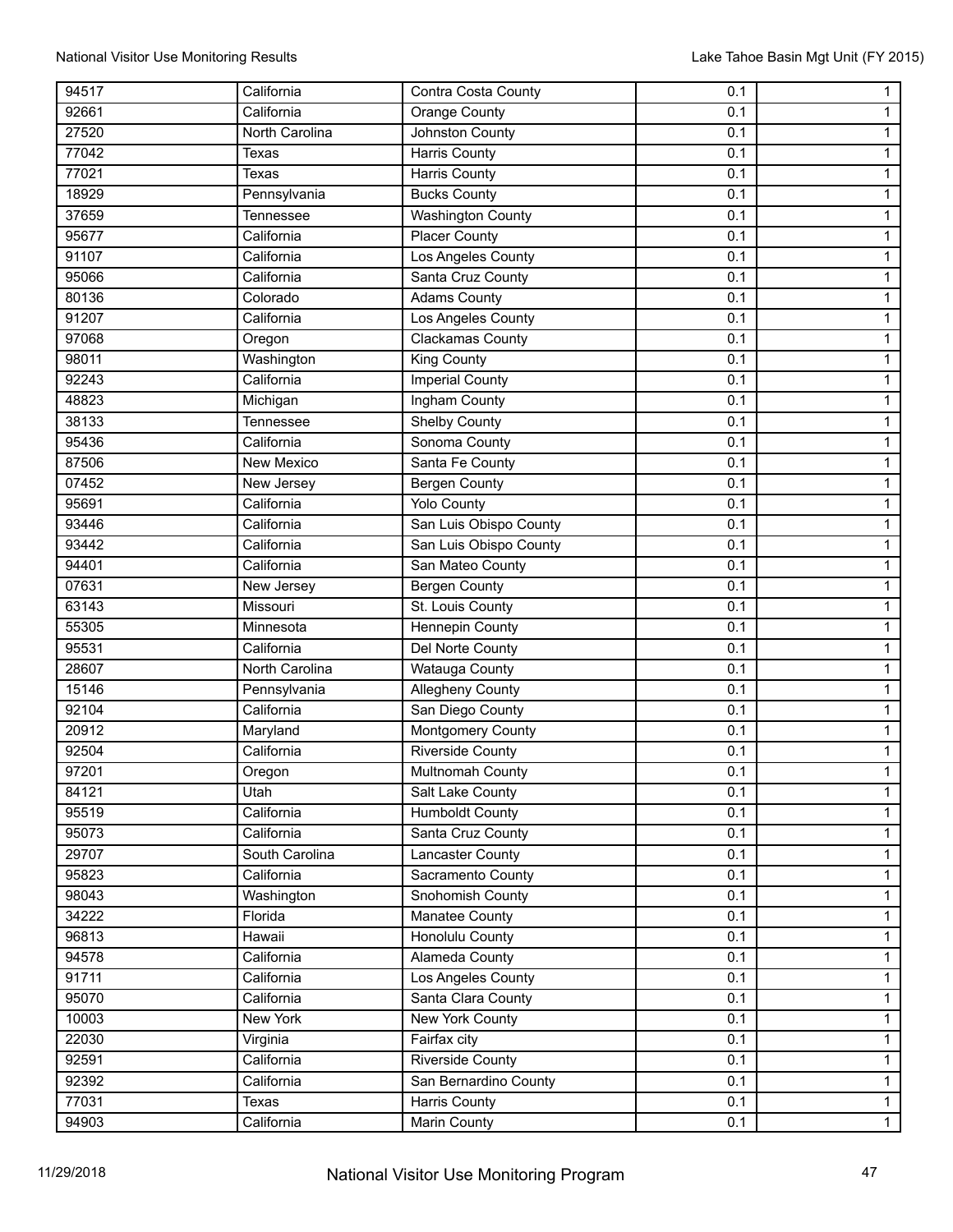| 98329 | Washington                  | Pierce County            | 0.1 | $\mathbf{1}$   |
|-------|-----------------------------|--------------------------|-----|----------------|
| 37180 | Tennessee                   | <b>Bedford County</b>    | 0.1 | $\mathbf{1}$   |
| 19810 | Delaware                    | <b>New Castle County</b> | 0.1 | $\mathbf{1}$   |
| 90230 | California                  | Los Angeles County       | 0.1 | $\mathbf{1}$   |
| 96741 | Hawaii                      | Kauai County             | 0.1 | $\mathbf{1}$   |
| 19118 | Pennsylvania                | Philadelphia County      | 0.1 | $\overline{1}$ |
| 98168 | Washington                  | <b>King County</b>       | 0.1 | $\mathbf{1}$   |
| 15693 | Pennsylvania                | Westmoreland County      | 0.1 | $\mathbf{1}$   |
| 94133 | California                  | San Francisco County     | 0.1 | $\mathbf{1}$   |
| 20016 | <b>District of Columbia</b> | District of Columbia     | 0.1 | $\mathbf{1}$   |
| 46322 | Indiana                     | Lake County              | 0.1 | $\mathbf{1}$   |
| 97470 | Oregon                      | Douglas County           | 0.1 | $\mathbf{1}$   |
| 92867 | California                  | Orange County            | 0.1 | $\mathbf{1}$   |
| 92614 | California                  | Orange County            | 0.1 | $\mathbf{1}$   |
| 97008 | Oregon                      | <b>Washington County</b> | 0.1 | $\mathbf{1}$   |
| 44133 | Ohio                        | Cuyahoga County          | 0.1 | $\mathbf{1}$   |
| 45806 | Ohio                        | Auglaize County          | 0.1 | 1              |
| 98116 | Washington                  | King County              | 0.1 | $\overline{1}$ |
| 76065 | Texas                       | <b>Ellis County</b>      | 0.1 | $\mathbf{1}$   |
| 85719 | Arizona                     | Pima County              | 0.1 | $\mathbf{1}$   |
| 95828 | California                  | Sacramento County        | 0.1 | $\mathbf{1}$   |
| 89135 | Nevada                      | <b>Clark County</b>      | 0.1 | 1              |
| 53018 | Wisconsin                   | Waukesha County          | 0.1 | $\mathbf{1}$   |
| 95366 | California                  | San Joaquin County       | 0.1 | $\mathbf{1}$   |
| 73112 | Oklahoma                    | Oklahoma County          | 0.1 | $\mathbf{1}$   |
| 96111 | California                  | Nevada County            | 0.1 | $\mathbf{1}$   |
| 95625 | California                  | Solano County            | 0.1 | $\mathbf{1}$   |
| 39307 | Mississippi                 | Lauderdale County        | 0.1 | $\mathbf{1}$   |
| 84401 | Utah                        | <b>Weber County</b>      | 0.1 | 1              |
| 49421 | Michigan                    | Oceana County            | 0.1 | $\overline{1}$ |
| 95864 | California                  | Sacramento County        | 0.1 | $\mathbf{1}$   |
| 73401 | Oklahoma                    | <b>Carter County</b>     | 0.1 | $\mathbf{1}$   |
| 92532 | California                  | <b>Riverside County</b>  | 0.1 | $\mathbf{1}$   |
| 77379 | Texas                       | <b>Harris County</b>     | 0.1 | $\mathbf{1}$   |
| 95350 | California                  | <b>Stanislaus County</b> | 0.1 | $\mathbf{1}$   |
| 17105 | Pennsylvania                | Dauphin County           | 0.1 | $\mathbf{1}$   |
| 89406 | Nevada                      | <b>Churchill County</b>  | 0.1 | $\mathbf{1}$   |
| 95832 | California                  | Sacramento County        | 0.1 | $\mathbf{1}$   |
| 97058 | Oregon                      | <b>Wasco County</b>      | 0.1 | $\overline{1}$ |
| 37027 | Tennessee                   | Williamson County        | 0.1 | $\mathbf{1}$   |
| 83869 | Idaho                       | Kootenai County          | 0.1 | $\mathbf{1}$   |
| 01085 | Massachusetts               | <b>Hampden County</b>    | 0.1 | $\mathbf{1}$   |
| 32903 | Florida                     | <b>Brevard County</b>    | 0.1 | $\mathbf{1}$   |
| 95692 | California                  | Yuba County              | 0.1 | $\mathbf{1}$   |
| 78251 | Texas                       | <b>Bexar County</b>      | 0.1 | $\overline{1}$ |
| 53073 | Wisconsin                   | Sheboygan County         | 0.1 | $\mathbf{1}$   |
| 97394 | Oregon                      | <b>Lincoln County</b>    | 0.1 | $\mathbf{1}$   |
| 94558 | California                  | Napa County              | 0.1 | $\mathbf{1}$   |
| 95324 | California                  | <b>Merced County</b>     | 0.1 | $\mathbf{1}$   |
| 11946 | New York                    | <b>Suffolk County</b>    | 0.1 | $\mathbf{1}$   |
| 97034 | Oregon                      | Clackamas County         | 0.1 | $\overline{1}$ |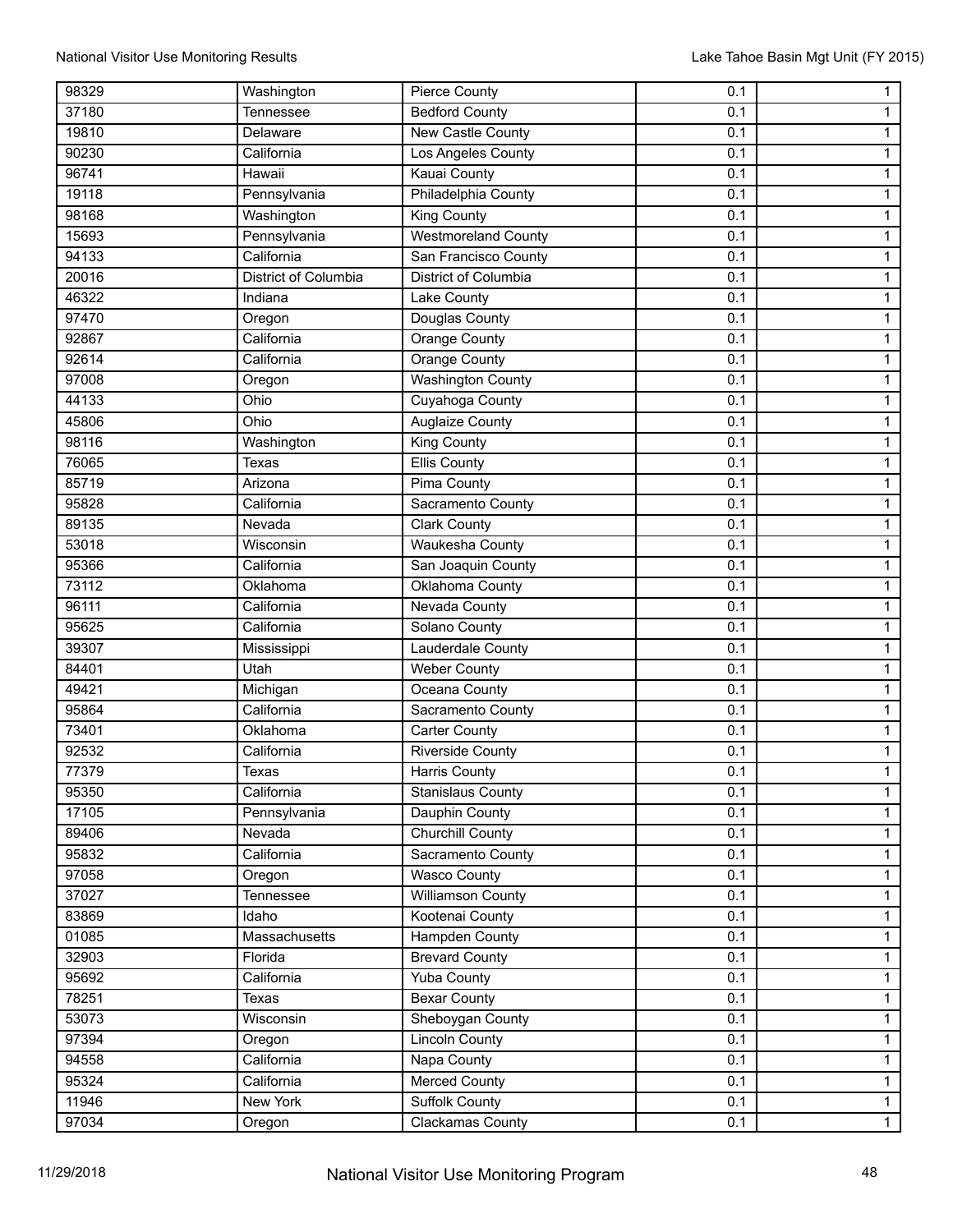| 84116 | Utah         | Salt Lake County         | 0.1 | $\mathbf{1}$   |
|-------|--------------|--------------------------|-----|----------------|
| 53597 | Wisconsin    | Dane County              | 0.1 | $\mathbf{1}$   |
| 95148 | California   | Santa Clara County       | 0.1 | $\mathbf{1}$   |
| 95132 | California   | Santa Clara County       | 0.1 | $\mathbf{1}$   |
| 97063 | Oregon       | <b>Wasco County</b>      | 0.1 | $\mathbf{1}$   |
| 94551 | California   | Alameda County           | 0.1 | $\overline{1}$ |
| 95117 | California   | Santa Clara County       | 0.1 | $\mathbf{1}$   |
| 93933 | California   | Monterey County          | 0.1 | $\mathbf{1}$   |
| 95065 | California   | Santa Cruz County        | 0.1 | $\mathbf{1}$   |
| 10040 | New York     | <b>New York County</b>   | 0.1 | $\mathbf{1}$   |
| 46236 | Indiana      | <b>Marion County</b>     | 0.1 | $\mathbf{1}$   |
| 91020 | California   | Los Angeles County       | 0.1 | $\mathbf{1}$   |
| 85351 | Arizona      | Maricopa County          | 0.1 | $\mathbf{1}$   |
| 89086 | Nevada       | <b>Clark County</b>      | 0.1 | $\mathbf{1}$   |
| 95602 | California   | <b>Placer County</b>     | 0.1 | $\mathbf{1}$   |
| 95326 | California   | <b>Stanislaus County</b> | 0.1 | $\mathbf{1}$   |
| 22315 | Virginia     | Fairfax County           | 0.1 | 1              |
| 94502 | California   | Alameda County           | 0.1 | $\overline{1}$ |
| 84737 | Utah         | <b>Washington County</b> | 0.1 | $\mathbf{1}$   |
| 92691 | California   | Orange County            | 0.1 | $\mathbf{1}$   |
| 84093 | Utah         | Salt Lake County         | 0.1 | $\mathbf{1}$   |
| 84771 | Utah         | <b>Washington County</b> | 0.1 | 1              |
| 06482 | Connecticut  | <b>Fairfield County</b>  | 0.1 | $\mathbf{1}$   |
| 92397 | California   | San Bernardino County    | 0.1 | $\mathbf{1}$   |
| 30004 | Georgia      | Fulton County            | 0.1 | $\mathbf{1}$   |
| 91750 | California   | Los Angeles County       | 0.1 | $\mathbf{1}$   |
| 44077 | Ohio         | Lake County              | 0.1 | $\mathbf{1}$   |
| 54234 | Wisconsin    | Door County              | 0.1 | $\mathbf{1}$   |
| 94065 | California   | San Mateo County         | 0.1 | $\mathbf{1}$   |
| 95307 | California   | <b>Stanislaus County</b> | 0.1 | $\overline{1}$ |
| 84015 | Utah         | Davis County             | 0.1 | $\mathbf{1}$   |
| 94040 | California   | Santa Clara County       | 0.1 | $\mathbf{1}$   |
| 78130 | <b>Texas</b> | <b>Comal County</b>      | 0.1 | $\mathbf{1}$   |
| 48346 | Michigan     | Oakland County           | 0.1 | $\mathbf{1}$   |
| 84098 | Utah         | <b>Summit County</b>     | 0.1 | $\mathbf{1}$   |
| 64079 | Missouri     | Platte County            | 0.1 | $\mathbf{1}$   |
| 94954 | California   | Sonoma County            | 0.1 | $\mathbf{1}$   |
| 94208 | California   | Sacramento County        | 0.1 | $\mathbf{1}$   |
| 48116 | Michigan     | <b>Livingston County</b> | 0.1 | $\overline{1}$ |
| 94129 | California   | San Francisco County     | 0.1 | $\mathbf{1}$   |
| 54130 | Wisconsin    | Outagamie County         | 0.1 | 1              |
| 38340 | Tennessee    | <b>Chester County</b>    | 0.1 | $\mathbf{1}$   |
| 85255 | Arizona      | Maricopa County          | 0.1 | $\mathbf{1}$   |
| 95694 | California   | <b>Yolo County</b>       | 0.1 | $\overline{1}$ |
| 96753 | Hawaii       | Maui County              | 0.1 | $\overline{1}$ |
| 85260 | Arizona      | Maricopa County          | 0.1 | $\mathbf{1}$   |
| 89408 | Nevada       | Lyon County              | 0.1 | $\mathbf{1}$   |
| 98199 | Washington   | <b>King County</b>       | 0.1 | $\mathbf{1}$   |
| 98112 | Washington   | King County              | 0.1 | $\mathbf{1}$   |
| 97128 | Oregon       | Yamhill County           | 0.1 | $\mathbf{1}$   |
| 33326 | Florida      | <b>Broward County</b>    | 0.1 | $\overline{1}$ |
|       |              |                          |     |                |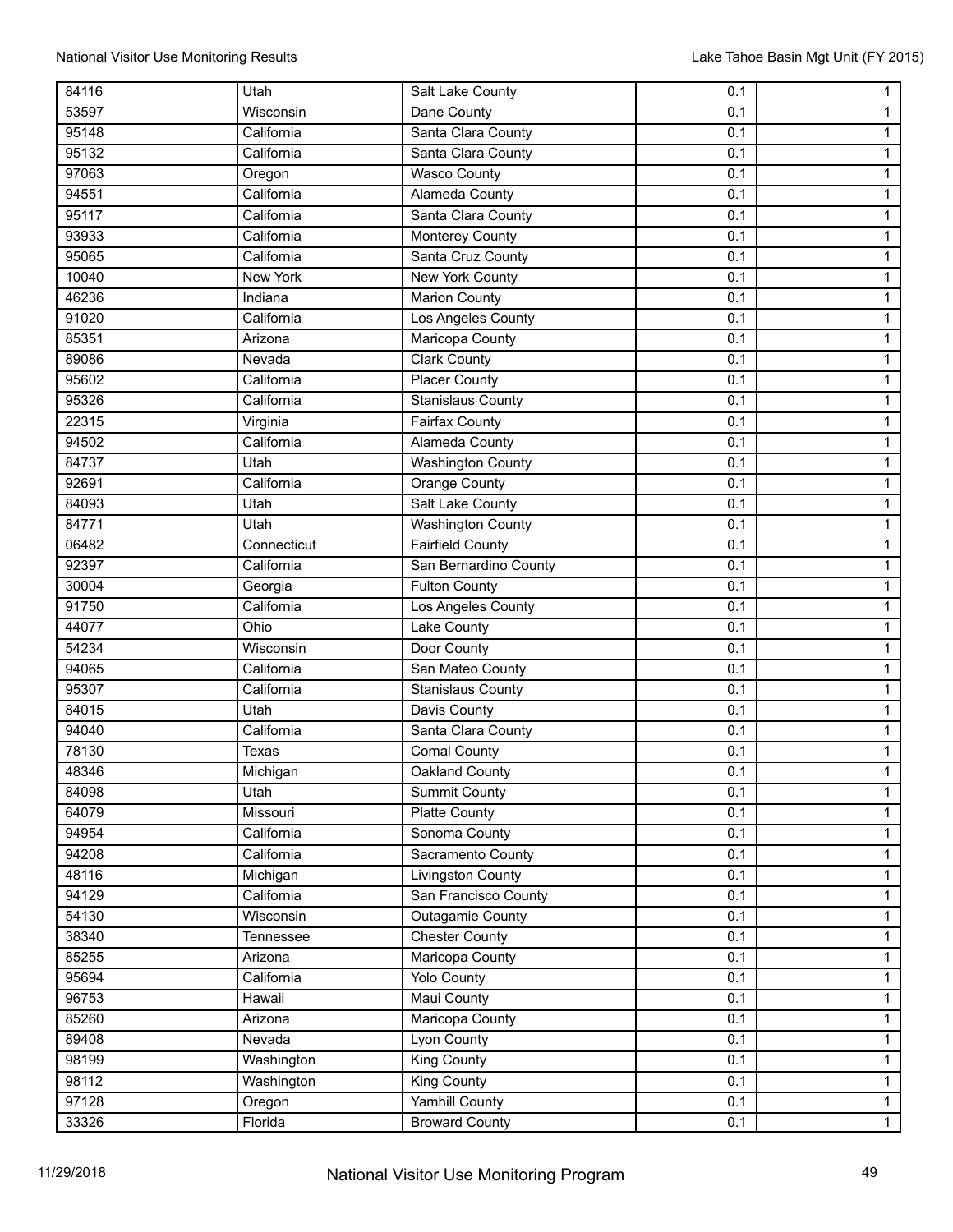| 95841 | California     | Sacramento County       | 0.1        | $\mathbf{1}$   |
|-------|----------------|-------------------------|------------|----------------|
| 76034 | <b>Texas</b>   | <b>Tarrant County</b>   | 0.1        | $\mathbf{1}$   |
| 06825 | Connecticut    | <b>Fairfield County</b> | 0.1        | $\mathbf{1}$   |
| 60061 | Illinois       | Lake County             | 0.1        | $\mathbf{1}$   |
| 92126 | California     | San Diego County        | 0.1        | 1              |
| 91950 | California     | San Diego County        | 0.1        | $\overline{1}$ |
| 93940 | California     | Monterey County         | 0.1        | 1              |
| 94806 | California     | Contra Costa County     | 0.1        | $\mathbf{1}$   |
| 80905 | Colorado       | El Paso County          | 0.1        | $\mathbf{1}$   |
| 98075 | Washington     | King County             | 0.1        | 1              |
| 38732 | Mississippi    | <b>Bolivar County</b>   | 0.1        | $\mathbf{1}$   |
| 95693 | California     | Sacramento County       | 0.1        | $\mathbf{1}$   |
| 96003 | California     | Shasta County           | 0.1        | $\mathbf{1}$   |
| 95131 | California     | Santa Clara County      | 0.1        | $\mathbf{1}$   |
| 90265 | California     | Los Angeles County      | 0.1        | $\mathbf{1}$   |
| 95015 | California     | Santa Clara County      | 0.1        | $\mathbf{1}$   |
| 92692 | California     | Orange County           | 0.1        | 1              |
| 93312 | California     | <b>Kern County</b>      | 0.1        | $\overline{1}$ |
| 75201 | Texas          | <b>Dallas County</b>    | 0.1        | $\mathbf{1}$   |
| 96155 | California     | El Dorado County        | 0.1        | $\mathbf{1}$   |
| 92592 | California     | <b>Riverside County</b> | 0.1        | $\mathbf{1}$   |
| 92025 | California     | San Diego County        | 0.1        | 1              |
| 12208 | New York       | <b>Albany County</b>    | 0.1        | $\mathbf{1}$   |
| 90278 | California     | Los Angeles County      | 0.1        | $\mathbf{1}$   |
| 91381 | California     | Los Angeles County      | 0.1        | $\mathbf{1}$   |
| 95683 | California     | Sacramento County       |            |                |
| 89014 | Nevada         | <b>Clark County</b>     | 0.1<br>0.1 | $\mathbf{1}$   |
| 90224 |                |                         |            | $\mathbf{1}$   |
|       | California     | Los Angeles County      | 0.1        | $\mathbf{1}$   |
| 93449 | California     | San Luis Obispo County  | 0.1        | 1              |
| 80440 | Colorado       | Park County             | 0.1        | $\overline{1}$ |
| 32832 | Florida        | Orange County           | 0.1        | $\mathbf{1}$   |
| 85710 | Arizona        | Pima County             | 0.1        | $\mathbf{1}$   |
| 90027 | California     | Los Angeles County      | 0.1        | $\mathbf{1}$   |
| 92780 | California     | Orange County           | 0.1        | $\mathbf{1}$   |
| 91024 | California     | Los Angeles County      | 0.1        | $\mathbf{1}$   |
| 08859 | New Jersey     | <b>Middlesex County</b> | 0.1        | $\mathbf{1}$   |
| 94602 | California     | Alameda County          | 0.1        | $\mathbf{1}$   |
| 14559 | New York       | Monroe County           | 0.1        | $\mathbf{1}$   |
| 97321 | Oregon         | <b>Linn County</b>      | 0.1        | $\overline{1}$ |
| 66218 | Kansas         | Johnson County          | 0.1        | $\mathbf{1}$   |
| 53140 | Wisconsin      | Kenosha County          | 0.1        | $\mathbf{1}$   |
| 97203 | Oregon         | Multnomah County        | 0.1        | $\overline{1}$ |
| 95018 | California     | Santa Cruz County       | 0.1        | $\mathbf{1}$   |
| 55403 | Minnesota      | Hennepin County         | 0.1        | $\mathbf{1}$   |
| 90293 | California     | Los Angeles County      | 0.1        | $\overline{1}$ |
| 78737 | Texas          | <b>Hays County</b>      | 0.1        | $\mathbf{1}$   |
| 92808 | California     | Orange County           | 0.1        | $\mathbf{1}$   |
| 28734 | North Carolina | <b>Macon County</b>     | 0.1        | $\mathbf{1}$   |
| 96097 | California     | Siskiyou County         | 0.1        | $\mathbf{1}$   |
| 94519 | California     | Contra Costa County     | 0.1        | $\mathbf{1}$   |
| 48188 | Michigan       | <b>Wayne County</b>     | 0.1        | $\overline{1}$ |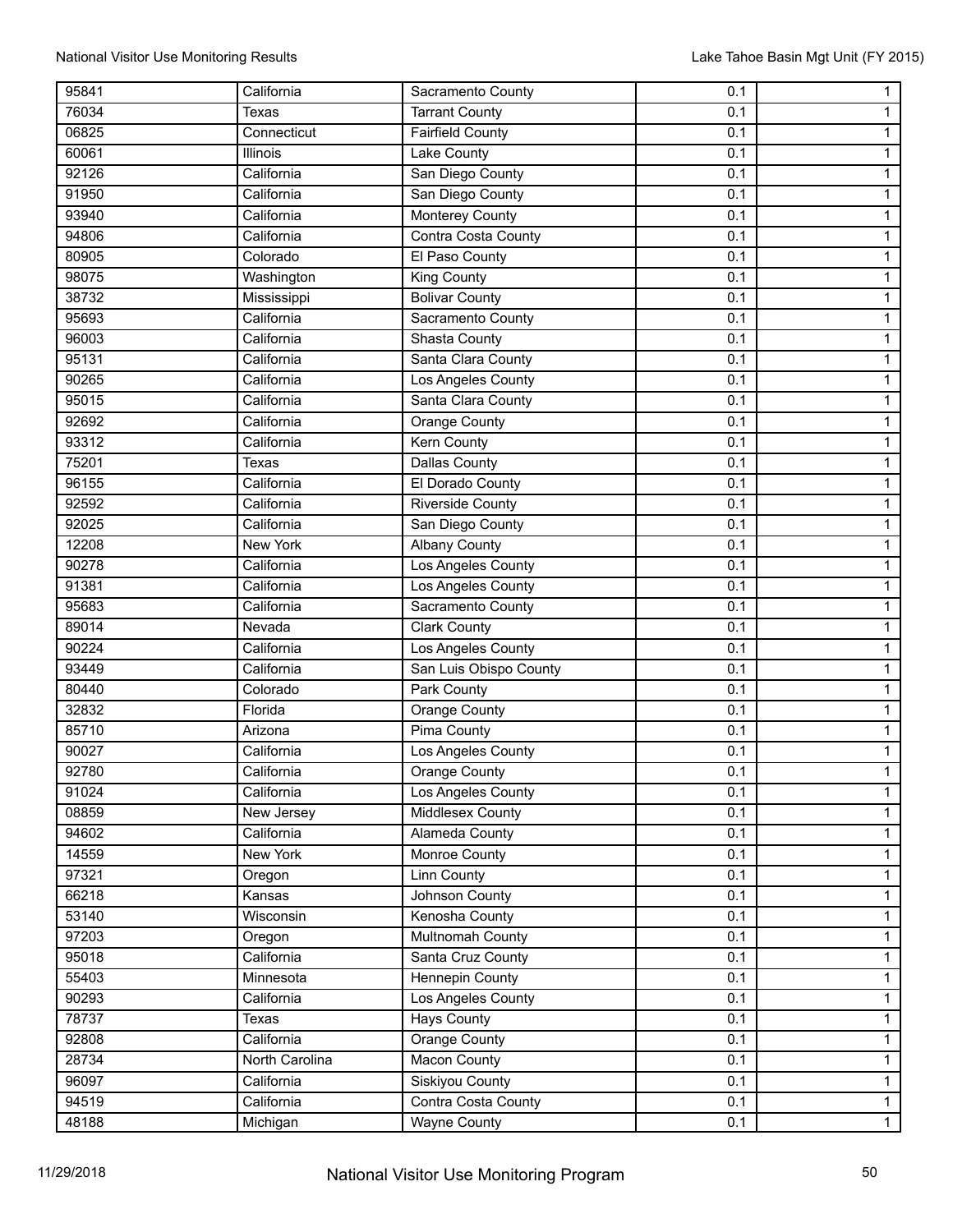| 93035 | California  | Ventura County           | 0.1 | $\mathbf{1}$   |
|-------|-------------|--------------------------|-----|----------------|
| 10014 | New York    | New York County          | 0.1 | $\mathbf{1}$   |
| 98146 | Washington  | King County              | 0.1 | $\mathbf{1}$   |
| 13850 | New York    | <b>Broome County</b>     | 0.1 | $\mathbf{1}$   |
| 93245 | California  | Kings County             | 0.1 | $\mathbf{1}$   |
| 90241 | California  | Los Angeles County       | 0.1 | $\overline{1}$ |
| 92116 | California  | San Diego County         | 0.1 | $\mathbf{1}$   |
| 45231 | Ohio        | Hamilton County          | 0.1 | $\mathbf{1}$   |
| 77429 | Texas       | <b>Harris County</b>     | 0.1 | $\mathbf{1}$   |
| 90026 | California  | Los Angeles County       | 0.1 | $\mathbf{1}$   |
| 89415 | Nevada      | <b>Mineral County</b>    | 0.1 | $\mathbf{1}$   |
| 92886 | California  | <b>Orange County</b>     | 0.1 | $\mathbf{1}$   |
| 80446 | Colorado    | <b>Grand County</b>      | 0.1 | $\mathbf{1}$   |
| 80488 | Colorado    | <b>Routt County</b>      | 0.1 | $\mathbf{1}$   |
| 84739 | Utah        | <b>Sevier County</b>     | 0.1 | $\mathbf{1}$   |
| 95112 | California  | Santa Clara County       | 0.1 | $\mathbf{1}$   |
| 56560 | Minnesota   | Clay County              | 0.1 | 1              |
| 84129 | Utah        | Salt Lake County         | 0.1 | $\overline{1}$ |
| 74530 | Oklahoma    | Johnston County          | 0.1 | $\mathbf{1}$   |
| 43235 | Ohio        | <b>Franklin County</b>   | 0.1 | $\mathbf{1}$   |
| 86314 | Arizona     | Yavapai County           | 0.1 | $\mathbf{1}$   |
| 91767 | California  | Los Angeles County       | 0.1 | 1              |
| 22101 | Virginia    | Fairfax County           | 0.1 | $\mathbf{1}$   |
| 90660 | California  | Los Angeles County       | 0.1 | $\mathbf{1}$   |
| 85383 | Arizona     | Maricopa County          | 0.1 | $\mathbf{1}$   |
| 20171 | Virginia    | Fairfax County           | 0.1 | $\mathbf{1}$   |
| 39735 | Mississippi | <b>Choctaw County</b>    | 0.1 | $\mathbf{1}$   |
| 90032 | California  | Los Angeles County       | 0.1 | $\mathbf{1}$   |
| 30152 | Georgia     | Cobb County              | 0.1 | $\mathbf{1}$   |
| 84302 | Utah        | <b>Box Elder County</b>  | 0.1 | $\overline{1}$ |
| 93458 | California  | Santa Barbara County     | 0.1 | $\mathbf{1}$   |
| 21723 | Maryland    | <b>Howard County</b>     | 0.1 | $\mathbf{1}$   |
| 93922 | California  | <b>Monterey County</b>   | 0.1 | $\mathbf{1}$   |
| 78414 | Texas       | <b>Nueces County</b>     | 0.1 | $\mathbf{1}$   |
| 94803 | California  | Contra Costa County      | 0.1 | $\mathbf{1}$   |
| 91913 | California  | San Diego County         | 0.1 | $\mathbf{1}$   |
| 90041 | California  | Los Angeles County       | 0.1 | $\mathbf{1}$   |
| 93908 | California  | Monterey County          | 0.1 | $\mathbf{1}$   |
| 91786 | California  | San Bernardino County    | 0.1 | $\overline{1}$ |
| 60610 | Illinois    | Cook County              | 0.1 | $\mathbf{1}$   |
| 39566 | Mississippi | Jackson County           | 0.1 | 1              |
| 05455 | Vermont     | <b>Franklin County</b>   | 0.1 | $\mathbf{1}$   |
| 67226 | Kansas      | Sedgwick County          | 0.1 | $\mathbf{1}$   |
| 94535 | California  | Solano County            | 0.1 | $\overline{1}$ |
| 95521 | California  | <b>Humboldt County</b>   | 0.1 | $\overline{1}$ |
| 94027 | California  | San Mateo County         | 0.1 | $\mathbf{1}$   |
| 95125 | California  | Santa Clara County       | 0.1 | $\mathbf{1}$   |
| 85718 | Arizona     | Pima County              | 0.1 | $\mathbf{1}$   |
| 78705 | Texas       | <b>Travis County</b>     | 0.1 | $\mathbf{1}$   |
| 95356 | California  | <b>Stanislaus County</b> | 0.1 | $\mathbf{1}$   |
| 11432 | New York    | Queens County            | 0.1 | $\overline{1}$ |
|       |             |                          |     |                |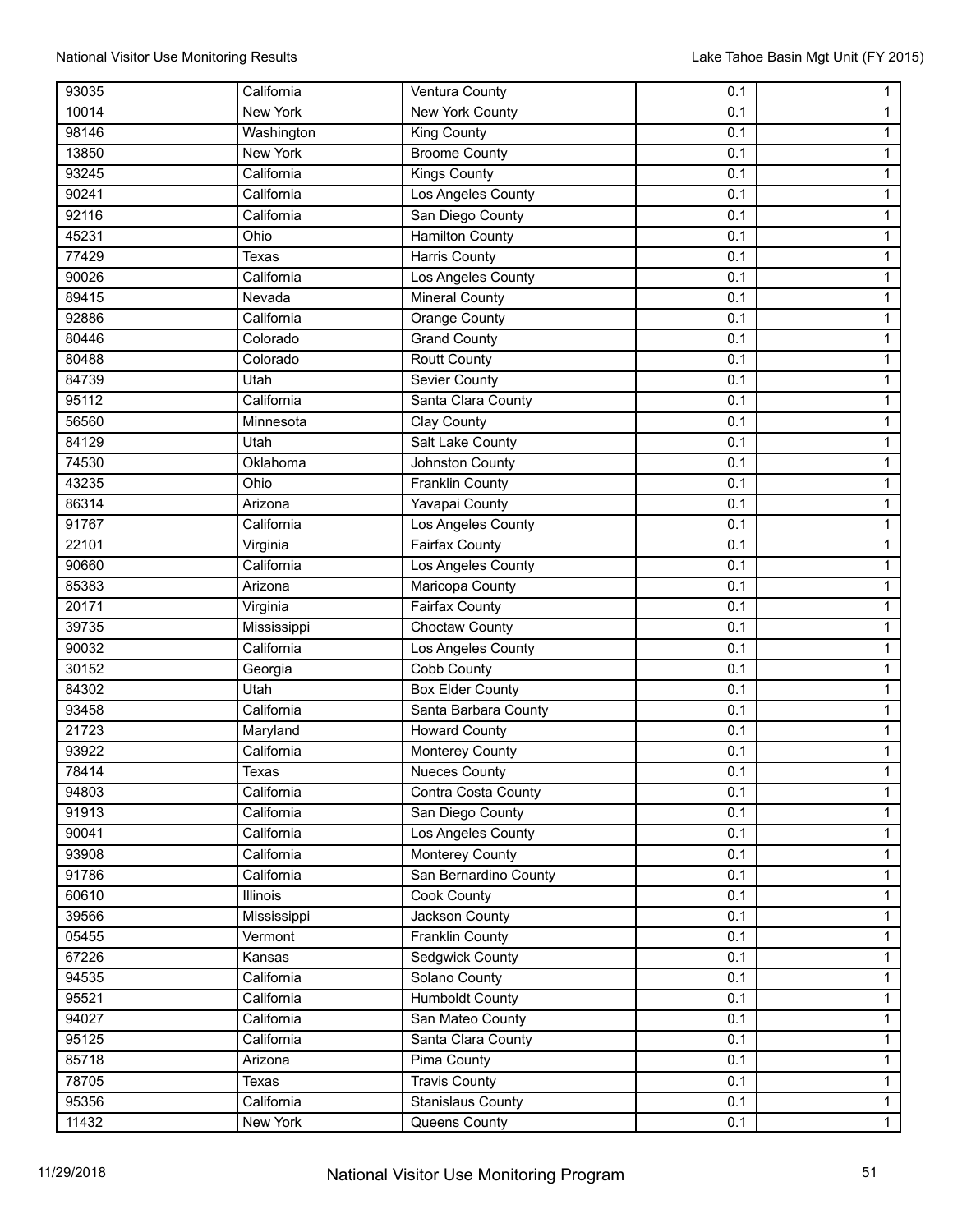| 70131          | Louisiana            | Orleans Parish           | 0.1        | $\mathbf{1}$   |
|----------------|----------------------|--------------------------|------------|----------------|
| 89011          | Nevada               | <b>Clark County</b>      | 0.1        | $\mathbf{1}$   |
| 15213          | Pennsylvania         | <b>Allegheny County</b>  | 0.1        | $\mathbf{1}$   |
| 92606          | California           | <b>Orange County</b>     | 0.1        | $\mathbf{1}$   |
| 95660          | California           | Sacramento County        | 0.1        | $\mathbf{1}$   |
| 85254          | Arizona              | Maricopa County          | 0.1        | $\mathbf{1}$   |
| 94587          | California           | <b>Alameda County</b>    | 0.1        | $\mathbf{1}$   |
| 72712          | Arkansas             | <b>Benton County</b>     | 0.1        | $\mathbf{1}$   |
| 94501          | California           | Alameda County           | 0.1        | $\mathbf{1}$   |
| 94952          | California           | Sonoma County            | 0.1        | $\mathbf{1}$   |
| 94111          | California           | San Francisco County     | 0.1        | $\mathbf{1}$   |
| 12771          | <b>New York</b>      | <b>Orange County</b>     | 0.1        | 1              |
| 90732          | California           | Los Angeles County       | 0.1        | $\mathbf{1}$   |
| 20032          | District of Columbia | District of Columbia     | 0.1        | $\mathbf{1}$   |
| 30024          | Georgia              | <b>Gwinnett County</b>   | 0.1        | $\mathbf{1}$   |
| 04092          | Maine                | <b>Cumberland County</b> | 0.1        | $\mathbf{1}$   |
| 80304          | Colorado             | <b>Boulder County</b>    | 0.1        | $\mathbf{1}$   |
| 95658          | California           | <b>Placer County</b>     | 0.1        | $\mathbf{1}$   |
| 15701          | Pennsylvania         | <b>Indiana County</b>    | 0.1        | $\mathbf{1}$   |
| 62469          | Illinois             | <b>Coles County</b>      | 0.1        | $\mathbf{1}$   |
| 94574          | California           | Napa County              | 0.1        | $\mathbf{1}$   |
| 94582          | California           | Contra Costa County      | 0.1        | $\mathbf{1}$   |
| 94041          | California           | Santa Clara County       | 0.1        | $\mathbf{1}$   |
| 62243          | Illinois             | St. Clair County         | 0.1        | 1              |
| 94534          | California           | Solano County            | 0.1        | $\mathbf{1}$   |
| 44233          | Ohio                 |                          |            |                |
| 94605          | California           | Medina County            | 0.1<br>0.1 | $\mathbf{1}$   |
| 92117          | California           | Alameda County           | 0.1        | $\mathbf{1}$   |
|                |                      | San Diego County         |            | $\mathbf{1}$   |
| 89444          | Nevada               | Lyon County              | 0.1        | $\mathbf{1}$   |
| 22153<br>70726 | Virginia             | <b>Fairfax County</b>    | 0.1        | $\mathbf{1}$   |
|                | Louisiana            | Livingston Parish        | 0.1        | $\mathbf{1}$   |
| 55410          | Minnesota            | Hennepin County          | 0.1        | $\mathbf{1}$   |
| 96782          | Hawaii               | <b>Honolulu County</b>   | 0.1        | $\mathbf{1}$   |
| 98908          | Washington           | <b>Yakima County</b>     | 0.1        | $\mathbf{1}$   |
| 20778          | Maryland             | Anne Arundel County      | 0.1        | $\mathbf{1}$   |
| 94117          | California           | San Francisco County     | 0.1        | $\mathbf{1}$   |
| 94114          | California           | San Francisco County     | 0.1        | $\overline{1}$ |
| 95662          | California           | Sacramento County        | 0.1        | $\mathbf{1}$   |
| 95054          | California           | Santa Clara County       | 0.1        | $\overline{1}$ |
| 95827          | California           | Sacramento County        | 0.1        | $\overline{1}$ |
| 95842          | California           | Sacramento County        | 0.1        | $\mathbf{1}$   |
| 73034          | Oklahoma             | Oklahoma County          | 0.1        | $\mathbf{1}$   |
| 97383          | Oregon               | <b>Marion County</b>     | 0.1        | $\mathbf{1}$   |
| 95709          | California           | El Dorado County         | 0.1        | $\mathbf{1}$   |
| 01890          | Massachusetts        | Middlesex County         | 0.1        | $\mathbf{1}$   |
| 93546          | California           | Mono County              | 0.1        | $\overline{1}$ |
| 98033          | Washington           | King County              | 0.1        | $\mathbf{1}$   |
| 21146          | Maryland             | Anne Arundel County      | 0.1        | $\mathbf{1}$   |
| 95638          | California           | Sacramento County        | 0.1        | $\overline{1}$ |
| 95614          | California           | El Dorado County         | 0.1        | $\mathbf{1}$   |
| 92201          | California           | Riverside County         | 0.1        | $\overline{1}$ |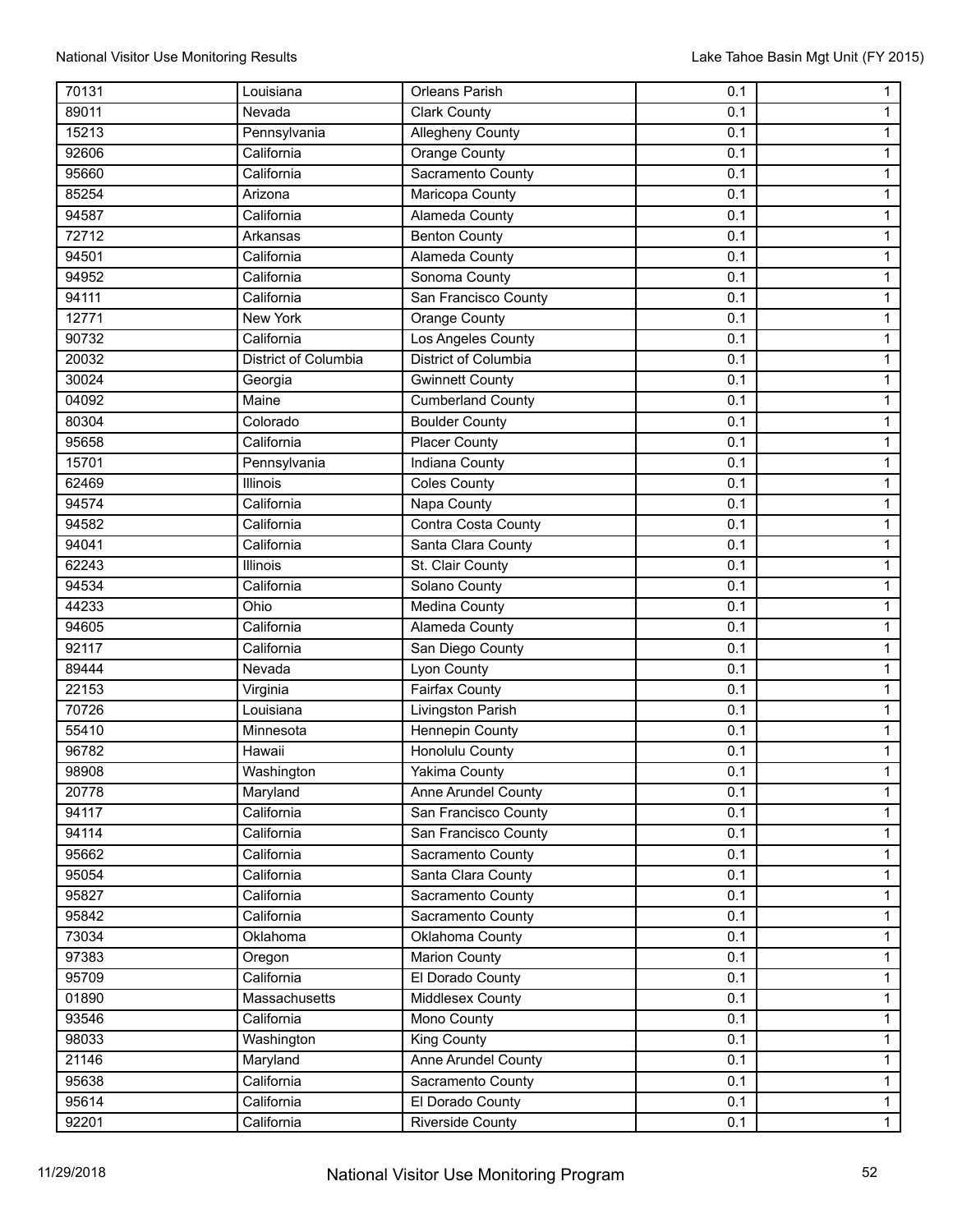| 60126 | Illinois                  | DuPage County             | 0.1 | $\mathbf{1}$   |
|-------|---------------------------|---------------------------|-----|----------------|
| 94080 | California                | San Mateo County          | 0.1 | $\mathbf{1}$   |
| 27253 | North Carolina            | Alamance County           | 0.1 | 1              |
| 92866 | California                | Orange County             | 0.1 | $\mathbf{1}$   |
| 90023 | California                | Los Angeles County        | 0.1 | $\mathbf{1}$   |
| 49107 | Michigan                  | <b>Berrien County</b>     | 0.1 | $\mathbf{1}$   |
| 92395 | California                | San Bernardino County     | 0.1 | $\mathbf{1}$   |
| 84081 | Utah                      | Salt Lake County          | 0.1 | $\mathbf{1}$   |
| 34223 | Florida                   | Sarasota County           | 0.1 | $\mathbf{1}$   |
| 02871 | Rhode Island              | <b>Newport County</b>     | 0.1 | $\mathbf{1}$   |
| 92694 | California                | Orange County             | 0.1 | $\mathbf{1}$   |
| 95258 | California                | San Joaquin County        | 0.1 | $\mathbf{1}$   |
| 11219 | <b>New York</b>           | <b>Kings County</b>       | 0.1 | $\mathbf{1}$   |
| 33434 | Florida                   | Palm Beach County         | 0.1 | $\mathbf{1}$   |
| 95605 | California                | <b>Yolo County</b>        | 0.1 | 1              |
| 92705 | California                | Orange County             | 0.1 | $\mathbf{1}$   |
| 10603 | New York                  | <b>Westchester County</b> | 0.1 | $\mathbf{1}$   |
| 85711 | Arizona                   | <b>Pima County</b>        | 0.1 | $\mathbf{1}$   |
| 93906 | California                | <b>Monterey County</b>    | 0.1 | $\mathbf{1}$   |
| 90038 | California                | Los Angeles County        | 0.1 | $\mathbf{1}$   |
| 93065 | California                | Ventura County            | 0.1 | $\mathbf{1}$   |
| 95938 | California                | <b>Butte County</b>       | 0.1 | $\mathbf{1}$   |
| 91773 | California                | Los Angeles County        | 0.1 | $\mathbf{1}$   |
| 85622 | Arizona                   | <b>Pima County</b>        | 0.1 | $\mathbf{1}$   |
| 93271 | California                | <b>Tulare County</b>      | 0.1 | $\mathbf{1}$   |
| 12866 | New York                  | Saratoga County           | 0.1 | $\mathbf{1}$   |
| 96768 | Hawaii                    | <b>Maui County</b>        | 0.1 | 1              |
| 93555 | California                | <b>Kern County</b>        | 0.1 | $\mathbf{1}$   |
| 98501 | Washington                | <b>Thurston County</b>    | 0.1 | $\mathbf{1}$   |
| 02132 | Massachusetts             | <b>Suffolk County</b>     | 0.1 | $\mathbf{1}$   |
| 95672 | California                | El Dorado County          | 0.1 | $\mathbf{1}$   |
| 77079 | Texas                     | <b>Harris County</b>      | 0.1 | $\mathbf{1}$   |
| 91387 | California                | Los Angeles County        | 0.1 | $\mathbf{1}$   |
| 19063 | Pennsylvania              | Delaware County           | 0.1 | $\mathbf{1}$   |
| 76210 | Texas                     | Denton County             | 0.1 | $\mathbf{1}$   |
| 28036 | North Carolina            | Mecklenburg County        | 0.1 | $\mathbf{1}$   |
| 91752 | California                | <b>Riverside County</b>   | 0.1 | $\mathbf{1}$   |
| 92677 | California                | Orange County             | 0.1 | $\mathbf{1}$   |
| 96212 | Military-Alaska and the F |                           | 0.1 | $\mathbf{1}$   |
| 85308 | Arizona                   | Maricopa County           | 0.1 | $\mathbf{1}$   |
| 97224 | Oregon                    | <b>Washington County</b>  | 0.1 | $\mathbf{1}$   |
| 92506 | California                | <b>Riverside County</b>   | 0.1 | $\mathbf{1}$   |
| 94588 | California                | Alameda County            | 0.1 | $\mathbf{1}$   |
| 47906 | Indiana                   | <b>Tippecanoe County</b>  | 0.1 | $\mathbf{1}$   |
| 93109 | California                | Santa Barbara County      | 0.1 | $\mathbf{1}$   |
| 95023 | California                | San Benito County         | 0.1 | $\mathbf{1}$   |
| 94507 | California                | Contra Costa County       | 0.1 | $\mathbf{1}$   |
| 89121 | Nevada                    | <b>Clark County</b>       | 0.1 | $\mathbf{1}$   |
| 53227 | Wisconsin                 | <b>Milwaukee County</b>   | 0.1 | $\overline{1}$ |
| 63385 | Missouri                  | St. Charles County        | 0.1 | $\mathbf{1}$   |
| 55416 | Minnesota                 | Hennepin County           | 0.1 | $\overline{1}$ |
|       |                           |                           |     |                |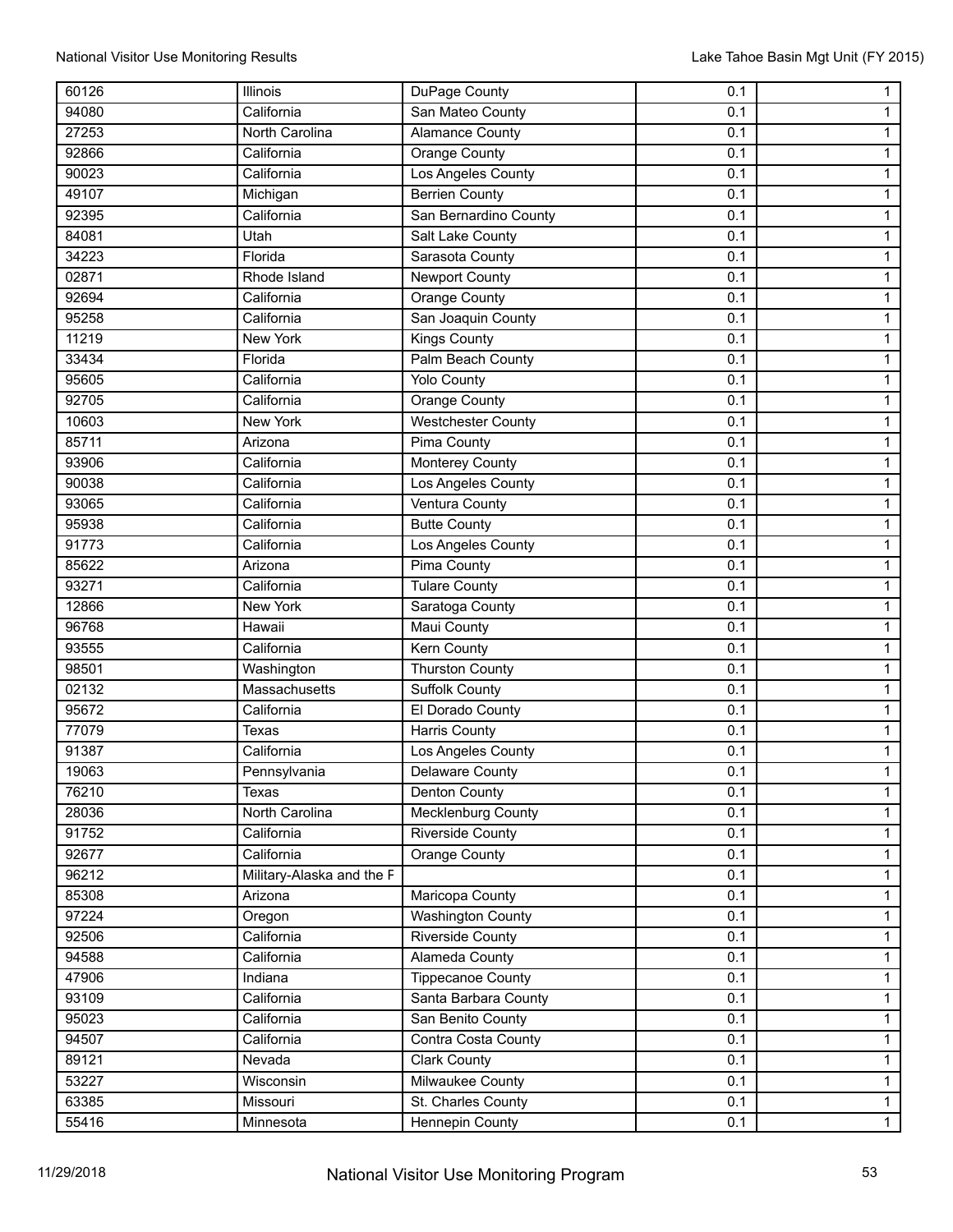| 11743 | <b>New York</b> | <b>Suffolk County</b>        | 0.1 | $\mathbf{1}$   |
|-------|-----------------|------------------------------|-----|----------------|
| 17601 | Pennsylvania    | Lancaster County             | 0.1 | $\mathbf{1}$   |
| 95116 | California      | Santa Clara County           | 0.1 | $\mathbf{1}$   |
| 95619 | California      | El Dorado County             | 0.1 | $\mathbf{1}$   |
| 10011 | New York        | <b>New York County</b>       | 0.1 | $\mathbf{1}$   |
| 20782 | Maryland        | <b>Prince Georges County</b> | 0.1 | $\mathbf{1}$   |
| 02127 | Massachusetts   | <b>Suffolk County</b>        | 0.1 | $\mathbf{1}$   |
| 95742 | California      | Sacramento County            | 0.1 | $\mathbf{1}$   |
| 45140 | Ohio            | <b>Clermont County</b>       | 0.1 | $\mathbf{1}$   |
| 94127 | California      | San Francisco County         | 0.1 | $\mathbf{1}$   |
| 46060 | Indiana         | <b>Hamilton County</b>       | 0.1 | $\mathbf{1}$   |
| 90714 | California      | Los Angeles County           | 0.1 | 1              |
| 92122 | California      | San Diego County             | 0.1 | $\mathbf{1}$   |
| 21403 | Maryland        | Anne Arundel County          | 0.1 | $\mathbf{1}$   |
| 54603 | Wisconsin       | La Crosse County             | 0.1 | $\mathbf{1}$   |
| 95320 | California      | San Joaquin County           | 0.1 | $\mathbf{1}$   |
| 74136 | Oklahoma        | <b>Tulsa County</b>          | 0.1 | $\mathbf{1}$   |
| 33629 | Florida         | <b>Hillsborough County</b>   | 0.1 | $\mathbf{1}$   |
| 95128 | California      | Santa Clara County           | 0.1 | $\mathbf{1}$   |
| 95242 | California      | San Joaquin County           | 0.1 | $\mathbf{1}$   |
| 90704 | California      | Los Angeles County           | 0.1 | $\mathbf{1}$   |
| 92373 | California      | San Bernardino County        | 0.1 | $\mathbf{1}$   |
| 27615 | North Carolina  | <b>Wake County</b>           | 0.1 | $\mathbf{1}$   |
| 93001 | California      | <b>Ventura County</b>        | 0.1 | 1              |
| 92240 | California      | <b>Riverside County</b>      | 0.1 | $\mathbf{1}$   |
| 85086 | Arizona         | Maricopa County              | 0.1 | $\mathbf{1}$   |
| 02568 | Massachusetts   | <b>Dukes County</b>          | 0.1 | $\mathbf{1}$   |
| 93428 | California      | San Luis Obispo County       | 0.1 | $\mathbf{1}$   |
| 95926 | California      | <b>Butte County</b>          | 0.1 | $\mathbf{1}$   |
| 93280 | California      | Kern County                  | 0.1 | $\mathbf{1}$   |
| 92673 | California      | <b>Orange County</b>         | 0.1 | $\mathbf{1}$   |
| 95815 | California      | Sacramento County            | 0.1 | $\mathbf{1}$   |
| 95209 | California      | San Joaquin County           | 0.1 | $\mathbf{1}$   |
| 06896 | Connecticut     | <b>Fairfield County</b>      | 0.1 | $\mathbf{1}$   |
| 45835 | Ohio            | <b>Hardin County</b>         | 0.1 | $\mathbf{1}$   |
| 15301 | Pennsylvania    | <b>Washington County</b>     | 0.1 | $\mathbf{1}$   |
| 92111 | California      | San Diego County             | 0.1 | $\mathbf{1}$   |
| 95684 | California      | El Dorado County             | 0.1 | $\mathbf{1}$   |
| 94015 | California      | San Mateo County             | 0.1 | $\overline{1}$ |
| 95917 | California      | <b>Butte County</b>          | 0.1 | $\overline{1}$ |
| 92882 | California      | Riverside County             | 0.1 | $\mathbf{1}$   |
| 83440 | Idaho           | <b>Madison County</b>        | 0.1 | $\mathbf{1}$   |
| 95901 | California      | <b>Yuba County</b>           | 0.1 | $\mathbf{1}$   |
| 85305 | Arizona         | Maricopa County              | 0.1 | $\mathbf{1}$   |
| 55439 | Minnesota       | <b>Hennepin County</b>       | 0.1 | $\mathbf{1}$   |
| 94901 | California      | Marin County                 | 0.1 | $\mathbf{1}$   |
| 95963 | California      | <b>Glenn County</b>          | 0.1 | $\mathbf{1}$   |
| 19130 | Pennsylvania    | Philadelphia County          | 0.1 | $\mathbf{1}$   |
| 28732 | North Carolina  | <b>Henderson County</b>      | 0.1 | $\overline{1}$ |
| 92232 | California      | Imperial County              | 0.1 | $\mathbf{1}$   |
| 16505 | Pennsylvania    | Erie County                  | 0.1 | $\overline{1}$ |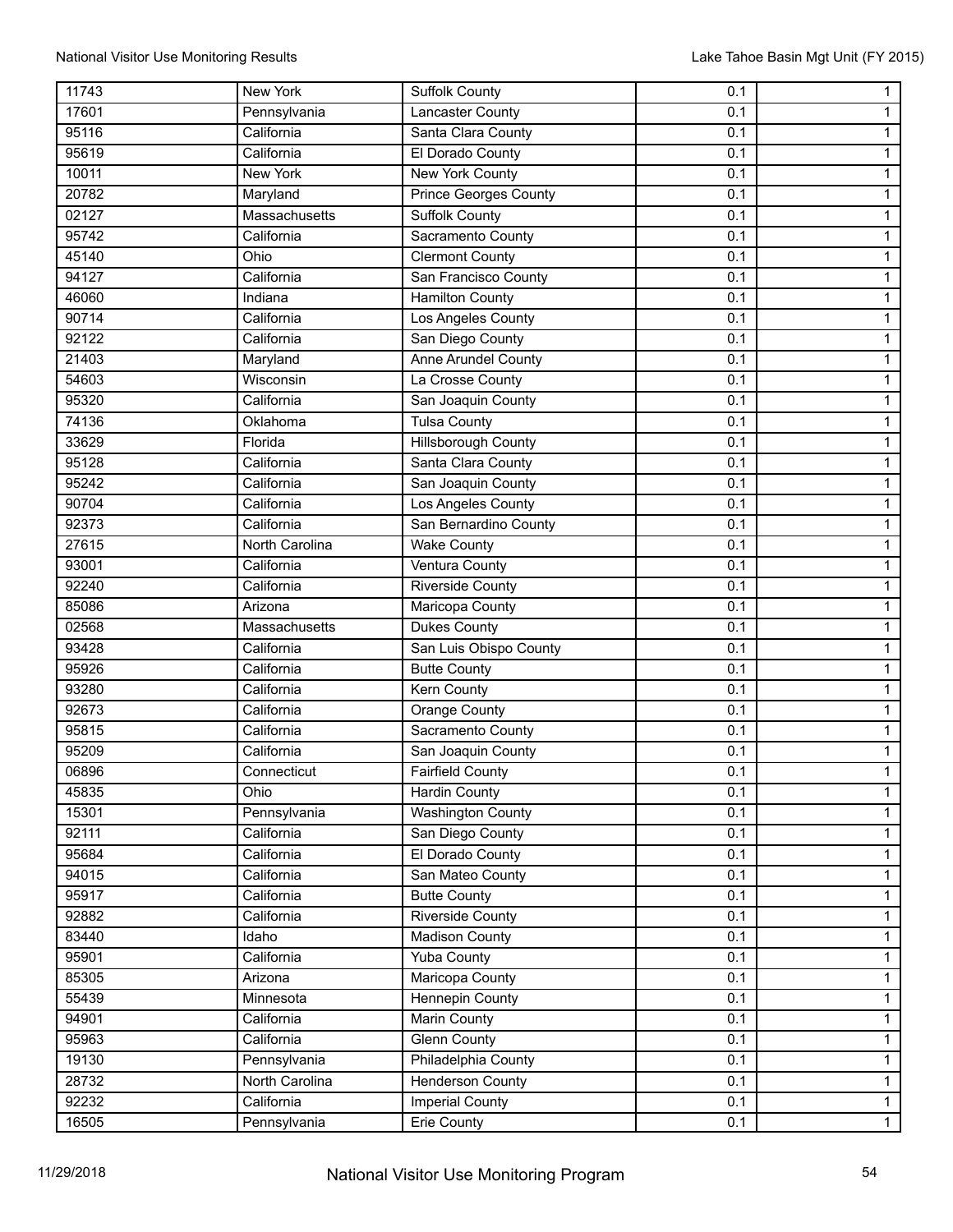| 84770 | Utah           | <b>Washington County</b> | 0.1 | $\mathbf{1}$   |
|-------|----------------|--------------------------|-----|----------------|
| 93536 | California     | Los Angeles County       | 0.1 | $\mathbf{1}$   |
| 93210 | California     | <b>Fresno County</b>     | 0.1 | 1              |
| 33823 | Florida        | <b>Polk County</b>       | 0.1 | $\mathbf{1}$   |
| 94621 | California     | Alameda County           | 0.1 | $\mathbf{1}$   |
| 95492 | California     | Sonoma County            | 0.1 | $\mathbf{1}$   |
| 93730 | California     | Fresno County            | 0.1 | $\mathbf{1}$   |
| 80465 | Colorado       | Jefferson County         | 0.1 | $\mathbf{1}$   |
| 95237 | California     | San Joaquin County       | 0.1 | $\mathbf{1}$   |
| 34211 | Florida        | <b>Manatee County</b>    | 0.1 | $\mathbf{1}$   |
| 70437 | Louisiana      | St. Tammany Parish       | 0.1 | $\mathbf{1}$   |
| 85083 | Arizona        | Maricopa County          | 0.1 | $\mathbf{1}$   |
| 90274 | California     | Los Angeles County       | 0.1 | $\mathbf{1}$   |
| 23601 | Virginia       | Newport News city        | 0.1 | $\mathbf{1}$   |
| 11237 | New York       | <b>Kings County</b>      | 0.1 | 1              |
| 95252 | California     | Calaveras County         | 0.1 | $\overline{1}$ |
| 56308 | Minnesota      | Douglas County           | 0.1 | $\mathbf{1}$   |
| 28512 | North Carolina | <b>Carteret County</b>   | 0.1 | $\mathbf{1}$   |
| 94945 | California     | <b>Marin County</b>      | 0.1 | $\mathbf{1}$   |
| 91040 | California     | Los Angeles County       | 0.1 | $\mathbf{1}$   |
| 60014 | Illinois       | <b>McHenry County</b>    | 0.1 | $\mathbf{1}$   |
| 02324 | Massachusetts  | <b>Plymouth County</b>   | 0.1 | $\mathbf{1}$   |
| 22046 | Virginia       | Falls Church city        | 0.1 | $\mathbf{1}$   |
| 78732 | Texas          | <b>Travis County</b>     | 0.1 | $\mathbf{1}$   |
| 61802 | Illinois       | Champaign County         | 0.1 | $\mathbf{1}$   |
| 95836 | California     | Sacramento County        | 0.1 | $\mathbf{1}$   |
| 94708 | California     | Alameda County           | 0.1 | 1              |
| 95033 | California     | Santa Cruz County        | 0.1 | $\mathbf{1}$   |
| 95518 | California     | <b>Humboldt County</b>   | 0.1 | $\mathbf{1}$   |
| 94103 | California     | San Francisco County     | 0.1 | $\mathbf{1}$   |
| 90254 | California     | Los Angeles County       | 0.1 | $\mathbf{1}$   |
| 92227 | California     | Imperial County          | 0.1 | $\mathbf{1}$   |
| 77479 | Texas          | Fort Bend County         | 0.1 | $\mathbf{1}$   |
| 02540 | Massachusetts  | <b>Barnstable County</b> | 0.1 | $\mathbf{1}$   |
| 95612 | California     | <b>Yolo County</b>       | 0.1 | $\mathbf{1}$   |
| 93033 | California     | Ventura County           | 0.1 | $\mathbf{1}$   |
| 92024 | California     | San Diego County         | 0.1 | $\mathbf{1}$   |
| 94565 | California     | Contra Costa County      | 0.1 | $\mathbf{1}$   |
| 98607 | Washington     | <b>Clark County</b>      | 0.1 | $\mathbf{1}$   |
| 20814 | Maryland       | Montgomery County        | 0.1 | $\overline{1}$ |
| 95953 | California     | <b>Sutter County</b>     | 0.1 | $\mathbf{1}$   |
| 93230 | California     | <b>Kings County</b>      | 0.1 | $\mathbf{1}$   |
| 60201 | Illinois       | Cook County              | 0.1 | $\mathbf{1}$   |
| 98004 | Washington     | <b>King County</b>       | 0.1 | $\mathbf{1}$   |
| 95304 | California     | San Joaquin County       | 0.1 | $\overline{1}$ |
| 89429 | Nevada         | Lyon County              | 0.1 | $\mathbf{1}$   |
| 95405 | California     | Sonoma County            | 0.1 | $\mathbf{1}$   |
| 95966 | California     | <b>Butte County</b>      | 0.1 | $\mathbf{1}$   |
| 92672 | California     | <b>Orange County</b>     | 0.1 | $\overline{1}$ |
| 95646 | California     | <b>Alpine County</b>     | 0.1 | $\mathbf{1}$   |
| 95482 | California     | Mendocino County         | 0.1 | $\overline{1}$ |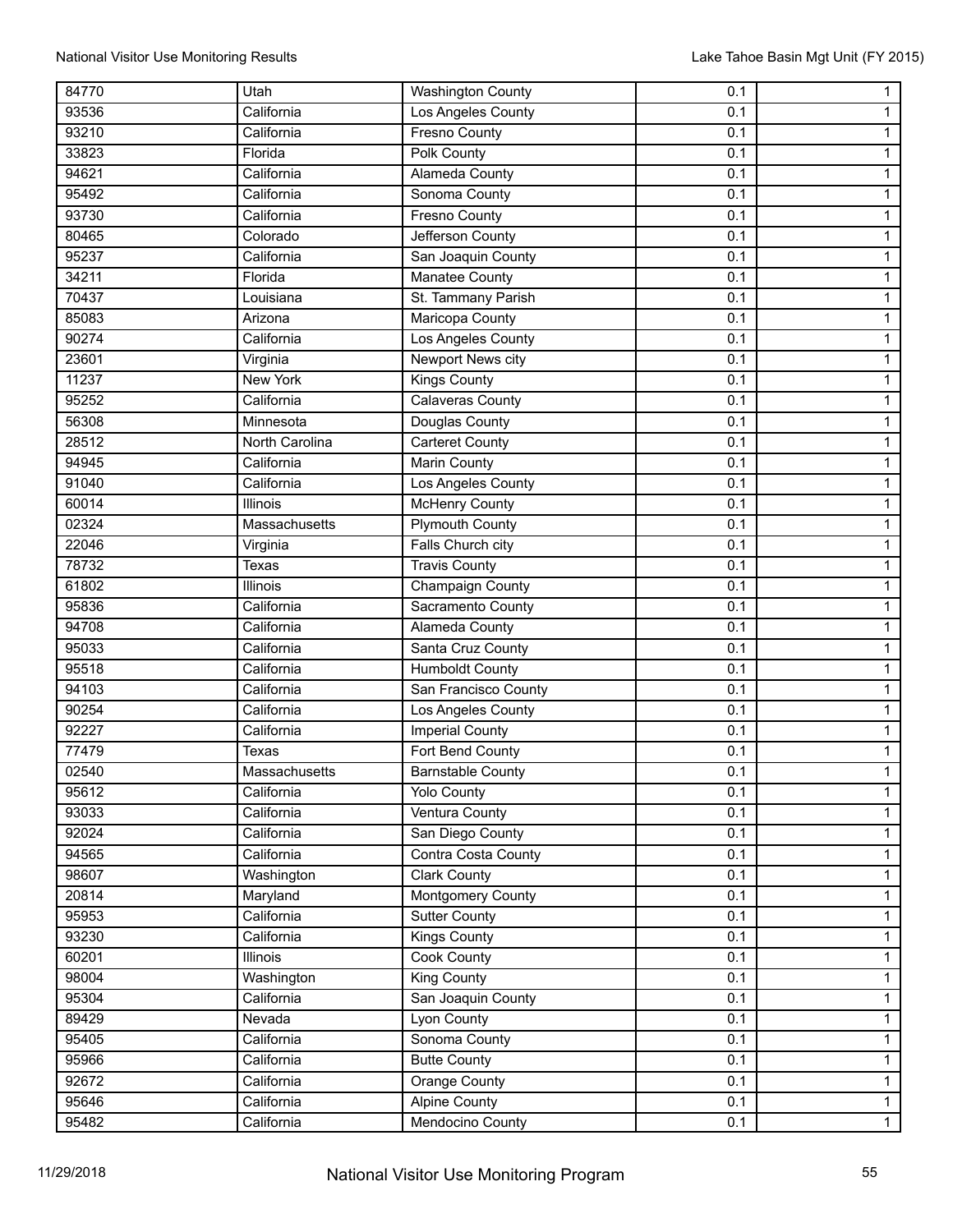| 94028 | California    | San Mateo County             | 0.1 | $\mathbf{1}$   |
|-------|---------------|------------------------------|-----|----------------|
| 83607 | Idaho         | Canyon County                | 0.1 | $\mathbf{1}$   |
| 91320 | California    | <b>Ventura County</b>        | 0.1 | $\mathbf{1}$   |
| 89005 | Nevada        | <b>Clark County</b>          | 0.1 | $\mathbf{1}$   |
| 13745 | New York      | <b>Broome County</b>         | 0.1 | $\mathbf{1}$   |
| 78634 | Texas         | Williamson County            | 0.1 | $\overline{1}$ |
| 38139 | Tennessee     | Shelby County                | 0.1 | $\mathbf{1}$   |
| 32835 | Florida       | Orange County                | 0.1 | $\mathbf{1}$   |
| 98107 | Washington    | <b>King County</b>           | 0.1 | $\mathbf{1}$   |
| 44149 | Ohio          | Cuyahoga County              | 0.1 | $\mathbf{1}$   |
| 92037 | California    | San Diego County             | 0.1 | $\mathbf{1}$   |
| 94104 | California    | San Francisco County         | 0.1 | $\mathbf{1}$   |
| 33176 | Florida       | Miami-Dade County            | 0.1 | $\mathbf{1}$   |
| 22314 | Virginia      | Alexandria city              | 0.1 | $\mathbf{1}$   |
| 20109 | Virginia      | <b>Prince William County</b> | 0.1 | $\overline{1}$ |
| 95407 | California    | Sonoma County                | 0.1 | $\mathbf{1}$   |
| 78610 | Texas         | <b>Hays County</b>           | 0.1 | 1              |
| 95758 | California    | Sacramento County            | 0.1 | $\overline{1}$ |
| 07901 | New Jersey    | <b>Union County</b>          | 0.1 | $\mathbf{1}$   |
| 33062 | Florida       | <b>Broward County</b>        | 0.1 | $\mathbf{1}$   |
| 11225 | New York      | <b>Kings County</b>          | 0.1 | $\mathbf{1}$   |
| 55082 | Minnesota     | <b>Washington County</b>     | 0.1 | 1              |
| 95111 | California    | Santa Clara County           | 0.1 | $\mathbf{1}$   |
| 49240 |               | Jackson County               | 0.1 | $\mathbf{1}$   |
| 07054 | Michigan      |                              | 0.1 |                |
|       | New Jersey    | Morris County                |     | $\mathbf{1}$   |
| 53012 | Wisconsin     | Ozaukee County               | 0.1 | $\mathbf{1}$   |
| 55127 | Minnesota     | Ramsey County                | 0.1 | $\mathbf{1}$   |
| 92629 | California    | Orange County                | 0.1 | $\mathbf{1}$   |
| 46077 | Indiana       | <b>Boone County</b>          | 0.1 | $\mathbf{1}$   |
| 99006 | Washington    | Spokane County               | 0.1 | $\overline{1}$ |
| 98115 | Washington    | King County                  | 0.1 | $\mathbf{1}$   |
| 45424 | Ohio          | Montgomery County            | 0.1 | $\mathbf{1}$   |
| 92102 | California    | San Diego County             | 0.1 | $\mathbf{1}$   |
| 95631 | California    | <b>Placer County</b>         | 0.1 | $\mathbf{1}$   |
| 94402 | California    | San Mateo County             | 0.1 | $\mathbf{1}$   |
| 01702 | Massachusetts | Middlesex County             | 0.1 | $\mathbf{1}$   |
| 85202 | Arizona       | Maricopa County              | 0.1 | $\mathbf{1}$   |
| 93012 | California    | Ventura County               | 0.1 | $\mathbf{1}$   |
| 83226 | Idaho         | <b>Custer County</b>         | 0.1 | $\overline{1}$ |
| 92663 | California    | Orange County                | 0.1 | $\mathbf{1}$   |
| 91709 | California    | San Bernardino County        | 0.1 | 1              |
| 77098 | Texas         | Harris County                | 0.1 | $\mathbf{1}$   |
| 93308 | California    | <b>Kern County</b>           | 0.1 | $\mathbf{1}$   |
| 91733 | California    | Los Angeles County           | 0.1 | $\overline{1}$ |
| 98826 | Washington    | Chelan County                | 0.1 | $\overline{1}$ |
| 73013 | Oklahoma      | Oklahoma County              | 0.1 | $\mathbf{1}$   |
| 94030 | California    | San Mateo County             | 0.1 | $\mathbf{1}$   |
| 95959 | California    | Nevada County                | 0.1 | $\mathbf{1}$   |
| 38103 | Tennessee     | Shelby County                | 0.1 | $\mathbf{1}$   |
| 40206 | Kentucky      | Jefferson County             | 0.1 | $\mathbf{1}$   |
| 92264 | California    | Riverside County             | 0.1 | $\overline{1}$ |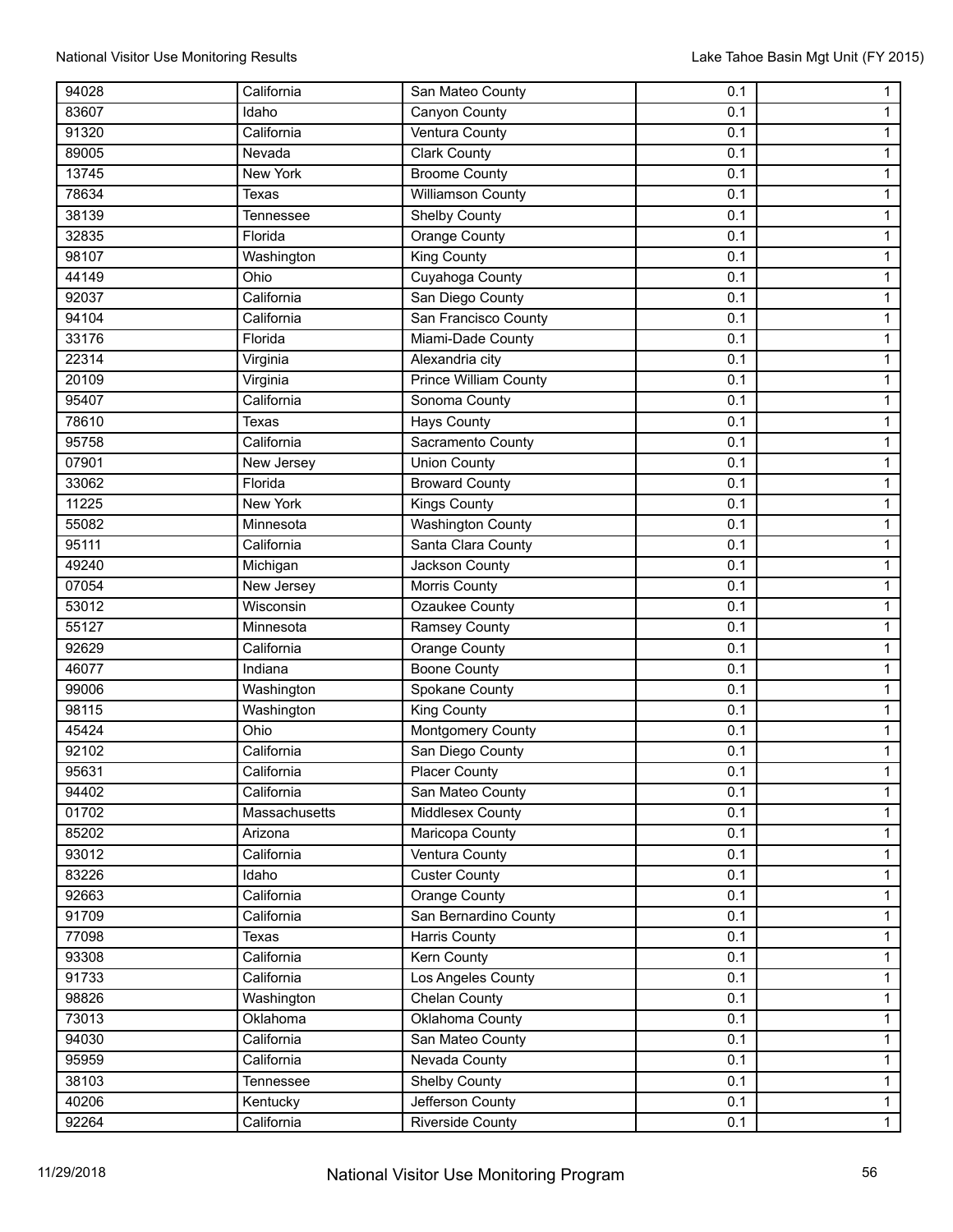| 19106 | Pennsylvania  | Philadelphia County      | 0.1 | $\mathbf{1}$   |
|-------|---------------|--------------------------|-----|----------------|
| 89102 | Nevada        | <b>Clark County</b>      | 0.1 | $\mathbf{1}$   |
| 76060 | Texas         | <b>Tarrant County</b>    | 0.1 | $\mathbf{1}$   |
| 90039 | California    | Los Angeles County       | 0.1 | $\mathbf{1}$   |
| 95113 | California    | Santa Clara County       | 0.1 | $\mathbf{1}$   |
| 89510 | Nevada        | <b>Washoe County</b>     | 0.1 | $\mathbf{1}$   |
| 90045 | California    | Los Angeles County       | 0.1 | $\mathbf{1}$   |
| 95949 | California    | Nevada County            | 0.1 | $\mathbf{1}$   |
| 93514 | California    | <b>Inyo County</b>       | 0.1 | $\mathbf{1}$   |
| 94801 | California    | Contra Costa County      | 0.1 | $\mathbf{1}$   |
| 02093 | Massachusetts | Norfolk County           | 0.1 | $\mathbf{1}$   |
| 60615 | Illinois      | Cook County              | 0.1 | $\overline{1}$ |
| 46373 | Indiana       | Lake County              | 0.1 | $\mathbf{1}$   |
| 84107 | Utah          | Salt Lake County         | 0.1 | $\mathbf{1}$   |
| 91748 | California    | Los Angeles County       | 0.1 | $\mathbf{1}$   |
| 02140 | Massachusetts | Middlesex County         | 0.1 | $\mathbf{1}$   |
| 95971 | California    | Plumas County            | 0.1 | $\mathbf{1}$   |
| 92596 | California    | <b>Riverside County</b>  | 0.1 | $\mathbf{1}$   |
| 23323 | Virginia      | Chesapeake city          | 0.1 | $\mathbf{1}$   |
| 76102 | Texas         | <b>Tarrant County</b>    | 0.1 | $\mathbf{1}$   |
| 91790 | California    | Los Angeles County       | 0.1 | $\mathbf{1}$   |
| 92084 | California    | San Diego County         | 0.1 | $\mathbf{1}$   |
| 84095 | Utah          | Salt Lake County         | 0.1 | $\mathbf{1}$   |
| 89134 | Nevada        | <b>Clark County</b>      | 0.1 | $\mathbf{1}$   |
| 95138 | California    | Santa Clara County       | 0.1 | $\mathbf{1}$   |
| 94303 | California    | Santa Clara County       | 0.1 | $\mathbf{1}$   |
| 96148 | California    | <b>Placer County</b>     | 0.1 | $\mathbf{1}$   |
| 34761 | Florida       | Orange County            | 0.1 | $\mathbf{1}$   |
| 89702 | Nevada        | Carson City              | 0.1 | $\mathbf{1}$   |
| 55802 | Minnesota     | St. Louis County         | 0.1 | $\mathbf{1}$   |
| 02139 | Massachusetts | Middlesex County         | 0.1 | $\overline{1}$ |
| 93257 | California    | <b>Tulare County</b>     | 0.1 | $\mathbf{1}$   |
| 97229 | Oregon        | <b>Washington County</b> | 0.1 | $\mathbf{1}$   |
| 95046 | California    | Santa Clara County       | 0.1 | $\mathbf{1}$   |
| 66503 | Kansas        | <b>Riley County</b>      | 0.1 | $\mathbf{1}$   |
| 93706 | California    | <b>Fresno County</b>     | 0.1 | $\mathbf{1}$   |
| 33624 | Florida       | Hillsborough County      | 0.1 | $\mathbf{1}$   |
| 89178 | Nevada        | <b>Clark County</b>      | 0.1 | $\mathbf{1}$   |
| 94112 | California    | San Francisco County     | 0.1 | $\mathbf{1}$   |
| 66220 | Kansas        | Johnson County           | 0.1 | $\mathbf{1}$   |
| 94920 | California    | Marin County             | 0.1 | $\mathbf{1}$   |
| 95337 | California    | San Joaquin County       | 0.1 | $\mathbf{1}$   |
| 91342 | California    | Los Angeles County       | 0.1 | $\mathbf{1}$   |
| 04103 | Maine         | <b>Cumberland County</b> | 0.1 | $\mathbf{1}$   |
| 95409 | California    | Sonoma County            | 0.1 | $\overline{1}$ |

\* Includes respondents reporting no ZIP code or an invalid ZIP code.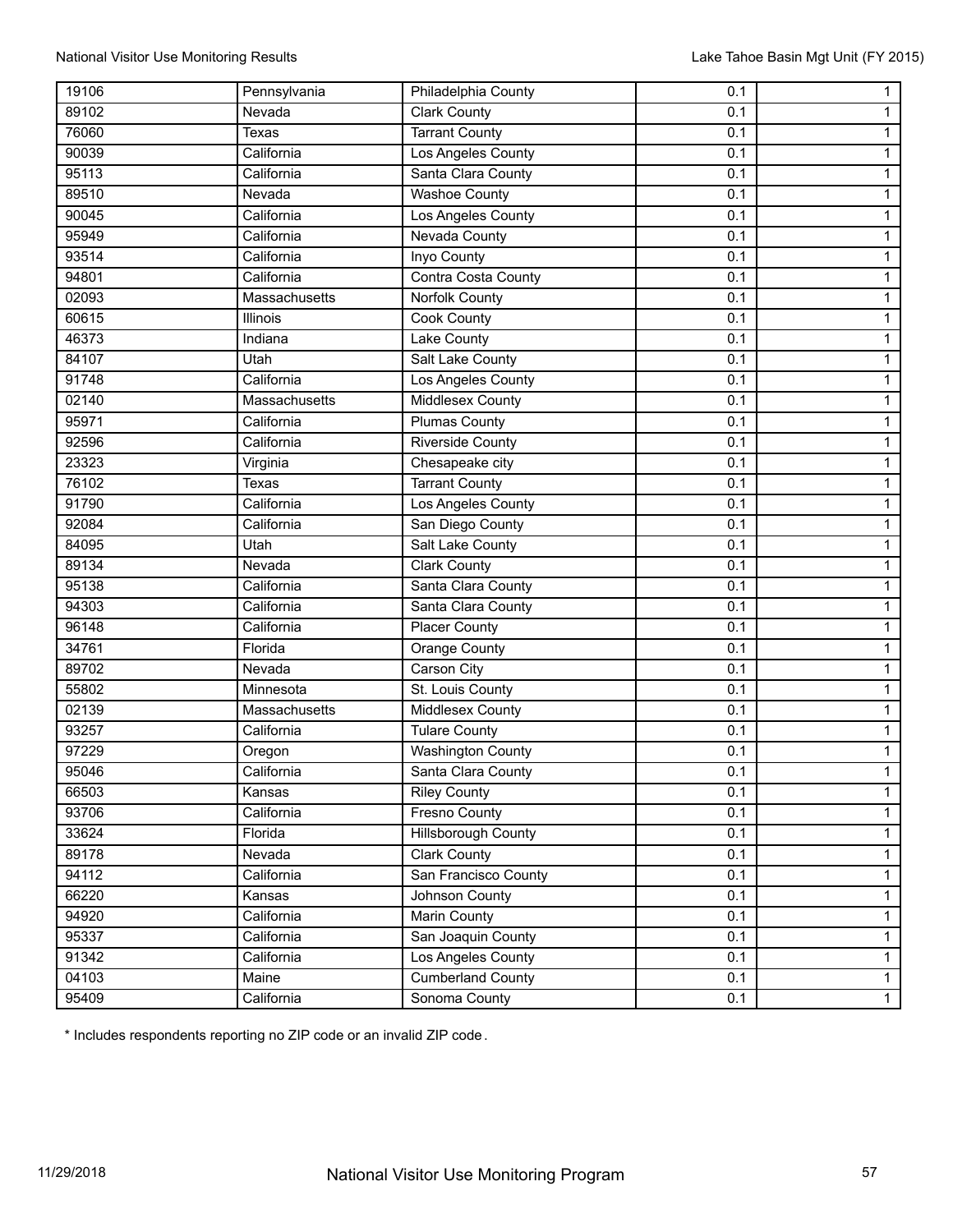# APPENDIX B - Detailed Satisfaction Results

#### Table B-1. Satisfaction for Visits to Day Use Developed Sites

|                             |                             | Percent Rating Satisfaction as: |                                                        |                       |                   |                 |                     |             |
|-----------------------------|-----------------------------|---------------------------------|--------------------------------------------------------|-----------------------|-------------------|-----------------|---------------------|-------------|
| <b>Satisfaction Element</b> | Very<br><b>Dissatisfied</b> | Somewhat<br><b>Dissatisfied</b> | <b>Neither</b><br>Satisfied nor<br><b>Dissatisfied</b> | Somewhat<br>Satisfied | Very<br>Satisfied | Mean<br>Rating§ | Mean<br>Importance† | No.<br>Obs‡ |
| <b>Restroom Cleanliness</b> | 0.5                         | 1.4                             | 9.3                                                    | 25.9                  | 63.0              | 4.5             | 4.4                 | 147         |
| <b>Developed Facilities</b> | 0.3                         | 0.3                             | 0.6                                                    | 11.3                  | 87.5              | 4.9             | 4.5                 | 243         |
| Condition of Environment    | 0.3                         | 0.8                             | 5.1                                                    | 14.9                  | 78.9              | 4.7             | 4.7                 | 255         |
| Employee Helpfulness        | 0.0                         | 0.4                             | 0.6                                                    | 16.0                  | 83.0              | 4.8             | 4.6                 | 152         |
| Interpretive Displays       | 0.5                         | 3.8                             | 18.8                                                   | 11.7                  | 65.2              | 4.4             | 4.3                 | 158         |
| Parking Availability        | 12.5                        | 1.2                             | 20.7                                                   | 25.7                  | 39.9              | 3.8             | 4.2                 | 225         |
| Parking Lot Condition       | 0.3                         | 0.5                             | 10.8                                                   | 24.4                  | 63.9              | 4.5             | 4.0                 | 216         |
| Rec. Info. Availability     | 0.1                         | 4.8                             | 5.0                                                    | 15.9                  | 74.2              | 4.6             | 4.4                 | 202         |
| Road Condition              | 0.0                         | 0.9                             | 7.6                                                    | 20.9                  | 70.6              | 4.6             | 4.2                 | 91          |
| Feeling of Satefy           | 0.0                         | 0.7                             | 3.1                                                    | 11.9                  | 84.4              | 4.8             | 4.6                 | 254         |
| Scenery                     | 0.0                         | 0.0                             | 0.4                                                    | 4.9                   | 94.7              | 4.9             | 4.8                 | 255         |
| Signage Adequacy            | 0.1                         | 2.5                             | 8.9                                                    | 26.1                  | 62.4              | 4.5             | 4.4                 | 226         |
| <b>Trail Condition</b>      | 0.3                         | 0.9                             | 10.2                                                   | 20.9                  | 67.7              | 4.5             | 4.6                 | 134         |
| Value for Fee Paid          | 0.0                         | 2.5                             | 31.1                                                   | 27.5                  | 38.8              | 4.0             | 4.5                 | 123         |

NOTE: The data was not reported for items with fewer than 10 responses. Satisfaction and Importance were asked as two separate questions so one of these may have 10 responses even though the other does not.

§ Scale: Very Dissatisfied = 1, Somewhat Dissatisfied = 2, Neither Satisfied nor Dissatisfied = 3, Somewhat Satisfied = 4, Very Satisfied = 5

† Scale: Not Important = 1, Somewhat Important = 2, Moderately Important = 3, Important = 4, Very Important = 5

‡ No. Obs is the number of survey respondents who responded to this item.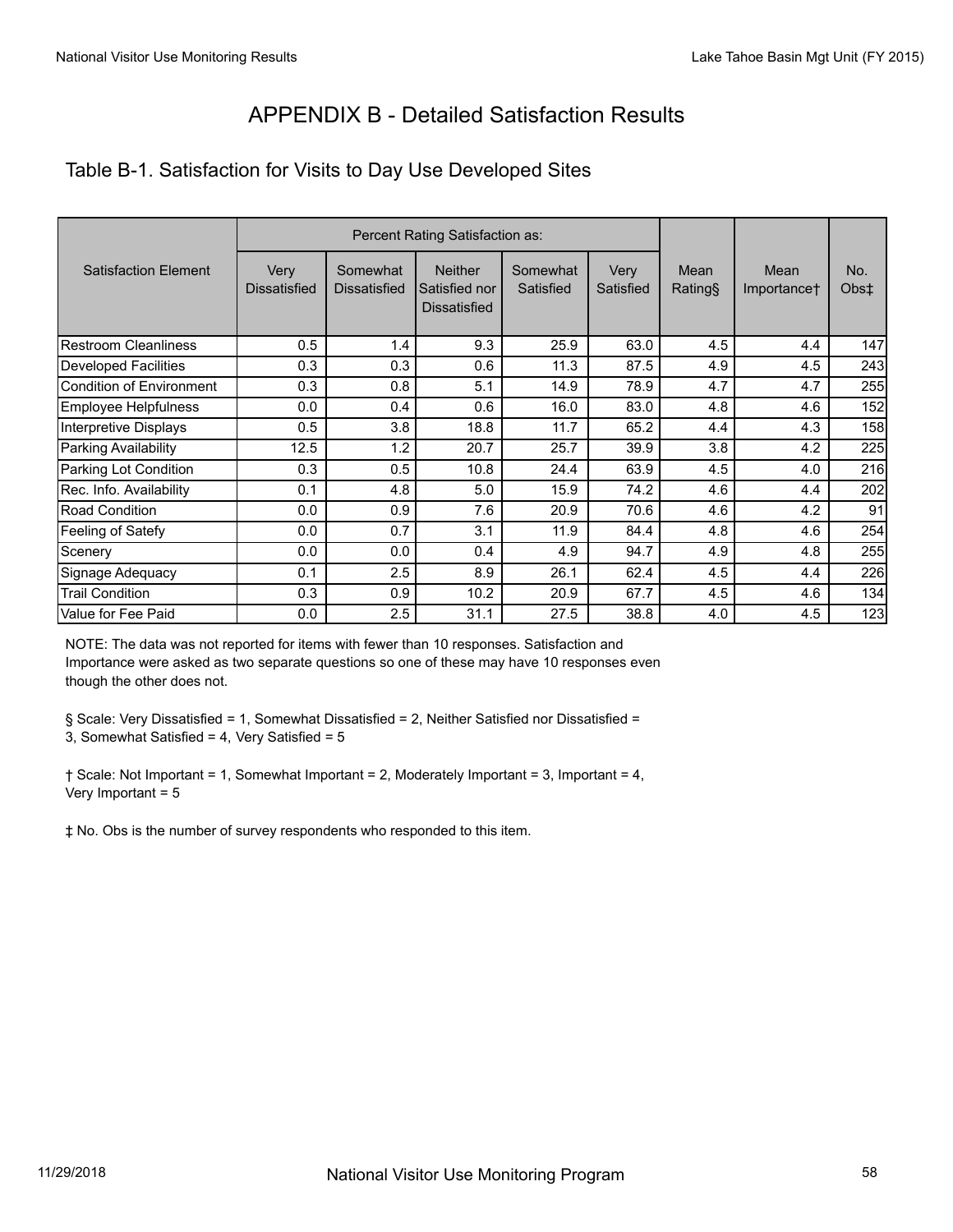#### Table B-2. Satisfaction for Visits to Overnight Developed Sites

|                             |                             |                                 | Percent Rating Satisfaction as:                 |                       |                   |                 |                     |             |
|-----------------------------|-----------------------------|---------------------------------|-------------------------------------------------|-----------------------|-------------------|-----------------|---------------------|-------------|
| <b>Satisfaction Element</b> | Very<br><b>Dissatisfied</b> | Somewhat<br><b>Dissatisfied</b> | <b>Neither</b><br>Satisfied nor<br>Dissatisfied | Somewhat<br>Satisfied | Very<br>Satisfied | Mean<br>Rating§ | Mean<br>Importance† | No.<br>Obs‡ |
| <b>Restroom Cleanliness</b> | 0.0                         | 0.0                             | 16.0                                            | 25.5                  | 58.5              | 4.4             | 4.6                 | 31          |
| <b>Developed Facilities</b> | 0.0                         | 0.0                             | 0.0                                             | 24.4                  | 75.6              | 4.8             | 4.7                 | 33          |
| Condition of Environment    | 0.0                         | 0.0                             | 3.0                                             | 24.6                  | 72.4              | 4.7             | 4.9                 | 33          |
| Employee Helpfulness        | 3.3                         | 0.0                             | 0.0                                             | 20.0                  | 76.7              | 4.7             | 4.7                 | 30          |
| Interpretive Displays       | 0.0                         | 0.0                             | 25.5                                            | 14.6                  | 59.9              | 4.3             | 4.2                 | 20          |
| Parking Availability        | 3.0                         | 5.9                             | 3.0                                             | 18.2                  | 69.9              | 4.5             | 4.3                 | 33          |
| Parking Lot Condition       | 0.0                         | 5.9                             | 15.0                                            | 12.1                  | 67.0              | 4.4             | 4.0                 | 33          |
| Rec. Info. Availability     | 0.0                         | 0.0                             | 26.1                                            | 16.2                  | 57.6              | 4.3             | 4.4                 | 31          |
| Road Condition              | 0.0                         | 3.3                             | 7.0                                             | 10.0                  | 79.8              | 4.7             | 4.1                 | 30          |
| Feeling of Satefy           | 0.0                         | 0.0                             | 0.0                                             | 21.2                  | 78.8              | 4.8             | 4.6                 | 33          |
| Scenery                     | 0.0                         | 0.0                             | 0.0                                             | 11.8                  | 88.2              | 4.9             | 4.9                 | 33          |
| Signage Adequacy            | 5.9                         | 3.2                             | 9.3                                             | 12.1                  | 69.5              | 4.4             | 4.5                 | 33          |
| <b>Trail Condition</b>      | 0.0                         | 0.0                             | 0.0                                             | 17.9                  | 82.1              | 4.8             | 4.3                 | 11          |
| Value for Fee Paid          | 0.0                         | 0.0                             | 6.1                                             | 22.6                  | 71.3              | 4.7             | 4.5                 | 32          |

NOTE: The data was not reported for items with fewer than 10 responses. Satisfaction and Importance were asked as two separate questions so one of these may have 10 responses even though the other does not.

§ Scale: Very Dissatisfied = 1, Somewhat Dissatisfied = 2, Neither Satisfied nor Dissatisfied = 3, Somewhat Satisfied = 4, Very Satisfied = 5

† Scale: Not Important = 1, Somewhat Important = 2, Moderately Important = 3, Important = 4, Very Important = 5

‡ No. Obs is the number of survey respondents who responded to this item.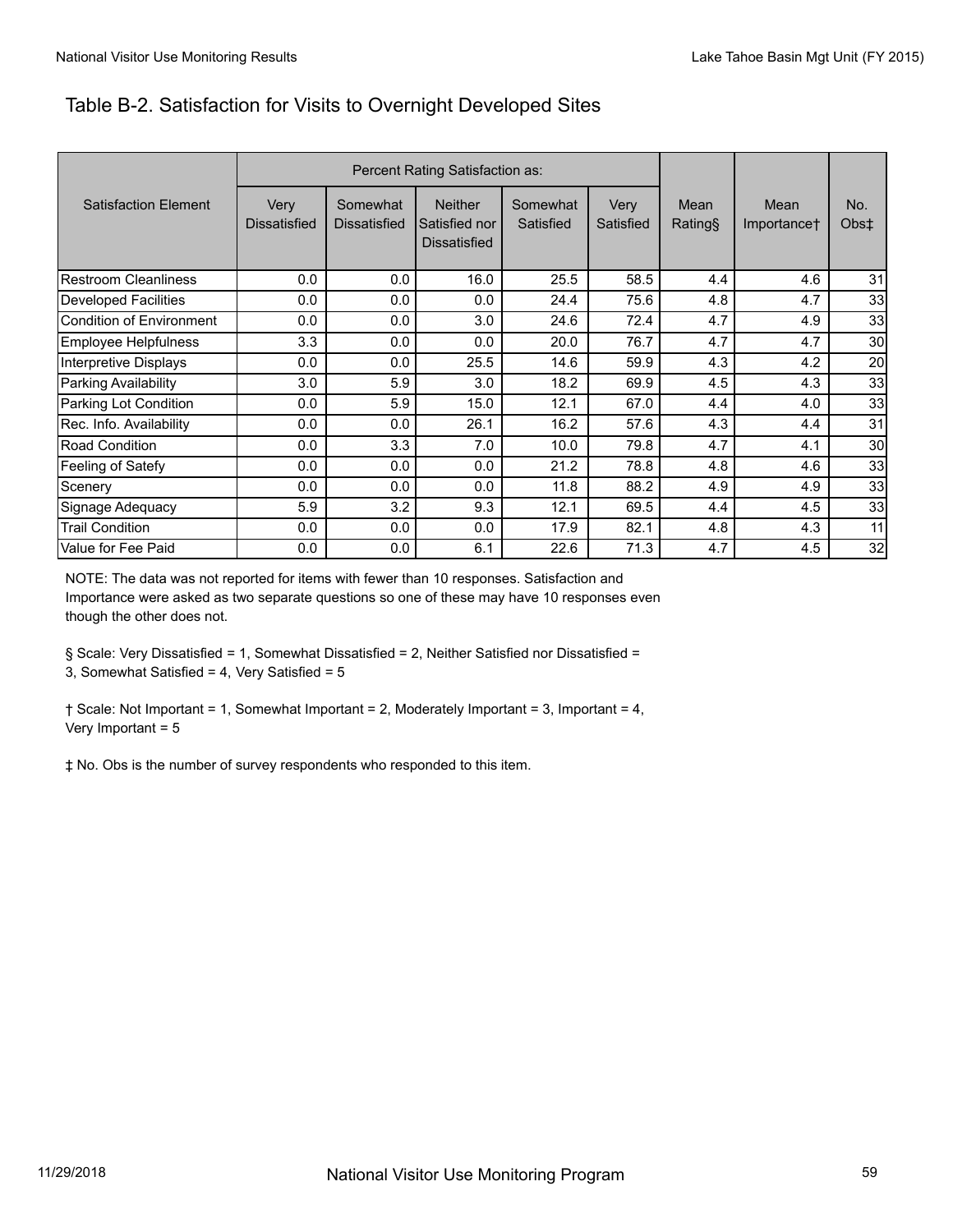#### Table B-3. Satisfaction for Visits to Undeveloped Areas (GFAs)

|                             | Percent Rating Satisfaction as: |                                 |                                                        |                       |                   |                |                     |             |
|-----------------------------|---------------------------------|---------------------------------|--------------------------------------------------------|-----------------------|-------------------|----------------|---------------------|-------------|
| <b>Satisfaction Element</b> | Very<br><b>Dissatisfied</b>     | Somewhat<br><b>Dissatisfied</b> | <b>Neither</b><br>Satisfied nor<br><b>Dissatisfied</b> | Somewhat<br>Satisfied | Very<br>Satisfied | Mean<br>Rating | Mean<br>Importance† | No.<br>Obs‡ |
| Restroom Cleanliness        | 2.3                             | 13.0                            | 14.0                                                   | 28.2                  | 42.6              | 4.0            | 4.5                 | 42          |
| <b>Developed Facilities</b> | 0.0                             | 0.0                             | 11.6                                                   | 18.5                  | 69.9              | 4.6            | 4.3                 | 44          |
| Condition of Environment    | 0.0                             | 1.4                             | 5.6                                                    | 15.9                  | 77.1              | 4.7            | 4.8                 | 140         |
| Employee Helpfulness        | 0.0                             | 0.0                             | 7.3                                                    | 7.2                   | 85.5              | 4.8            | 4.7                 | 27          |
| Interpretive Displays       | 2.4                             | 0.9                             | 16.2                                                   | 20.8                  | 59.6              | 4.3            | 4.1                 | 91          |
| Parking Availability        | 1.0                             | 11.0                            | 11.0                                                   | 19.6                  | 57.4              | 4.2            | 4.4                 | 116         |
| Parking Lot Condition       | 1.0                             | 3.9                             | 5.9                                                    | 15.3                  | 73.8              | 4.6            | 4.2                 | 107         |
| Rec. Info. Availability     | 0.0                             | 3.9                             | 24.3                                                   | 26.6                  | 45.2              | 4.1            | 4.2                 | 107         |
| Road Condition              | 2.1                             | 5.6                             | 7.2                                                    | 27.0                  | 58.1              | 4.3            | 4.0                 | 80          |
| Feeling of Satefy           | 0.0                             | 1.4                             | 1.4                                                    | 11.5                  | 85.7              | 4.8            | 4.7                 | 140         |
| Scenery                     | 0.0                             | 0.0                             | 0.8                                                    | 5.8                   | 93.4              | 4.9            | 4.9                 | 140         |
| Signage Adequacy            | 3.1                             | 6.8                             | 17.1                                                   | 25.1                  | 47.9              | 4.1            | 4.4                 | 119         |
| <b>Trail Condition</b>      | 1.8                             | 1.4                             | 3.3                                                    | 21.4                  | 72.1              | 4.6            | 4.6                 | 118         |
| Value for Fee Paid          | 0.0                             | 3.5                             | 7.2                                                    | 21.3                  | 68.0              | 4.5            | 4.6                 | 28          |

NOTE: The data was not reported for items with fewer than 10 responses. Satisfaction and Importance were asked as two separate questions so one of these may have 10 responses even though the other does not.

§ Scale: Very Dissatisfied = 1, Somewhat Dissatisfied = 2, Neither Satisfied nor Dissatisfied = 3, Somewhat Satisfied = 4, Very Satisfied = 5

† Scale: Not Important = 1, Somewhat Important = 2, Moderately Important = 3, Important = 4, Very Important = 5

‡ No. Obs is the number of survey respondents who responded to this item.